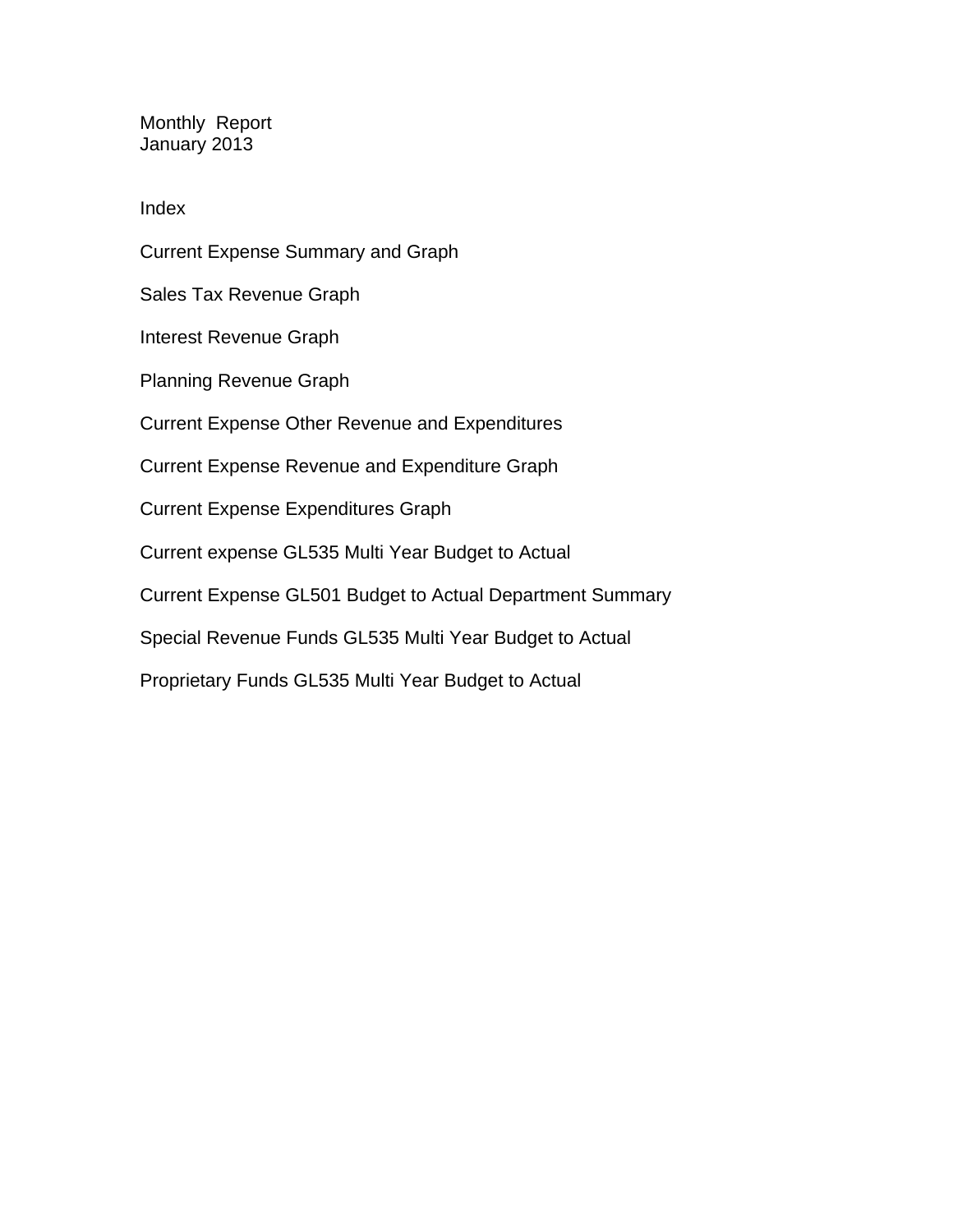| CURRENT EXPENSE Thousands (000's) |         |                     |                         |               |         |                |                         |               |         |            |                         |               |
|-----------------------------------|---------|---------------------|-------------------------|---------------|---------|----------------|-------------------------|---------------|---------|------------|-------------------------|---------------|
|                                   |         | <b>Current Year</b> |                         |               |         | 2012           |                         |               |         | 2011       |                         |               |
|                                   | Current | <b>YTD</b>          | <b>Budget</b>           | %VS           | Current | <b>YTD</b>     | <b>Budget</b>           | % VS          | Current | <b>YTD</b> | <b>Budget</b>           | % VS          |
|                                   | Actual  | Actual              | Net of Beg.<br>Fund Bal | <b>Budget</b> | Actual  | Actual         | Net of Beg.<br>Fund Bal | <b>Budget</b> | Actual  | Actual     | Net of Beg.<br>Fund Bal | <b>Budget</b> |
| Revenue                           |         |                     |                         |               |         |                |                         |               |         |            |                         |               |
| <b>Property Tax</b>               | 32      | 32                  | 7,291                   | 0%            | 29      | 29             | 7,182                   | 0%            | 73      | 73         | 7,437                   | 1%            |
| Sales Tax                         | 313     | 313                 | 3,973                   | 8%            | 312     | 312            | 3,850                   | 8%            | 308     | 308        | 4,111                   | 7%            |
| Planning and Community            | 104     | 104                 | 1,363                   | 8%            | 73      | 73             | 1,556                   | 5%            | 88      | 88         | 1,412                   | 6%            |
| Interest - Investment             | 31      | 31                  | 302                     | 10%           | 20      | 20             | 255                     | 8%            | 15      | 15         | 200                     | 8%            |
| Other                             | 806     | 806                 | 5,413                   | 15%           | 499     | 499            | 5,498                   | 9%            | 815     | 815        | 5,276                   | 15%           |
| Subtotal                          | ,286    | 1,286               | 18,342                  | 7%            | 933     | 933            | 18,341                  | 5%            | 1,299   | 1,299      | 18,436                  | 7%            |
| Intergovernmental (Grants)        | 42      | 42                  | 849                     | 5%            | 14      | 14             | 1,156                   | 1%            | 15      | 15         | 1.040                   | 1%            |
| Total                             | 1,328   | 1,328               | 19,191                  | 7%            | 947     | 947            | 19,497                  | 5%            | 1,314   | 1,314      | 19,476                  | 7%            |
| Interfund Transfers-In            | 2,357   | 2,357               | 2,357                   | 100%          | 2,201   | 2,201          | 2,225                   | 99%           | 1,879   | 1,879      | 1,919                   | 98%           |
| Use of Beg Fund Balance           |         |                     | 180                     | 0%            |         | $\blacksquare$ | 130                     | 0%            |         |            | 185                     | 0%            |
| <b>Total Revenue</b>              | 3,685   | 3,685               | 21,728                  | 17%           | 3,148   | 3,148          | 21,852                  | 14%           | 3,193   | 3,193      | 21,580                  | 15%           |
|                                   |         |                     |                         |               |         |                |                         |               |         |            |                         |               |
| Expenditures                      | .462    | 1,462               | 20,595                  | 7%            | 1,812   | 1,812          | 20,441                  | 9%            | 1,820   | 1,820      | 19,917                  | 9%            |
| Interfund Transfers-Out           | 953     | 953                 | 1,133                   | 84%           | 1,052   | 1,052          | 1,411                   | 75%           | 1,205   | 1,205      | 1,663                   | 72%           |
| <b>Total Expenditures</b>         | 2,415   | 2,415               | 21,728                  | 11%           | 2,864   | 2,864          | 21,852                  | 13%           | 3,025   | 3,025      | 21,580                  | 14%           |
|                                   |         |                     |                         |               |         |                |                         |               |         |            |                         |               |
| Net Current Expense               | 1,270   | 1,270               | 0                       |               | 284     | 284            | 0                       |               | 168     | 168        | 0                       |               |

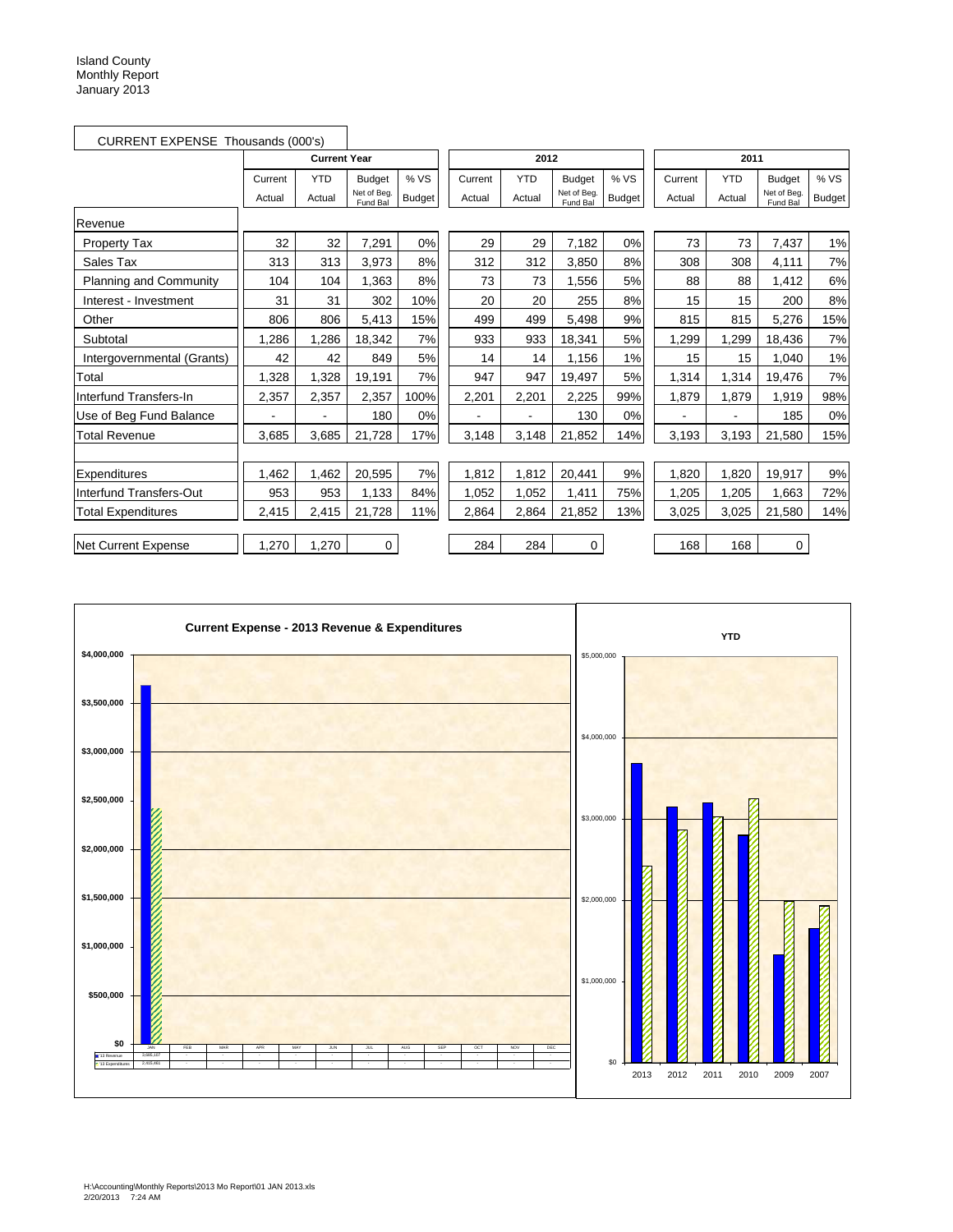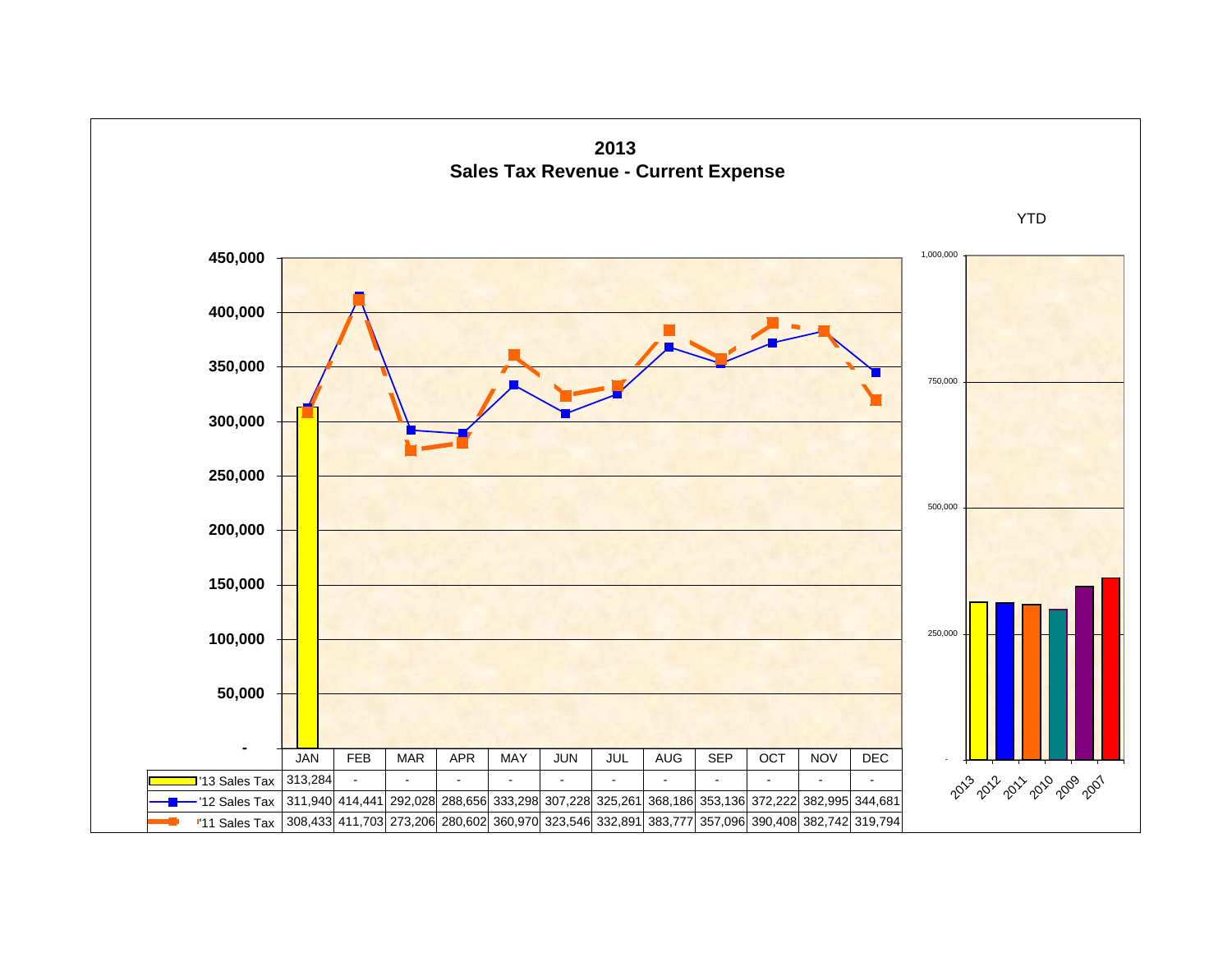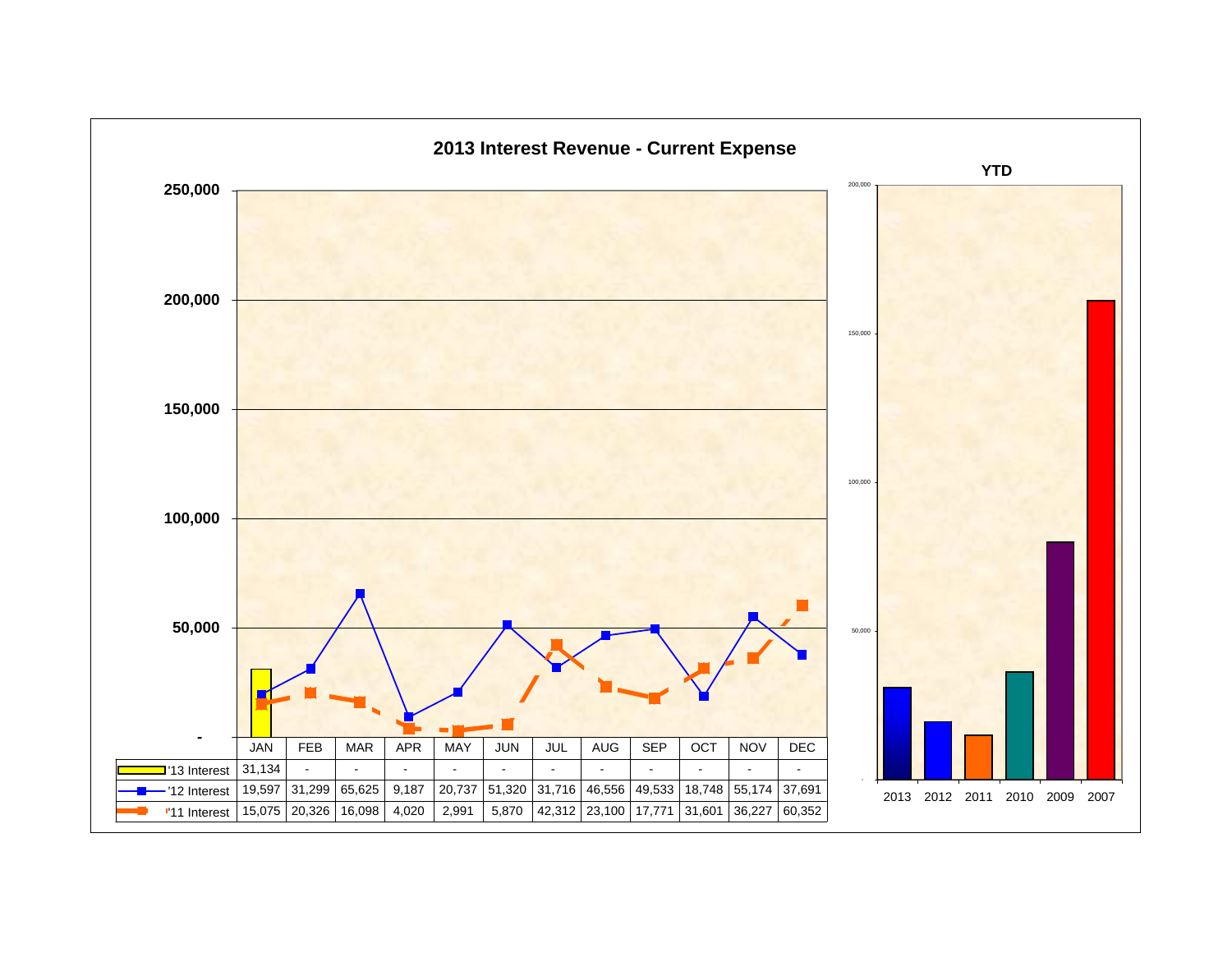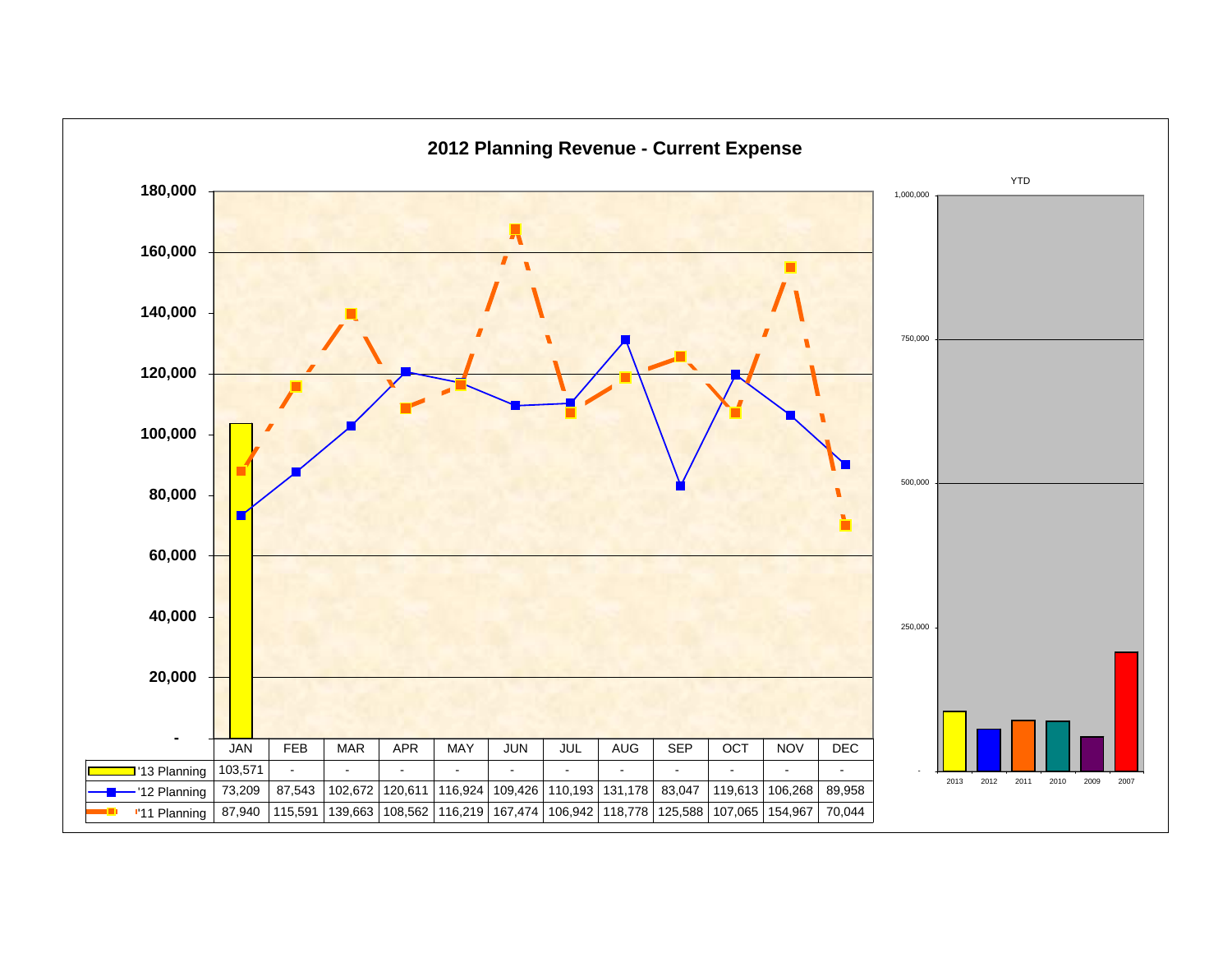Current Expense By Department January 2013

Other Revenue

| YTD                               | <b>ACTUAL</b> | <b>BUDGET</b> | YTD%  |
|-----------------------------------|---------------|---------------|-------|
| Auditor                           | 50,458        | 580,500       | 8.7%  |
| Clerk                             | 28,422        | 300,400       | 9.5%  |
| <b>District Court</b>             | 110,159       | 919,400       | 12.0% |
| Sheriff                           | 27,585        | 202,500       | 13.6% |
| <b>Sales Tax Criminal Justice</b> | 41,305        | 516,000       | 8.0%  |
| Cable Tax                         | 325,641       | 495,000       | 65.8% |
| Prop Tax Penalty                  | 43,230        | 435,000       | 9.9%  |
| Prop Tax Interest                 | 44,891        | 500,000       | 9.0%  |
| State Sh Rev PUD                  |               | 130,000       | 0.0%  |
| <b>County Assistance</b>          |               | 200,000       | 0.0%  |
| <b>Criminal Justice</b>           | 109,635       | 400,000       | 27.4% |
| Liquor Tax                        |               | 246,000       | 0.0%  |
| Other                             | 24,635        | 488,058       | 5.0%  |
| Total                             | 805,961       | 5,412,858     | 14.9% |

Expenditures

| <b>YTD</b>                  | <b>ACTUAL</b> | <b>BUDGET</b> | $\%$  |
|-----------------------------|---------------|---------------|-------|
| Assessor                    | 81,185        | 1,080,115     | 7.5%  |
| Auditor                     | 48,483        | 809,036       | 6.0%  |
| <b>Budget</b>               | 9,752         | 115,925       | 8.4%  |
| <b>Central Services</b>     | 53,345        | 969,637       | 5.5%  |
| Civil Service               | 129           |               |       |
| Clerk                       | 34,386        | 447,257       | 7.7%  |
| Commissioners               | 45,708        | 618,139       | 7.4%  |
| Coroner                     | 14,599        | 241,700       | 6.0%  |
| <b>District Court</b>       | 78,277        | 1,004,339     | 7.8%  |
| <b>Emergency Management</b> | 4,367         | 318,685       | 1.4%  |
| <b>Facilities</b>           | 56,134        | 1,040,805     | 5.4%  |
| <b>GSA</b>                  | 129,791       | 1,203,499     | 10.8% |
| <b>Human Resources</b>      | 17,676        | 235,760       | 7.5%  |
| <b>Human Services</b>       |               | 152,435       | 0.0%  |
| Miscellaneous               | 33,386        | 241,132       | 13.8% |
| Parks                       | 10,265        | 188,257       | 5.5%  |
| Planning                    | 104,136       | 1,606,132     | 6.5%  |
| Prosecutor                  | 113,211       | 1,392,557     | 8.1%  |
| Sheriff                     | 487,660       | 6,444,433     | 7.6%  |
| <b>Superior Court</b>       | 88,052        | 1,070,879     | 8.2%  |
| Treasurer                   | 51,578        | 493,020       | 10.5% |
| Non Departmental            |               | 920,702       | 0.0%  |
| Total                       | 1,462,120     | 20,594,444    | 7.1%  |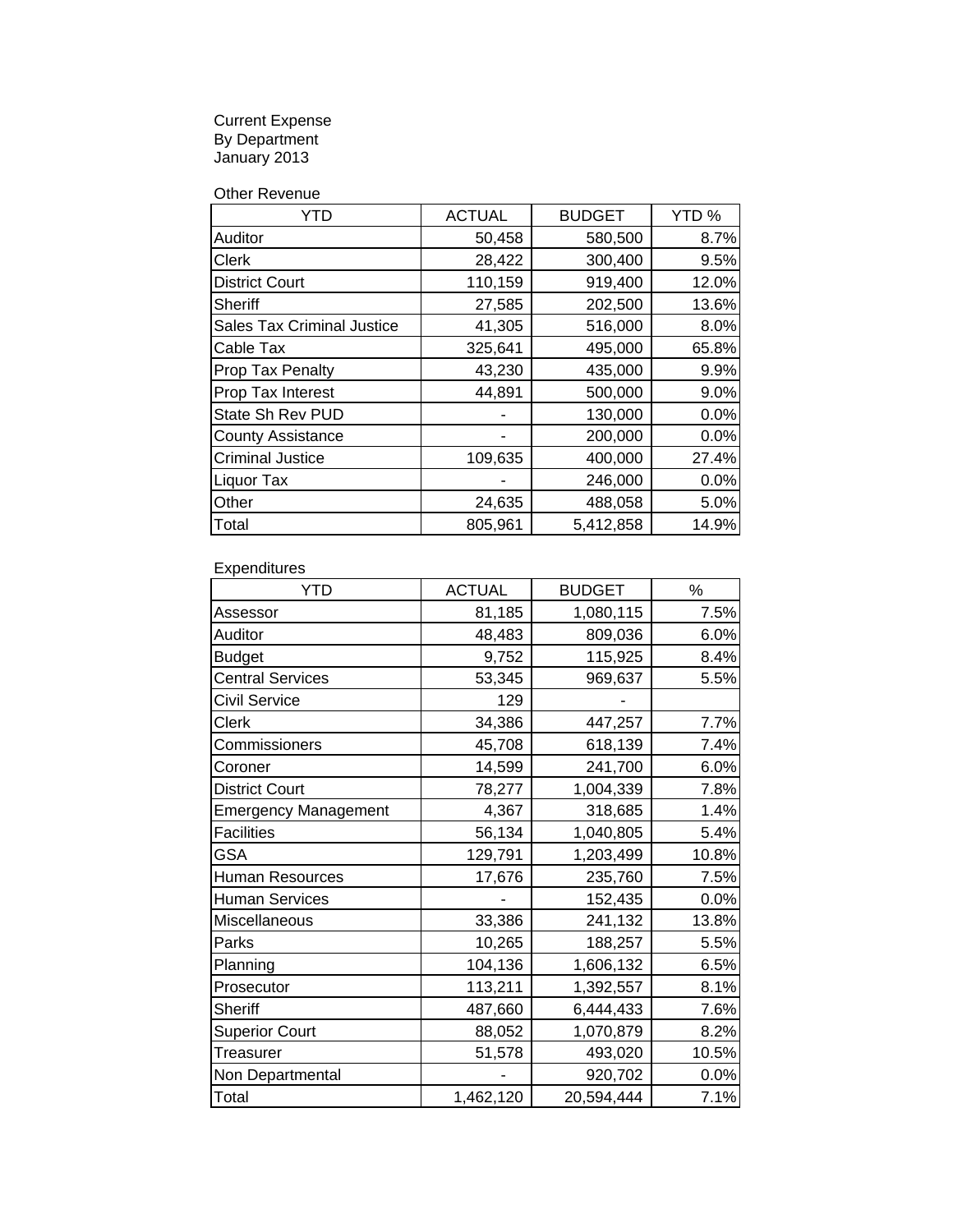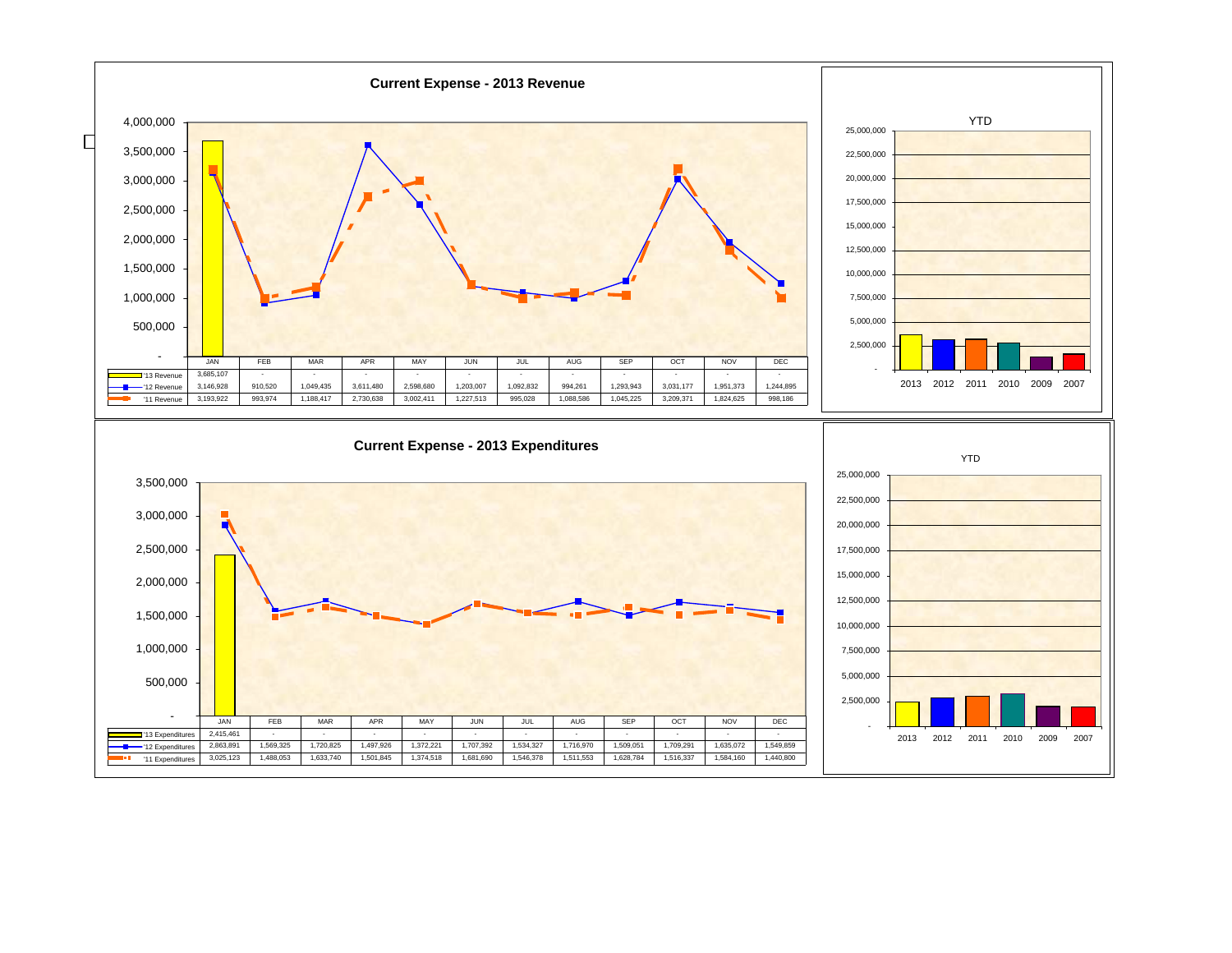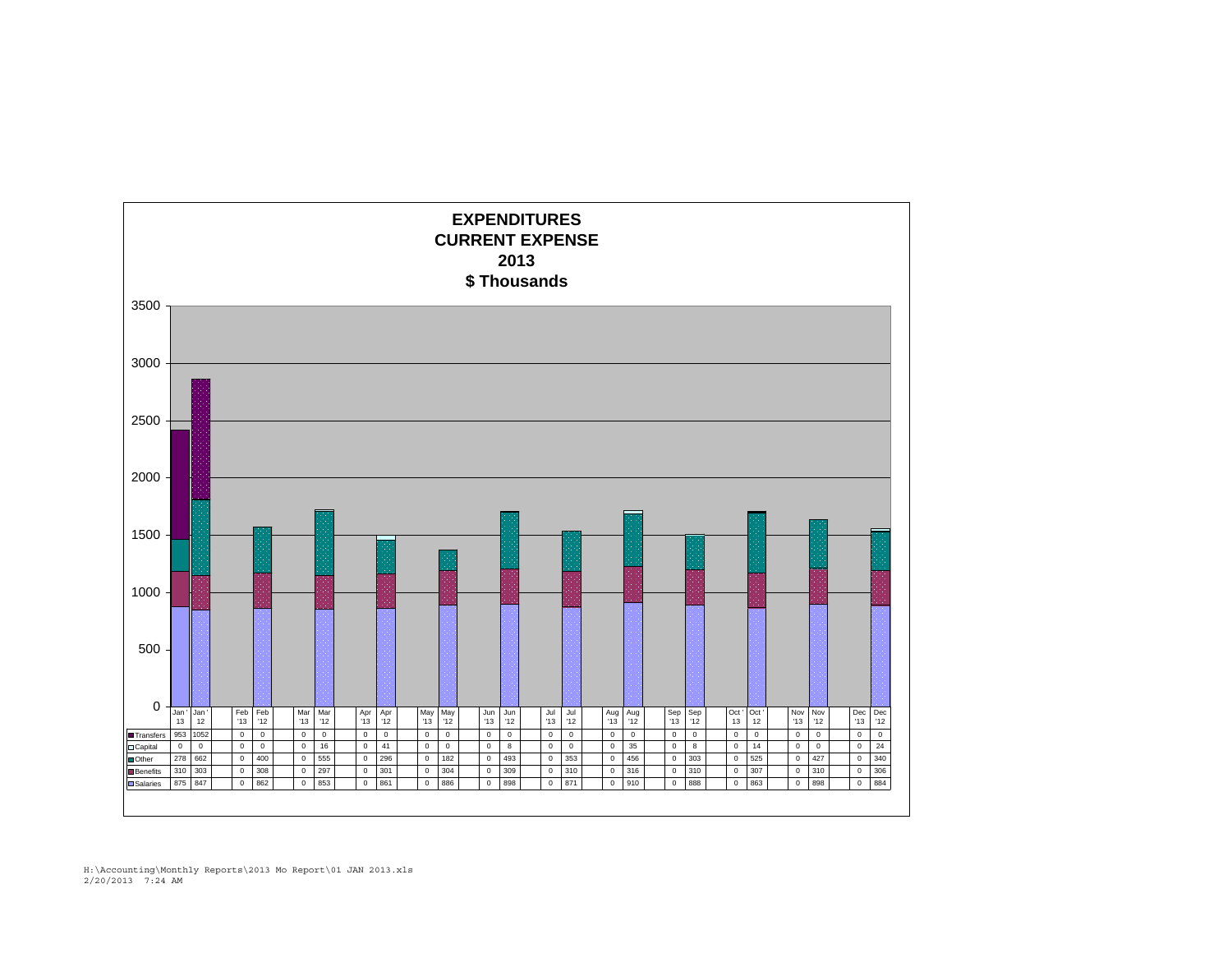|                              |                    | <b>Prior Years to Date Actuals</b> |                | 2013<br>Approved | 2013<br>Month<br>to Date @ | 2013<br><b>Year to</b><br>Date @ | 2013<br><b>Encumbered</b><br>Amount @ | 2013<br>Balance @ | Percent |
|------------------------------|--------------------|------------------------------------|----------------|------------------|----------------------------|----------------------------------|---------------------------------------|-------------------|---------|
| <b>Object</b>                | <b>Description</b> | 2011                               | 2012           | <b>Budget</b>    | 01/31/2013                 | 01/31/2013                       | 01/31/2013                            | 01/31/2013        | YTD     |
| <b>CURRENT EXPENSE (001)</b> |                    |                                    |                |                  |                            |                                  |                                       |                   |         |
| USE OF FUND BALANCE          |                    | 0.00                               | 0.00           | 180.300.00       | 0.00                       | 0.00                             | 0.00                                  | 180,300.00        | $0\%$   |
| <b>REVENUES</b>              |                    | 1.299.730.86                       | 932.635.36     | 18.341.583.00    | 1.286.382.69               | 1.286.382.69                     | 0.00                                  | 17.055.200.31     | 7 %     |
| <b>GRANT REVENUES</b>        |                    | 15.191.18                          | 13.733.02      | 848.702.00       | 41.524.24                  | 41.524.24                        | 0.00                                  | 807.177.76        | 5 %     |
| <b>EXPENDITURES</b>          |                    | (1.820.016.32)                     | (1.811.936.89) | (20.594.444.00)  | (1,462,120.30)             | (1,462,120.30)                   | 0.00                                  | (19, 132, 323.70) | 7%      |
| <b>TRANSFERS IN</b>          |                    | 1.879.000.00                       | 2,200,560.00   | 2,357,200.00     | 2,357,200.00               | 2,357,200.00                     | 0.00                                  | 0.00              | 100 %   |
| <b>TRANSFERS OUT</b>         |                    | (1,205,107.00)                     | (1,051,954.00) | (1, 133, 341.00) | (953, 341.00)              | (953, 341.00)                    | 0.00                                  | (180,000.00)      | 84 %    |
| Net CURRENT EXPENSE (001)    |                    | 168,798.72                         | 283,037.49     | 0.00             | 1,269,645.63               | 1,269,645.63                     | 0.00                                  | (1, 269, 645.63)  |         |
| <b>Grand Total All Funds</b> |                    | 168.798.72                         | 283.037.49     | 0.00             | 1,269,645.63               | 1.269.645.63                     | 0.00                                  | (1,269,645.63)    |         |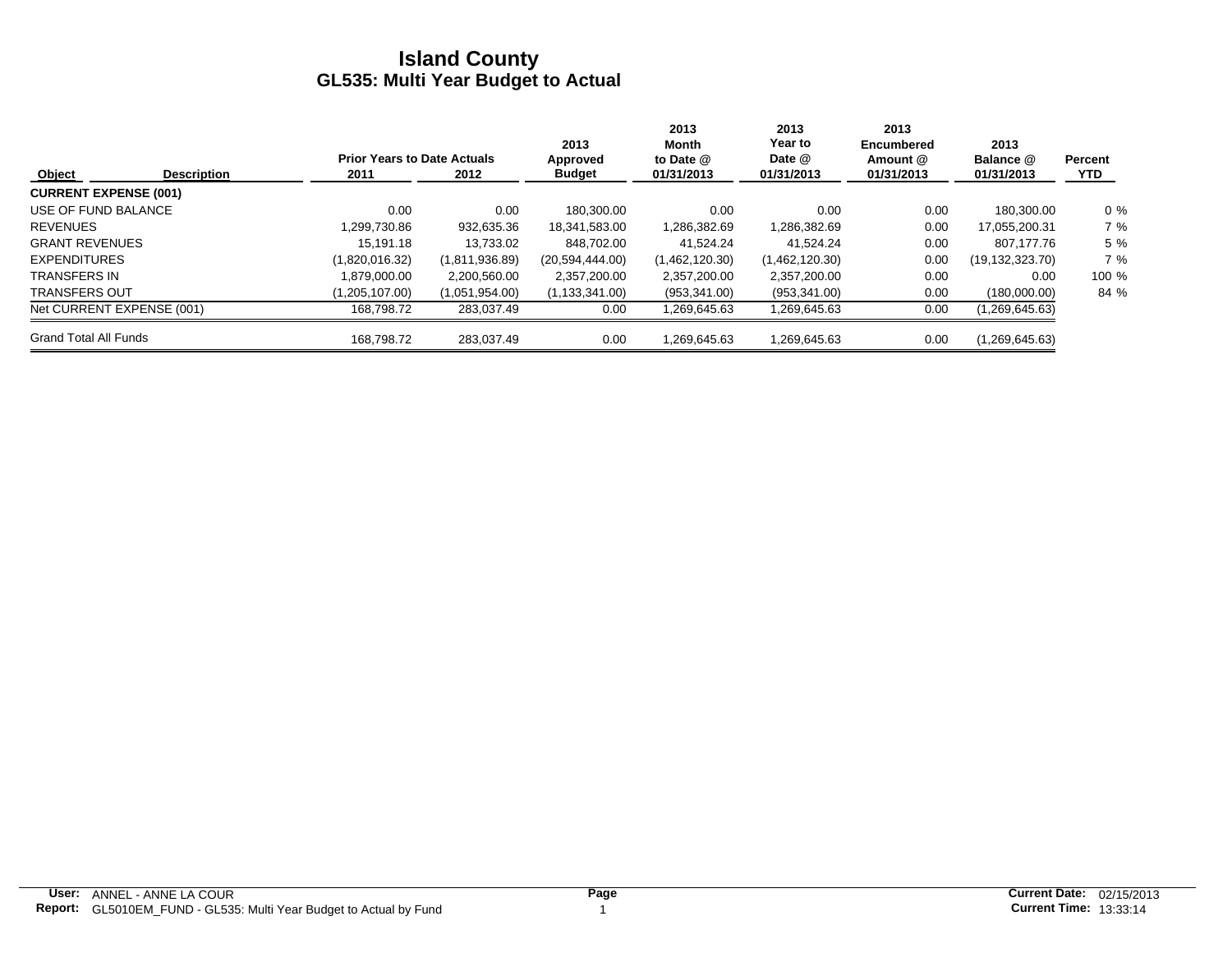|                                              |                |               | <b>Report Date: 01/31/2013</b> |                    |                       |  |
|----------------------------------------------|----------------|---------------|--------------------------------|--------------------|-----------------------|--|
| <b>Group - Description</b>                   | <b>Budget</b>  |               | <b>Encumbrance</b>             | <b>Balance</b>     | Percent<br><b>YTD</b> |  |
| Dept: 11 PUBLIC WORKS                        |                | <b>Actual</b> |                                |                    |                       |  |
| Revenue                                      |                |               |                                |                    |                       |  |
| 34 CHARGES FOR GOODS & SERVICES              | 28,726.00      | 15.00         | 0.00                           | 28,711.00          | 0.05                  |  |
| <b>36 MISCELLANEOUS REVENUES</b>             | 6,000.00       | 0.00          | 0.00                           | 6,000.00           | 0.00                  |  |
| 39 OTHER FINANCING SOURCES                   | 173,400.00     | 173,400.00    | 0.00                           | 0.00               | 100.00                |  |
| <b>Revenue Total:</b>                        | 208,126.00     | 173,415.00    | 0.00                           | 34,711.00          | 83.32                 |  |
| <b>Expenditures</b>                          |                |               |                                |                    |                       |  |
| 10 SALARIES & BENEFITS                       | 131,172.00     | 9,799.08      | 0.00                           | 121,372.92         | 7.47                  |  |
| 20 MAINTENANCE & OPERATIONS                  | 56,336.00      | 465.52        | 0.00                           | 55,870.48          | 0.82                  |  |
| <b>30 INTERGOVERNMENT</b>                    | 749.00         | 0.00          | 0.00                           | 749.00             | 0.00                  |  |
| <b>Expenditure Total:</b>                    | 188,257.00     | 10,264.60     | 0.00                           | 177,992.40         | 5.45                  |  |
| <b>Dept Total:</b>                           | 19,869.00      | 163,150.40    | 0.00                           | (143, 281.40)      |                       |  |
| <b>Dept: 13 HUMAN SERVICES</b>               |                |               |                                |                    |                       |  |
| <b>Expenditures</b>                          |                |               |                                |                    |                       |  |
| 20 MAINTENANCE & OPERATIONS                  | 152,435.00     | 0.00          | 0.00                           | 152,435.00         | 0.00                  |  |
| 50 INTERDEPT & TRANSFERS                     | 6,010.00       | 6,010.00      | 0.00                           | 0.00               | 100.00                |  |
| <b>Expenditure Total:</b>                    | 158,445.00     | 6,010.00      | 0.00                           | 152,435.00         | 3.79                  |  |
| <b>Dept Total:</b>                           | (158, 445.00)  | (6,010.00)    | 0.00                           | (152, 435.00)      |                       |  |
|                                              |                |               |                                |                    |                       |  |
| Dept: 20 ASSESSOR                            |                |               |                                |                    |                       |  |
| <b>Revenue</b>                               |                |               |                                |                    |                       |  |
| 33 INTERGOVERMENTAL REVENUES                 | 0.00           | 0.00          | 0.00                           | 0.00               | 0.00                  |  |
| 34 CHARGES FOR GOODS & SERVICES              | 12,800.00      | 1,577.50      | 0.00                           | 11,222.50          | 12.32                 |  |
| <b>36 MISCELLANEOUS REVENUES</b>             | 0.00           | 0.00          | 0.00                           | 0.00               | 0.00                  |  |
| <b>Revenue Total:</b><br><b>Expenditures</b> | 12,800.00      | 1,577.50      | 0.00                           | 11,222.50          | 12.32                 |  |
| 10 SALARIES & BENEFITS                       | 986,335.00     | 79,434.89     | 0.00                           | 906,900.11         | 8.05                  |  |
| 20 MAINTENANCE & OPERATIONS                  | 93,780.00      | 1,750.00      | 0.00                           | 92,030.00          | 1.86                  |  |
| <b>40 CAPITAL</b>                            | 0.00           | 0.00          | 0.00                           | 0.00               | 0.00                  |  |
| <b>Expenditure Total:</b>                    | 1,080,115.00   | 81,184.89     | 0.00                           | 998,930.11         | 7.51                  |  |
| <b>Dept Total:</b>                           | (1,067,315.00) | (79, 607.39)  | 0.00                           | (987, 707.61)      |                       |  |
|                                              |                |               |                                |                    |                       |  |
| Dept: 21 AUDITOR                             |                |               |                                |                    |                       |  |
| <b>Revenue</b>                               |                |               |                                |                    |                       |  |
| 32 LICENSES & PERMITS                        | 5,000.00       | 333.00        | 0.00                           | 4,667.00           | 6.66                  |  |
| 33 INTERGOVERMENTAL REVENUES                 | 0.00           | 0.00          | 0.00                           | 0.00               | 0.00                  |  |
| 34 CHARGES FOR GOODS & SERVICES              | 575,500.00     | 50,088.55     | 0.00                           | 525,411.45         | 8.70                  |  |
| <b>36 MISCELLANEOUS REVENUES</b>             | 0.00           | 36.79         | 0.00                           | (36.79)            | 0.00                  |  |
| 39 OTHER FINANCING SOURCES                   | 0.00           | 0.00          | 0.00                           | 0.00               | 0.00                  |  |
| <b>Revenue Total:</b>                        | 580,500.00     | 50,458.34     | 0.00                           | 530,041.66         | 8.69                  |  |
| <b>Expenditures</b>                          |                |               |                                |                    |                       |  |
| 10 SALARIES & BENEFITS                       | 682,436.00     | 47,420.78     | 0.00                           | 635,015.22         | 6.94                  |  |
| 20 MAINTENANCE & OPERATIONS                  | 126,600.00     | 1,062.51      | 0.00                           | 125,537.49         | 0.83                  |  |
| <b>40 CAPITAL</b>                            | 0.00           | 0.00          | 0.00                           | 0.00<br>760,552.71 | 0.00                  |  |
| <b>Expenditure Total:</b>                    | 809,036.00     | 48,483.29     | 0.00                           |                    | 5.99                  |  |
| <b>Dept Total:</b>                           | (228, 536.00)  | 1,975.05      | 0.00                           | (230,511.05)       |                       |  |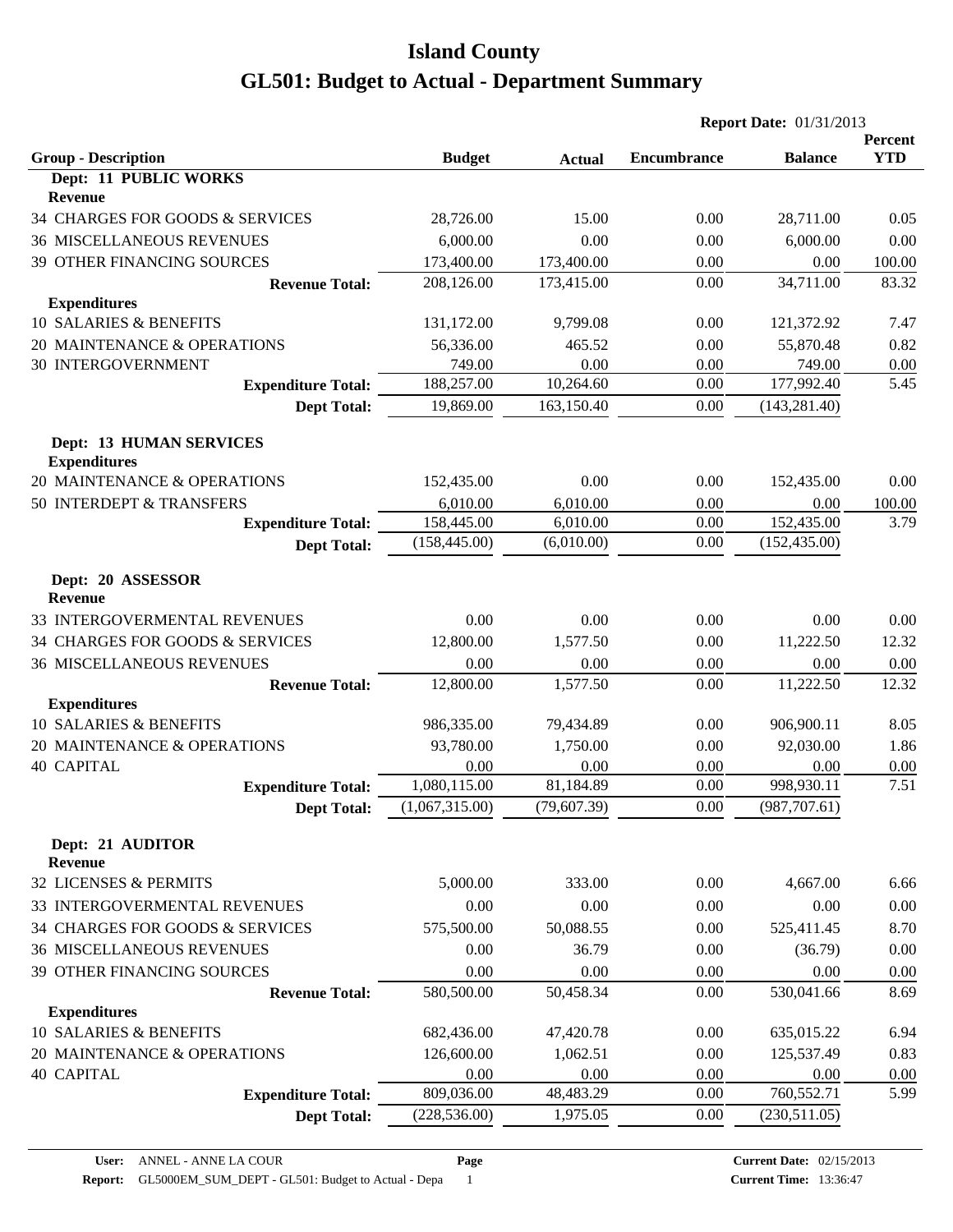|                                                          |                         |                       | <b>Report Date: 01/31/2013</b> |                                 |                       |
|----------------------------------------------------------|-------------------------|-----------------------|--------------------------------|---------------------------------|-----------------------|
| <b>Group - Description</b>                               | <b>Budget</b>           | <b>Actual</b>         | <b>Encumbrance</b>             | <b>Balance</b>                  | Percent<br><b>YTD</b> |
| Dept: 24 CLERK                                           |                         |                       |                                |                                 |                       |
| Revenue                                                  |                         |                       |                                |                                 |                       |
| 33 INTERGOVERMENTAL REVENUES                             | 75,000.00               | 2,308.31              | 0.00                           | 72,691.69                       | 3.07                  |
| 34 CHARGES FOR GOODS & SERVICES                          | 212,000.00              | 17,015.40             | 0.00                           | 194,984.60                      | 8.02                  |
| <b>35 FINES &amp; PENALTIES</b>                          | 59,400.00               | 8,371.08              | 0.00                           | 51,028.92                       | 14.09                 |
| <b>36 MISCELLANEOUS REVENUES</b>                         | 5,000.00                | 727.07                | 0.00                           | 4,272.93                        | 14.54                 |
| <b>38 NONREVENUES</b>                                    | 0.00                    | 0.00                  | 0.00                           | 0.00                            | 0.00                  |
| 39 OTHER FINANCING SOURCES                               | 9,000.00                | 9,000.00              | 0.00                           | 0.00                            | 100.00                |
| <b>Revenue Total:</b>                                    | 360,400.00              | 37,421.86             | 0.00                           | 322,978.14                      | 10.38                 |
| <b>Expenditures</b>                                      |                         |                       |                                |                                 |                       |
| 10 SALARIES & BENEFITS                                   | 415,757.00              | 32,579.81             | 0.00                           | 383,177.19                      | 7.83                  |
| 20 MAINTENANCE & OPERATIONS                              | 31,500.00               | 1,805.76              | 0.00                           | 29,694.24                       | <u>5.73</u>           |
| <b>Expenditure Total:</b>                                | 447,257.00              | 34,385.57             | 0.00                           | 412,871.43                      | 7.68                  |
| <b>Dept Total:</b>                                       | (86, 857.00)            | 3,036.29              | 0.00                           | (89, 893.29)                    |                       |
| Dept: 25 COMMISSIONERS<br><b>Revenue</b>                 |                         |                       |                                |                                 |                       |
| 34 CHARGES FOR GOODS & SERVICES                          |                         |                       |                                |                                 |                       |
| <b>Revenue Total:</b>                                    | 500.00<br>500.00        | 12.25<br>12.25        | 0.00<br>0.00                   | 487.75<br>487.75                | <u>2.45</u><br>2.45   |
| <b>Expenditures</b>                                      |                         |                       |                                |                                 |                       |
| 10 SALARIES & BENEFITS                                   | 560,689.00              | 45,602.20             | 0.00                           | 515,086.80                      | 8.13                  |
| 20 MAINTENANCE & OPERATIONS                              | 57,450.00               | 105.85                | 0.00                           | 57,344.15                       | 0.18                  |
| <b>Expenditure Total:</b>                                | 618,139.00              | 45,708.05             | 0.00                           | 572,430.95                      | 7.39                  |
| <b>Dept Total:</b>                                       | (617, 639.00)           | (45, 695.80)          | 0.00                           | (571, 943.20)                   |                       |
| <b>Dept: 26 CENTRAL SERVICES</b>                         |                         |                       |                                |                                 |                       |
| <b>Expenditures</b>                                      |                         |                       |                                |                                 |                       |
| 10 SALARIES & BENEFITS                                   | 488,037.00              | 40,178.27             | 0.00                           | 447,858.73                      | 8.23                  |
| 20 MAINTENANCE & OPERATIONS                              | 396,600.00              | 13,167.03             | 0.00                           | 383,432.97                      | 3.31                  |
| <b>40 CAPITAL</b>                                        | 85,000.00               | 0.00                  | 0.00                           | 85,000.00                       | 0.00                  |
| <b>Expenditure Total:</b>                                | 969,637.00              | 53,345.30             | 0.00                           | 916,291.70                      | 5.50                  |
| <b>Dept Total:</b>                                       | (969, 637.00)           | (53,345.30)           | 0.00                           | (916, 291.70)                   |                       |
| Dept: 27 CORONER                                         |                         |                       |                                |                                 |                       |
| Revenue                                                  |                         |                       |                                |                                 |                       |
| 33 INTERGOVERMENTAL REVENUES                             | 20,000.00               | 0.00                  | 0.00                           | 20,000.00                       | 0.00                  |
| <b>Revenue Total:</b>                                    | 20,000.00               | 0.00                  | 0.00                           | 20,000.00                       | 0.00                  |
| <b>Expenditures</b><br>10 SALARIES & BENEFITS            |                         |                       |                                |                                 |                       |
|                                                          | 159,600.00              | 13,124.27             | 0.00                           | 146,475.73                      | 8.22                  |
| 20 MAINTENANCE & OPERATIONS<br><b>Expenditure Total:</b> | 82,100.00<br>241,700.00 | 1,474.25<br>14,598.52 | 0.00<br>0.00                   | 80,625.75<br>227,101.48         | 1.79<br>6.03          |
| <b>Dept Total:</b>                                       | (221,700.00)            | (14,598.52)           | 0.00                           | (207, 101.48)                   |                       |
|                                                          |                         |                       |                                |                                 |                       |
| Dept: 28 FACILITIES & MAINTENANCE<br><b>Revenue</b>      |                         |                       |                                |                                 |                       |
| 34 CHARGES FOR GOODS & SERVICES                          | 44,000.00               | 0.00                  | 0.00                           | 44,000.00                       | 0.00                  |
| <b>36 MISCELLANEOUS REVENUES</b>                         | 0.00                    | 0.00                  | 0.00                           | 0.00                            | 0.00                  |
| 39 OTHER FINANCING SOURCES                               | 0.00                    | 0.00                  | 0.00                           | 0.00                            | 0.00                  |
| ANNEL - ANNE LA COUR<br>User:                            | Page                    |                       |                                | <b>Current Date: 02/15/2013</b> |                       |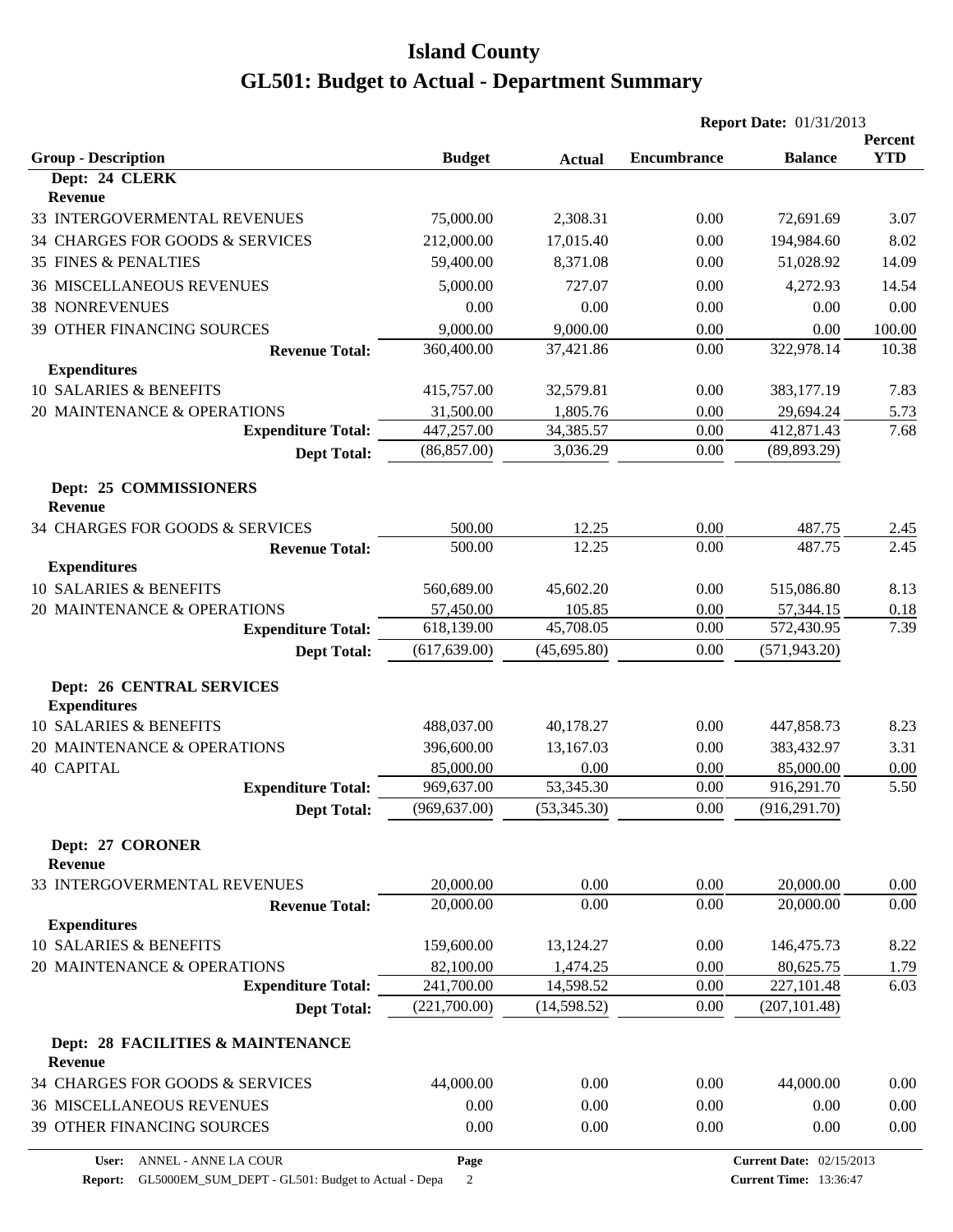| <b>Report Date: 01/31/2013</b>                      |                            |                       |                    |                                 |                       |
|-----------------------------------------------------|----------------------------|-----------------------|--------------------|---------------------------------|-----------------------|
|                                                     |                            |                       | <b>Encumbrance</b> | <b>Balance</b>                  | Percent<br><b>YTD</b> |
| <b>Group - Description</b><br><b>Revenue Total:</b> | <b>Budget</b><br>44,000.00 | <b>Actual</b><br>0.00 | 0.00               | 44,000.00                       | 0.00                  |
| <b>Expenditures</b>                                 |                            |                       |                    |                                 |                       |
| 10 SALARIES & BENEFITS                              | 621,655.00                 | 45,537.30             | 0.00               | 576,117.70                      | 7.32                  |
| 20 MAINTENANCE & OPERATIONS                         | 419,150.00                 | 10,597.04             | 0.00               | 408,552.96                      | 2.52                  |
| <b>40 CAPITAL</b>                                   | 0.00                       | 0.00                  | 0.00               | 0.00                            | 0.00                  |
| <b>Expenditure Total:</b>                           | 1,040,805.00               | 56,134.34             | 0.00               | 984,670.66                      | 5.39                  |
| <b>Dept Total:</b>                                  | (996, 805.00)              | (56, 134.34)          | 0.00               | (940, 670.66)                   |                       |
|                                                     |                            |                       |                    |                                 |                       |
| Dept: 29 DISTRICT COURT                             |                            |                       |                    |                                 |                       |
| <b>Revenue</b>                                      |                            |                       |                    |                                 |                       |
| 33 INTERGOVERMENTAL REVENUES                        | 260,000.00                 | 48,037.24             | 0.00               | 211,962.76                      | 18.47                 |
| 34 CHARGES FOR GOODS & SERVICES                     | 219,500.00                 | 19,083.52             | 0.00               | 200,416.48                      | 8.69                  |
| <b>35 FINES &amp; PENALTIES</b>                     | 423,900.00                 | 40,270.63             | 0.00               | 383,629.37                      | 9.50                  |
| <b>36 MISCELLANEOUS REVENUES</b>                    | 16,000.00                  | 2,768.26              | 0.00               | 13,231.74                       | 17.30                 |
| <b>Revenue Total:</b>                               | 919,400.00                 | 110,159.65            | 0.00               | 809,240.35                      | 11.98                 |
| <b>Expenditures</b>                                 |                            |                       |                    |                                 |                       |
| 10 SALARIES & BENEFITS                              | 913,329.00                 | 74,100.57             | 0.00               | 839,228.43                      | 8.11                  |
| 20 MAINTENANCE & OPERATIONS                         | 91,010.00                  | 4,176.11              | 0.00               | 86,833.89                       | <u>4.58</u>           |
| <b>Expenditure Total:</b>                           | 1,004,339.00               | 78,276.68             | 0.00               | 926,062.32                      | 7.79                  |
| <b>Dept Total:</b>                                  | (84,939.00)                | 31,882.97             | 0.00               | (116, 821.97)                   |                       |
| Dept: 36 MISCELLANEOUS                              |                            |                       |                    |                                 |                       |
| <b>Expenditures</b>                                 |                            |                       |                    |                                 |                       |
| 10 SALARIES & BENEFITS                              | 51,375.00                  | 4,139.25              | 0.00               | 47,235.75                       | 8.05                  |
| 20 MAINTENANCE & OPERATIONS                         | 119,170.00                 | 10,452.21             | 0.00               | 108,717.79                      | 8.77                  |
| <b>30 INTERGOVERNMENT</b>                           | 70,587.00                  | 18,795.00             | 0.00               | 51,792.00                       | 26.62                 |
| <b>Expenditure Total:</b>                           | 241,132.00                 | 33,386.46             | 0.00               | 207,745.54                      | 13.84                 |
| <b>Dept Total:</b>                                  | (241, 132.00)              | (33, 386.46)          | 0.00               | (207, 745.54)                   |                       |
| Dept: 39 PROSECUTING ATTORNEY                       |                            |                       |                    |                                 |                       |
| <b>Revenue</b>                                      |                            |                       |                    |                                 |                       |
| 33 INTERGOVERMENTAL REVENUES                        | 203,516.00                 | 12,461.33             | 0.00               | 191,054.67                      | 6.12                  |
| 34 CHARGES FOR GOODS & SERVICES                     | 25,500.00                  | 3,243.01              | 0.00               | 22,256.99                       | 12.71                 |
| <b>35 FINES &amp; PENALTIES</b>                     | 400.00                     | 252.02                | 0.00               | 147.98                          | 63.00                 |
| 39 OTHER FINANCING SOURCES                          | 13,000.00                  | 13,000.00             | 0.00               | 0.00                            | 100.00                |
| <b>Revenue Total:</b>                               | 242,416.00                 | 28,956.36             | 0.00               | 213,459.64                      | 11.94                 |
| <b>Expenditures</b>                                 |                            |                       |                    |                                 |                       |
| 10 SALARIES & BENEFITS                              | 1,271,204.00               | 108,293.32            | 0.00               | 1,162,910.68                    | 8.51                  |
| 20 MAINTENANCE & OPERATIONS                         | 103,368.00                 | 4,917.87              | 0.00               | 98,450.13                       | 4.75                  |
| <b>40 CAPITAL</b>                                   | 17,985.00                  | 0.00                  | 0.00               | 17,985.00                       | 0.00                  |
| <b>Expenditure Total:</b>                           | 1,392,557.00               | 113,211.19            | 0.00               | 1,279,345.81                    | 8.12                  |
| <b>Dept Total:</b>                                  | (1,150,141.00)             | (84, 254.83)          | 0.00               | (1,065,886.17)                  |                       |
|                                                     |                            |                       |                    |                                 |                       |
| Dept: 40 SHERIFF<br>Revenue                         |                            |                       |                    |                                 |                       |
| 32 LICENSES & PERMITS                               | 20,000.00                  | 8,072.16              | 0.00               | 11,927.84                       | 40.36                 |
| 33 INTERGOVERMENTAL REVENUES                        | 124,000.00                 | 10,296.73             | 0.00               | 113,703.27                      |                       |
| 34 CHARGES FOR GOODS & SERVICES                     |                            |                       |                    |                                 | 8.30                  |
|                                                     | 48,500.00                  | 3,130.00              | 0.00               | 45,370.00                       | 6.45                  |
| ANNEL - ANNE LA COUR<br>User:                       | Page                       |                       |                    | <b>Current Date: 02/15/2013</b> |                       |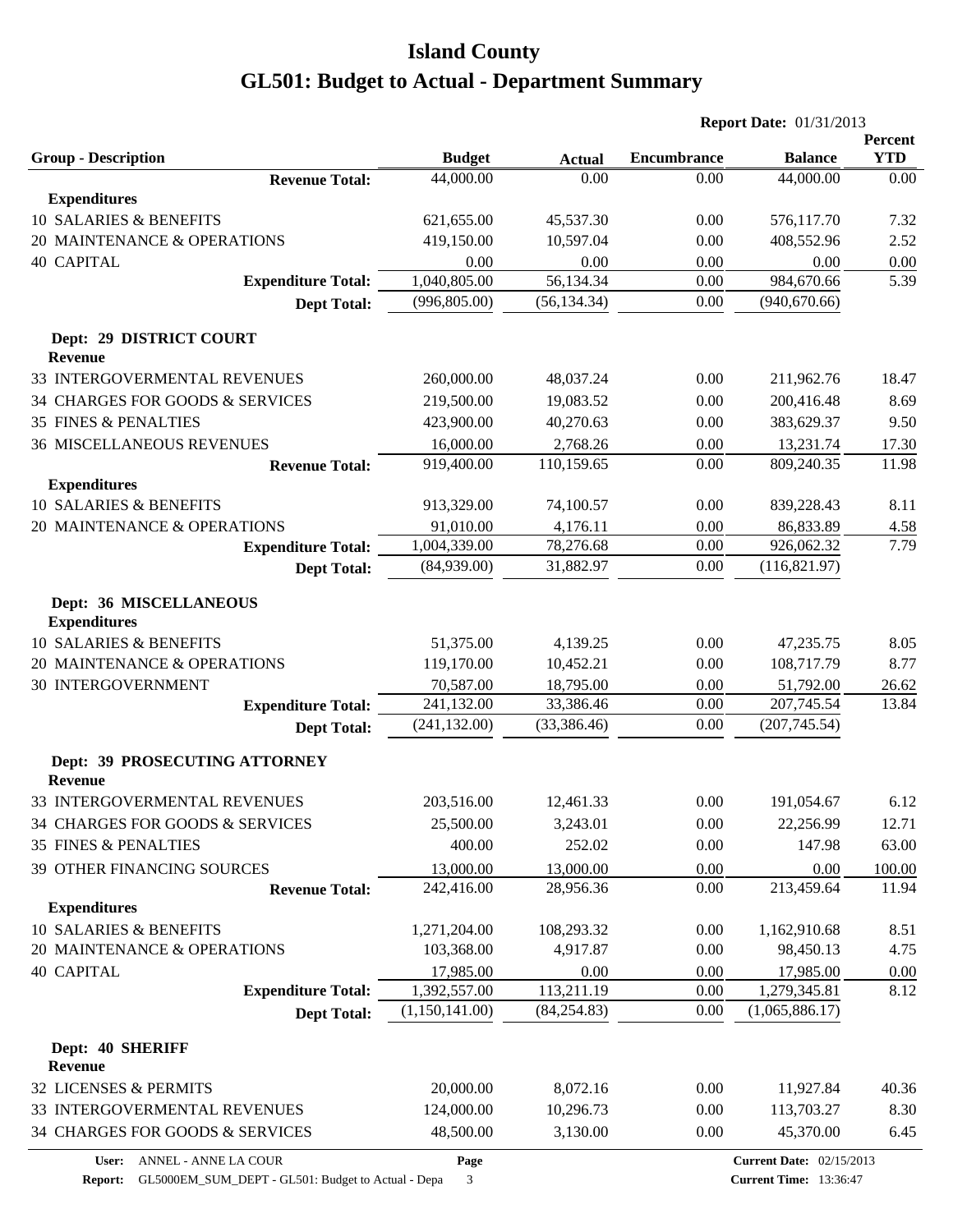|                                              |                |               | <b>Report Date: 01/31/2013</b> |                |                       |  |
|----------------------------------------------|----------------|---------------|--------------------------------|----------------|-----------------------|--|
| <b>Group - Description</b>                   | <b>Budget</b>  | <b>Actual</b> | <b>Encumbrance</b>             | <b>Balance</b> | Percent<br><b>YTD</b> |  |
| <b>35 FINES &amp; PENALTIES</b>              | 0.00           | 24.81         | 0.00                           | (24.81)        | 0.00                  |  |
| <b>36 MISCELLANEOUS REVENUES</b>             | 10,000.00      | 2,875.01      | 0.00                           | 7,124.99       | 28.75                 |  |
| <b>38 NONREVENUES</b>                        | 0.00           | 3,186.34      | 0.00                           | (3,186.34)     | 0.00                  |  |
| 39 OTHER FINANCING SOURCES                   | 750,000.00     | 750,000.00    | 0.00                           | 0.00           | 100.00                |  |
| <b>Revenue Total:</b>                        | 952,500.00     | 777,585.05    | 0.00                           | 174,914.95     | 81.63                 |  |
| <b>Expenditures</b>                          |                |               |                                |                |                       |  |
| 10 SALARIES & BENEFITS                       | 5,069,633.00   | 444,147.95    | 0.00                           | 4,625,485.05   | 8.76                  |  |
| 20 MAINTENANCE & OPERATIONS                  | 771,800.00     | 43,512.74     | 0.00                           | 728,287.26     | 5.63                  |  |
| <b>30 INTERGOVERNMENT</b>                    | 583,000.00     | 0.00          | 0.00                           | 583,000.00     | 0.00                  |  |
| <b>40 CAPITAL</b>                            | 20,000.00      | 0.00          | 0.00                           | 20,000.00      | 0.00                  |  |
| <b>Expenditure Total:</b>                    | 6,444,433.00   | 487,660.69    | 0.00                           | 5,956,772.31   | 7.56                  |  |
| <b>Dept Total:</b>                           | (5,491,933.00) | 289,924.36    | 0.00                           | (5,781,857.36) |                       |  |
| Dept: 41 SUPERIOR COURT<br>Revenue           |                |               |                                |                |                       |  |
| 32 LICENSES & PERMITS                        | 20,000.00      | 851.00        | 0.00                           | 19,149.00      | 4.25                  |  |
| 33 INTERGOVERMENTAL REVENUES                 | 308,913.00     | 30,248.79     | 0.00                           | 278,664.21     | 9.79                  |  |
| 34 CHARGES FOR GOODS & SERVICES              | 18,000.00      | 928.54        | 0.00                           | 17,071.46      | 5.15                  |  |
| <b>36 MISCELLANEOUS REVENUES</b>             | 0.00           | 5.00          | 0.00                           | (5.00)         | 0.00                  |  |
| 39 OTHER FINANCING SOURCES                   | 7,000.00       | 7,000.00      | 0.00                           | 0.00           | 100.00                |  |
|                                              | 353,913.00     | 39,033.33     | 0.00                           | 314,879.67     | 11.02                 |  |
| <b>Revenue Total:</b><br><b>Expenditures</b> |                |               |                                |                |                       |  |
| 10 SALARIES & BENEFITS                       | 907,190.00     | 59,060.88     | 0.00                           | 848,129.12     | 6.51                  |  |
| 20 MAINTENANCE & OPERATIONS                  | 163,689.00     | 28,991.15     | 0.00                           | 134,697.85     | 17.71                 |  |
| 50 INTERDEPT & TRANSFERS                     | 350,000.00     | 350,000.00    | 0.00                           | 0.00           | 100.00                |  |
| <b>Expenditure Total:</b>                    | 1,420,879.00   | 438,052.03    | 0.00                           | 982,826.97     | 30.82                 |  |
| <b>Dept Total:</b>                           | (1,066,966.00) | (399, 018.70) | 0.00                           | (667, 947.30)  |                       |  |
| <b>Dept: 42 TREASURER</b><br><b>Revenue</b>  |                |               |                                |                |                       |  |
| 31 TAXES                                     | 75,000.00      | 6,370.95      | 0.00                           | 68,629.05      | 8.49                  |  |
| 34 CHARGES FOR GOODS & SERVICES              | 7,050.00       | 32.25         | 0.00                           | 7,017.75       | 0.45                  |  |
| <b>36 MISCELLANEOUS REVENUES</b>             | 302,000.00     | 31,117.12     | 0.00                           | 270,882.88     | 10.30                 |  |
| <b>Revenue Total:</b>                        | 384,050.00     | 37,520.32     | 0.00                           | 346,529.68     | 9.76                  |  |
| <b>Expenditures</b>                          |                |               |                                |                |                       |  |
| 10 SALARIES & BENEFITS                       | 422,320.00     | 34,854.80     | 0.00                           | 387,465.20     | 8.25                  |  |
| 20 MAINTENANCE & OPERATIONS                  | 64,700.00      | 16,287.12     | 0.00                           | 48,412.88      | 25.17                 |  |
| <b>60 DEBT SERVICE</b>                       | 6,000.00       | 436.18        | 0.00                           | 5,563.82       | 7.26                  |  |
| <b>Expenditure Total:</b>                    | 493,020.00     | 51,578.10     | 0.00                           | 441,441.90     | 10.46                 |  |
| <b>Dept Total:</b>                           | (108,970.00)   | (14,057.78)   | 0.00                           | (94, 912.22)   |                       |  |
| Dept: 47 BUDGET<br><b>Expenditures</b>       |                |               |                                |                |                       |  |
| 10 SALARIES & BENEFITS                       | 103,825.00     | 9,752.26      | 0.00                           | 94,072.74      | 9.39                  |  |
| 20 MAINTENANCE & OPERATIONS                  | 12,100.00      | 0.00          | 0.00                           | 12,100.00      | 0.00                  |  |
| <b>Expenditure Total:</b>                    | 115,925.00     | 9,752.26      | 0.00                           | 106,172.74     | 8.41                  |  |
| <b>Dept Total:</b>                           | (115, 925.00)  | (9, 752.26)   | 0.00                           | (106, 172.74)  |                       |  |
|                                              |                |               |                                |                |                       |  |

**Page**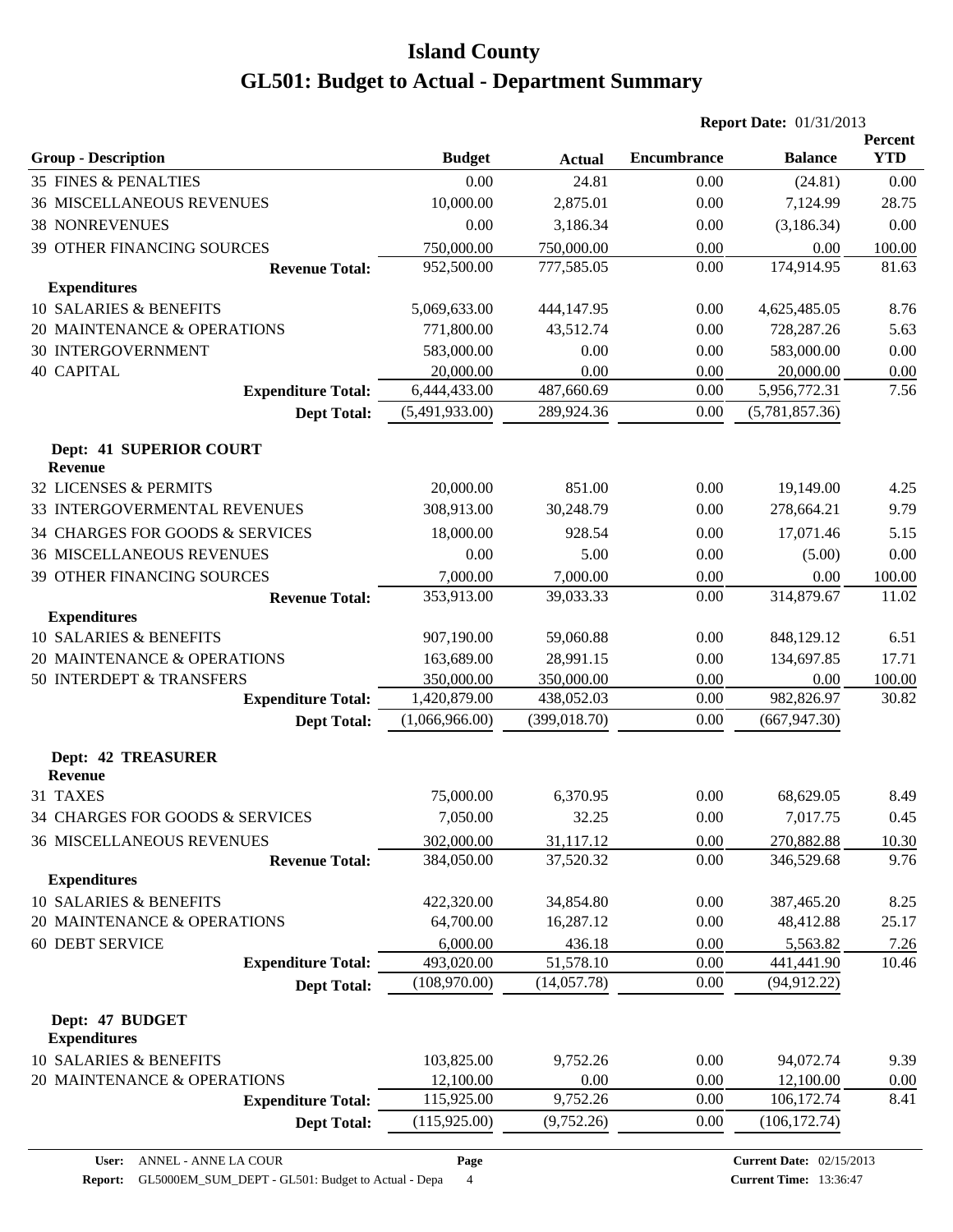|                                                             |                       |                   |                    | <b>Report Date: 01/31/2013</b><br><b>Balance</b><br>257,585.00<br>257,585.00<br>48,383.49<br>265,935.00<br>314,318.49<br>(56, 733.49)<br>0.00<br>(128.82)<br>(128.82)<br>128.82<br>777,833.80<br>32,188.00<br>481,026.34<br>294.00<br>0.00<br>1,291,342.14<br>1,359,769.45<br>142,226.78<br>1,501,996.23<br>(210, 654.09)<br>0.00<br>15,853.00<br>52,582.00<br>17,429.00<br>3,955.00<br>3,440.00<br>93,259.00<br>90,556.35<br>973,058.69<br>10,092.92<br>1,073,707.96 | Percent             |  |
|-------------------------------------------------------------|-----------------------|-------------------|--------------------|-----------------------------------------------------------------------------------------------------------------------------------------------------------------------------------------------------------------------------------------------------------------------------------------------------------------------------------------------------------------------------------------------------------------------------------------------------------------------|---------------------|--|
| <b>Group - Description</b><br>Dept: 48 EMERGENCY MANAGEMENT | <b>Budget</b>         | <b>Actual</b>     | <b>Encumbrance</b> |                                                                                                                                                                                                                                                                                                                                                                                                                                                                       | <b>YTD</b>          |  |
| Revenue                                                     |                       |                   |                    |                                                                                                                                                                                                                                                                                                                                                                                                                                                                       |                     |  |
| 33 INTERGOVERMENTAL REVENUES                                | 257,585.00            | 0.00              | 0.00               |                                                                                                                                                                                                                                                                                                                                                                                                                                                                       | 0.00                |  |
| <b>Revenue Total:</b>                                       | 257,585.00            | 0.00              | 0.00               |                                                                                                                                                                                                                                                                                                                                                                                                                                                                       | 0.00                |  |
| <b>Expenditures</b>                                         |                       |                   |                    |                                                                                                                                                                                                                                                                                                                                                                                                                                                                       |                     |  |
| 10 SALARIES & BENEFITS                                      | 52,750.00             | 4,366.51          | 0.00               |                                                                                                                                                                                                                                                                                                                                                                                                                                                                       | 8.27                |  |
| 20 MAINTENANCE & OPERATIONS                                 | 265,935.00            | 0.00              | 0.00               |                                                                                                                                                                                                                                                                                                                                                                                                                                                                       | 0.00                |  |
| <b>Expenditure Total:</b>                                   | 318,685.00            | 4,366.51          | 0.00               |                                                                                                                                                                                                                                                                                                                                                                                                                                                                       | 1.37                |  |
| <b>Dept Total:</b>                                          | (61,100.00)           | (4,366.51)        | 0.00               |                                                                                                                                                                                                                                                                                                                                                                                                                                                                       |                     |  |
| Dept: 51 CIVIL SERVICE<br><b>Expenditures</b>               |                       |                   |                    |                                                                                                                                                                                                                                                                                                                                                                                                                                                                       |                     |  |
| 10 SALARIES & BENEFITS                                      | 0.00                  | 0.00              | 0.00               |                                                                                                                                                                                                                                                                                                                                                                                                                                                                       | 0.00                |  |
| 20 MAINTENANCE & OPERATIONS                                 | 0.00                  | 128.82            | 0.00               |                                                                                                                                                                                                                                                                                                                                                                                                                                                                       | 0.00                |  |
| <b>Expenditure Total:</b>                                   | 0.00                  | 128.82            | 0.00               |                                                                                                                                                                                                                                                                                                                                                                                                                                                                       | 0.00                |  |
| <b>Dept Total:</b>                                          | 0.00                  | (128.82)          | 0.00               |                                                                                                                                                                                                                                                                                                                                                                                                                                                                       |                     |  |
| Dept: 53 PLANNING                                           |                       |                   |                    |                                                                                                                                                                                                                                                                                                                                                                                                                                                                       |                     |  |
| <b>Revenue</b>                                              |                       |                   |                    |                                                                                                                                                                                                                                                                                                                                                                                                                                                                       |                     |  |
| 32 LICENSES & PERMITS                                       | 854,000.00            | 76,166.20         | 0.00               |                                                                                                                                                                                                                                                                                                                                                                                                                                                                       | 8.91                |  |
| 33 INTERGOVERMENTAL REVENUES                                | 32,188.00             | 0.00              | 0.00               |                                                                                                                                                                                                                                                                                                                                                                                                                                                                       | 0.00                |  |
| 34 CHARGES FOR GOODS & SERVICES                             | 508,425.00            | 27,398.66         | 0.00               |                                                                                                                                                                                                                                                                                                                                                                                                                                                                       | 5.38                |  |
| <b>36 MISCELLANEOUS REVENUES</b>                            | 300.00                | 6.00              | 0.00               |                                                                                                                                                                                                                                                                                                                                                                                                                                                                       | 2.00                |  |
| 39 OTHER FINANCING SOURCES                                  | 49,000.00             | 49,000.00         | 0.00               |                                                                                                                                                                                                                                                                                                                                                                                                                                                                       | 100.00              |  |
| <b>Revenue Total:</b>                                       | 1,443,913.00          | 152,570.86        | 0.00               |                                                                                                                                                                                                                                                                                                                                                                                                                                                                       | 10.56               |  |
| <b>Expenditures</b>                                         |                       |                   |                    |                                                                                                                                                                                                                                                                                                                                                                                                                                                                       |                     |  |
| 10 SALARIES & BENEFITS                                      | 1,462,877.00          | 103,107.55        | 0.00               |                                                                                                                                                                                                                                                                                                                                                                                                                                                                       | 7.04                |  |
| 20 MAINTENANCE & OPERATIONS                                 | 143,255.00            | 1,028.22          | 0.00               |                                                                                                                                                                                                                                                                                                                                                                                                                                                                       | 0.71                |  |
| <b>Expenditure Total:</b>                                   | 1,606,132.00          | 104,135.77        | 0.00               |                                                                                                                                                                                                                                                                                                                                                                                                                                                                       | 6.48                |  |
| <b>Dept Total:</b>                                          | (162, 219.00)         | 48,435.09         | 0.00               |                                                                                                                                                                                                                                                                                                                                                                                                                                                                       |                     |  |
| <b>Dept: 54 GENERAL SERVICES ADMIN</b><br><b>Revenue</b>    |                       |                   |                    |                                                                                                                                                                                                                                                                                                                                                                                                                                                                       |                     |  |
| 31 TAXES                                                    | 0.00                  | 0.00              | 0.00               |                                                                                                                                                                                                                                                                                                                                                                                                                                                                       | 0.00                |  |
| 32 LICENSES & PERMITS                                       | 19,625.00             | 3,772.00          | 0.00               |                                                                                                                                                                                                                                                                                                                                                                                                                                                                       | 19.22               |  |
| 33 INTERGOVERMENTAL REVENUES                                | 52,582.00             | 0.00              | 0.00               |                                                                                                                                                                                                                                                                                                                                                                                                                                                                       | 0.00                |  |
| 34 CHARGES FOR GOODS & SERVICES                             | 18,875.00             | 1,446.00          | 0.00               |                                                                                                                                                                                                                                                                                                                                                                                                                                                                       | 7.66                |  |
| <b>35 FINES &amp; PENALTIES</b>                             | 4,000.00              | 45.00             | 0.00               |                                                                                                                                                                                                                                                                                                                                                                                                                                                                       | 1.12                |  |
|                                                             |                       |                   |                    |                                                                                                                                                                                                                                                                                                                                                                                                                                                                       |                     |  |
| <b>36 MISCELLANEOUS REVENUES</b><br><b>Revenue Total:</b>   | 3,500.00<br>98,582.00 | 60.00<br>5,323.00 | 0.00<br>0.00       |                                                                                                                                                                                                                                                                                                                                                                                                                                                                       | <u>1.71</u><br>5.39 |  |
| <b>Expenditures</b>                                         |                       |                   |                    |                                                                                                                                                                                                                                                                                                                                                                                                                                                                       |                     |  |
| 10 SALARIES & BENEFITS                                      | 102,146.00            | 11,589.65         | 0.00               |                                                                                                                                                                                                                                                                                                                                                                                                                                                                       | 11.34               |  |
| 20 MAINTENANCE & OPERATIONS                                 | 1,091,259.00          | 118,200.31        | 0.00               |                                                                                                                                                                                                                                                                                                                                                                                                                                                                       | 10.83               |  |
| <b>30 INTERGOVERNMENT</b>                                   | 10,094.00             | 1.08              | 0.00               |                                                                                                                                                                                                                                                                                                                                                                                                                                                                       | 0.01                |  |
| <b>Expenditure Total:</b>                                   | 1,203,499.00          | 129,791.04        | 0.00               |                                                                                                                                                                                                                                                                                                                                                                                                                                                                       | 10.78               |  |
| <b>Dept Total:</b>                                          | (1,104,917.00)        | (124, 468.04)     | 0.00               | (980, 448.96)                                                                                                                                                                                                                                                                                                                                                                                                                                                         |                     |  |
|                                                             |                       |                   |                    |                                                                                                                                                                                                                                                                                                                                                                                                                                                                       |                     |  |

**Dept: 59 HUMAN RESOURCES**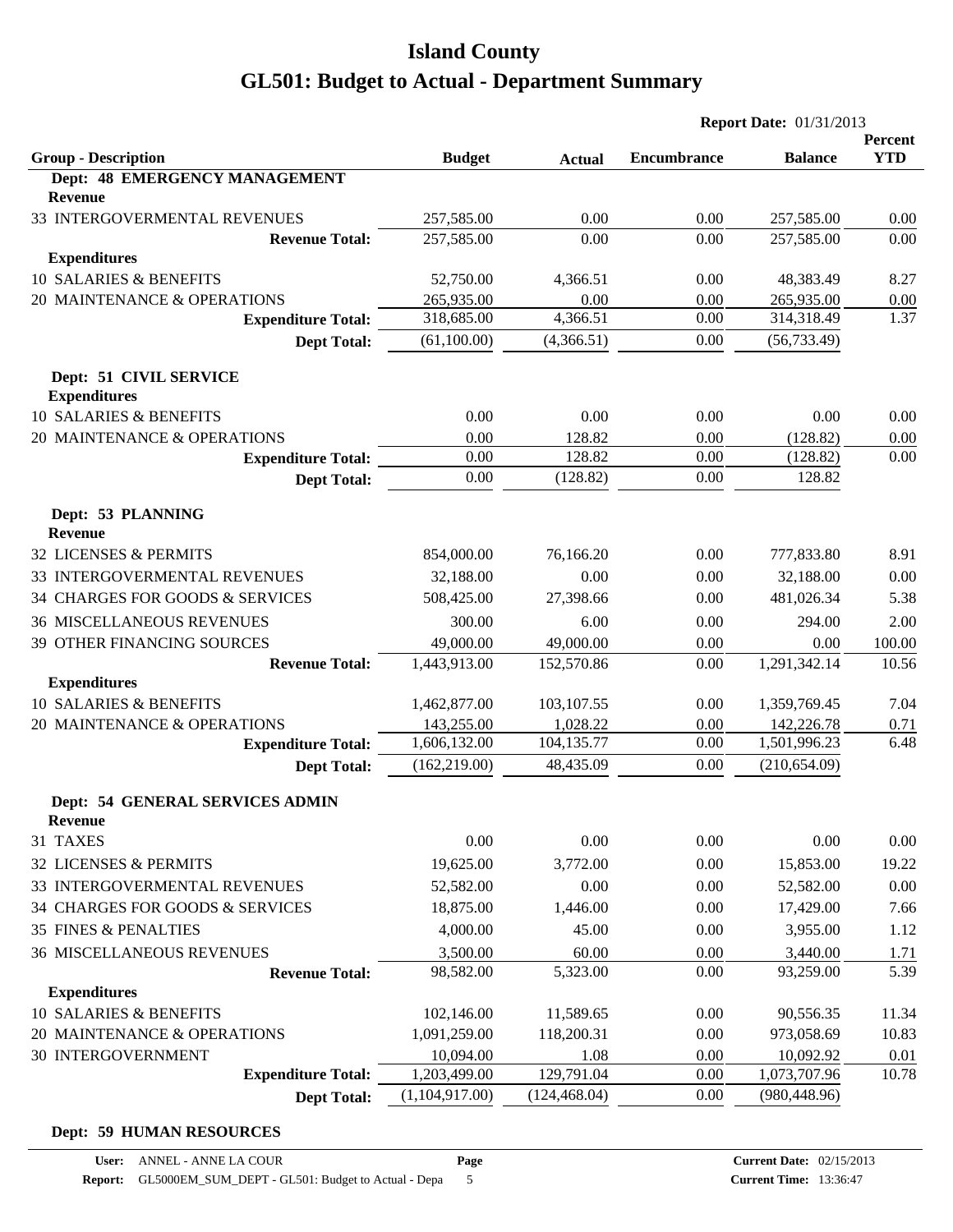|                                                    |               |               |                    | <b>Report Date: 01/31/2013</b>                                                                                                                                                                                                                               |            |
|----------------------------------------------------|---------------|---------------|--------------------|--------------------------------------------------------------------------------------------------------------------------------------------------------------------------------------------------------------------------------------------------------------|------------|
|                                                    |               |               |                    |                                                                                                                                                                                                                                                              | Percent    |
| <b>Group - Description</b>                         | <b>Budget</b> | <b>Actual</b> | <b>Encumbrance</b> | <b>Balance</b><br>0.00<br>0.00<br>0.00<br>205,498.81<br>12,585.00<br>218,083.81<br>(218,083.81)<br>180,300.00<br>12,419,215.46<br>884,320.72<br>29,373.61<br>64,816.80<br>0.00<br>13,578,026.59<br>420,702.00<br>680,000.00<br>1,100,702.00<br>12,477,324.59 | <b>YTD</b> |
| <b>Revenue</b>                                     |               |               |                    |                                                                                                                                                                                                                                                              |            |
| 34 CHARGES FOR GOODS & SERVICES                    | 0.00          | 0.00          | 0.00               |                                                                                                                                                                                                                                                              | 0.00       |
| <b>36 MISCELLANEOUS REVENUES</b>                   | 0.00          | 0.00          | 0.00               |                                                                                                                                                                                                                                                              | 0.00       |
| <b>Revenue Total:</b>                              | 0.00          | 0.00          | 0.00               |                                                                                                                                                                                                                                                              | 0.00       |
| <b>Expenditures</b>                                |               |               |                    |                                                                                                                                                                                                                                                              |            |
| 10 SALARIES & BENEFITS                             | 222,860.00    | 17,361.19     | 0.00               |                                                                                                                                                                                                                                                              | 7.79       |
| 20 MAINTENANCE & OPERATIONS                        | 12,900.00     | 315.00        | 0.00               |                                                                                                                                                                                                                                                              | 2.44       |
| <b>Expenditure Total:</b>                          | 235,760.00    | 17,676.19     | 0.00               |                                                                                                                                                                                                                                                              | 7.49       |
| <b>Dept Total:</b>                                 | (235,760.00)  | (17,676.19)   | 0.00               |                                                                                                                                                                                                                                                              |            |
| Dept: 90 x FUND NON-DEPARTMENTAL<br><b>Revenue</b> |               |               |                    |                                                                                                                                                                                                                                                              |            |
| 30 USE OF FUND BALANCE/RESERVES                    | 180,300.00    | 0.00          | 0.00               |                                                                                                                                                                                                                                                              | 0.00       |
| 31 TAXES                                           | 13,220,000.00 | 800,784.54    | 0.00               |                                                                                                                                                                                                                                                              | 6.05       |
| 33 INTERGOVERMENTAL REVENUES                       | 998,000.00    | 113,679.28    | 0.00               |                                                                                                                                                                                                                                                              | 11.39      |
| 34 CHARGES FOR GOODS & SERVICES                    | 30,000.00     | 626.39        | 0.00               |                                                                                                                                                                                                                                                              | 2.08       |
| <b>36 MISCELLANEOUS REVENUES</b>                   | 65,000.00     | 183.20        | 0.00               |                                                                                                                                                                                                                                                              | 0.28       |
| <b>39 OTHER FINANCING SOURCES</b>                  | 1,355,800.00  | 1,355,800.00  | 0.00               |                                                                                                                                                                                                                                                              | 100.00     |
| <b>Revenue Total:</b>                              | 15,849,100.00 | 2,271,073.41  | 0.00               |                                                                                                                                                                                                                                                              | 14.32      |
| <b>Expenditures</b>                                |               |               |                    |                                                                                                                                                                                                                                                              |            |
| 20 MAINTENANCE & OPERATIONS                        | 420,702.00    | 0.00          | 0.00               |                                                                                                                                                                                                                                                              | 0.00       |
| 50 INTERDEPT & TRANSFERS                           | 1,277,331.00  | 597,331.00    | 0.00               |                                                                                                                                                                                                                                                              | 46.76      |
| <b>Expenditure Total:</b>                          | 1,698,033.00  | 597,331.00    | 0.00               |                                                                                                                                                                                                                                                              | 35.17      |
| <b>Dept Total:</b>                                 | 14,151,067.00 | 1,673,742.41  | 0.00               |                                                                                                                                                                                                                                                              |            |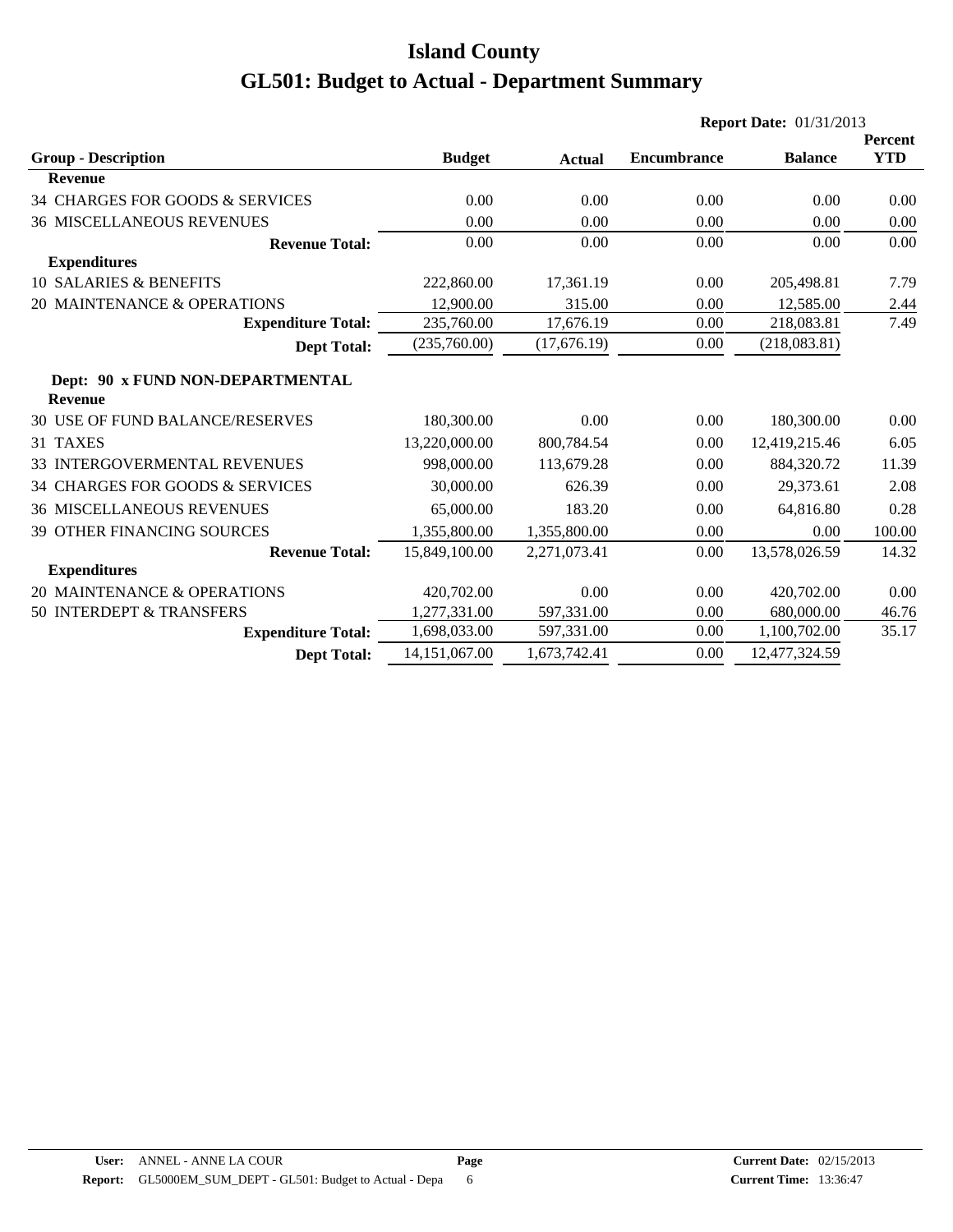|                                                                                                  | <b>Prior Years to Date Actuals</b> |              | 2013<br>Approved       | 2013<br><b>Month</b><br>to Date @ | 2013<br>Year to<br>Date @ | 2013<br><b>Encumbered</b><br>Amount @ | 2013<br>Balance @ | Percent                                            |
|--------------------------------------------------------------------------------------------------|------------------------------------|--------------|------------------------|-----------------------------------|---------------------------|---------------------------------------|-------------------|----------------------------------------------------|
| Object<br><b>Description</b>                                                                     | 2011                               | 2012         | <b>Budget</b>          | 01/31/2013                        | 01/31/2013                | 01/31/2013                            | 01/31/2013        | <b>YTD</b>                                         |
| 2% HOTEL/MOTEL PUBLIC FACILITI (124)                                                             |                                    |              |                        |                                   |                           |                                       |                   |                                                    |
| USE OF FUND BALANCE                                                                              | 0.00                               | 0.00         | 0.00                   | 0.00                              | 0.00                      | 0.00                                  | 0.00              | 0%                                                 |
| <b>REVENUES</b>                                                                                  | 3,116.77                           | 4,235.51     | 156,700.00             | 5,700.65                          | 5,700.65                  | 0.00                                  | 150,999.35        | 4 %                                                |
| <b>EXPENDITURES</b>                                                                              | 0.00                               | 0.00         | (150,000.00)           | 0.00                              | 0.00                      | 0.00                                  | (150,000.00)      | 0%                                                 |
| <b>TRANSFERS OUT</b>                                                                             | (4,500.00)                         | (5,100.00)   | (6,700.00)             | (6,700.00)                        | (6,700.00)                | 0.00                                  | 0.00              | 100 %                                              |
| Net 2% HOTEL/MOTEL PUBLIC FACILITI (124)                                                         | (1,383.23)                         | (864.49)     | 0.00                   | (999.35)                          | (999.35)                  | 0.00                                  | 999.35            |                                                    |
| <b>ALCOHOL/SUBSTANCE ABUSE (123)</b>                                                             |                                    |              |                        |                                   |                           |                                       |                   |                                                    |
| USE OF FUND BALANCE                                                                              | 0.00                               | 0.00         | 0.00                   | 0.00                              | 0.00                      | 0.00                                  | 0.00              | 0%                                                 |
| <b>REVENUES</b>                                                                                  | 624.84                             | 1,250.68     | 66,000.00              | 2,451.92                          | 2,451.92                  | 0.00                                  | 63,548.08         | 4 %                                                |
| <b>GRANT REVENUES</b>                                                                            | 0.00                               | (33, 286.72) | 509.980.00             | 0.00                              | 0.00                      | 0.00                                  | 509.980.00        | 0%                                                 |
| <b>EXPENDITURES</b>                                                                              | (4,401.90)                         | (40, 775.78) | (575,980.00)           | (36, 219.46)                      | (36, 219.46)              | 0.00                                  | (539, 760.54)     | 6 %                                                |
| <b>TRANSFERS IN</b>                                                                              | 0.00                               | 6,000.00     | 0.00                   | 0.00                              | 0.00                      | 0.00                                  | 0.00              | 0%                                                 |
| <b>TRANSFERS OUT</b>                                                                             | 0.00                               | (5,000.00)   | 0.00                   | 0.00                              | 0.00                      | 0.00                                  | 0.00              | 0%                                                 |
| Net ALCOHOL/SUBSTANCE ABUSE (123)                                                                | (3,777.06)                         | (71, 811.82) | 0.00                   | (33,767.54)                       | (33,767.54)               | 0.00                                  | 33,767.54         |                                                    |
| <b>ANTI-PROFITEERING (136)</b>                                                                   |                                    |              |                        |                                   |                           |                                       |                   |                                                    |
| USE OF FUND BALANCE                                                                              | 0.00                               | 0.00         | 0.00                   | 0.00                              | 0.00                      | 0.00                                  | 0.00              | 0%                                                 |
| <b>REVENUES</b>                                                                                  | 2.50                               | 1.30         | 0.00                   | 1.88                              | 1.88                      | 0.00                                  | (1.88)            | 0%                                                 |
| <b>TRANSFERS OUT</b>                                                                             | 0.00                               | 0.00         | 0.00                   | 0.00                              | 0.00                      | 0.00                                  | 0.00              | 0%                                                 |
| Net ANTI-PROFITEERING (136)                                                                      | 2.50                               | 1.30         | 0.00                   | 1.88                              | 1.88                      | 0.00                                  | (1.88)            |                                                    |
| <b>AUDITOR'S O &amp; M (118)</b>                                                                 |                                    |              |                        |                                   |                           |                                       |                   |                                                    |
| USE OF FUND BALANCE                                                                              | 0.00                               | 0.00         | 13,920.00              | 0.00                              | 0.00                      | 0.00                                  | 13,920.00         | 0%                                                 |
| <b>REVENUES</b>                                                                                  | 5,082.60                           | 6,955.00     | 125,000.00             | 6,872.60                          | 6,872.60                  | 0.00                                  | 118,127.40        | 5 %                                                |
| <b>EXPENDITURES</b>                                                                              | (6, 141.81)                        | (43,846.16)  | (164, 320.00)          | (38, 984.24)                      | (38, 984.24)              | 0.00                                  | (125, 335.76)     | 24 %                                               |
| <b>TRANSFERS IN</b>                                                                              | 25,400.00                          | 25,400.00    | 25,400.00              | 25,400.00                         | 25,400.00                 | 0.00                                  | 0.00              | 100 %                                              |
| <b>TRANSFERS OUT</b>                                                                             | 0.00                               | 0.00         | 0.00                   | 0.00                              | 0.00                      | 0.00                                  | 0.00              | 0%                                                 |
| Net AUDITOR'S O & M (118)                                                                        | 24.340.79                          | (11.491.16)  | 0.00                   | (6,711.64)                        | (6,711.64)                | 0.00                                  | 6,711.64          |                                                    |
| <b>CAPITAL DRAINAGE (321)</b>                                                                    |                                    |              |                        |                                   |                           |                                       |                   |                                                    |
| <b>REVENUES</b>                                                                                  | 0.00                               | 0.00         | 0.00                   | 0.00                              | 0.00                      | 0.00                                  | 0.00              | 0%                                                 |
| <b>EXPENDITURES</b>                                                                              | (440.22)                           | (11,510.67)  | (685,000.00)           | (3,230.51)                        | (3,230.51)                | 0.00                                  | (681, 769.49)     | 0%                                                 |
| <b>TRANSFERS IN</b>                                                                              | 111,000.00                         | 291,500.00   | 715,800.00             | 220,400.00                        | 220,400.00                | 0.00                                  | 495,400.00        | 31 %                                               |
| <b>TRANSFERS OUT</b>                                                                             | (16,800.00)                        | (31,500.00)  | (30, 800.00)           | (30,800.00)                       | (30,800.00)               | 0.00                                  | 0.00              | 100 %                                              |
| Net CAPITAL DRAINAGE (321)                                                                       | 93,759.78                          | 248,489.33   | 0.00                   | 186,369.49                        | 186,369.49                | 0.00                                  | (186, 369.49)     |                                                    |
| CASA FUND (131)                                                                                  |                                    |              |                        |                                   |                           |                                       |                   |                                                    |
| USE OF FUND BALANCE                                                                              | 0.00                               | 0.00         | 0.00                   | 0.00                              | 0.00                      | 0.00                                  | 0.00              | 0%                                                 |
| <b>REVENUES</b>                                                                                  | 200.00                             | 0.00         | 0.00                   | 0.00                              | 0.00                      | 0.00                                  | 0.00              | 0%                                                 |
| <b>GRANT REVENUES</b>                                                                            | 4,919.25                           | 0.00         | 60,284.00              | 0.00                              | 0.00                      | 0.00                                  | 60,284.00         | 0%                                                 |
| <b>EXPENDITURES</b>                                                                              | (7,674.72)                         | (13, 576.34) | (110, 875.00)          | (6,734.48)                        | (6,734.48)                | 0.00                                  | (104, 140.52)     | 6 %                                                |
| <b>TRANSFERS IN</b>                                                                              | 50,591.00                          | 50,591.00    | 50,591.00              | 50,591.00                         | 50,591.00                 | 0.00                                  | 0.00              | 100 %                                              |
| User: ANNEL - ANNE LA COUR<br>Report: GL5010EM_FUND - GL535: Multi Year Budget to Actual by Fund |                                    |              | Page<br>$\overline{1}$ |                                   |                           |                                       |                   | Current Date: 02/20/2013<br>Current Time: 07:33:25 |

**Report:** GL5010EM\_FUND - GL535: Multi Year Budget to Actual by Fund 07:33:25 Actual 1 **Current Time:** 07:33:25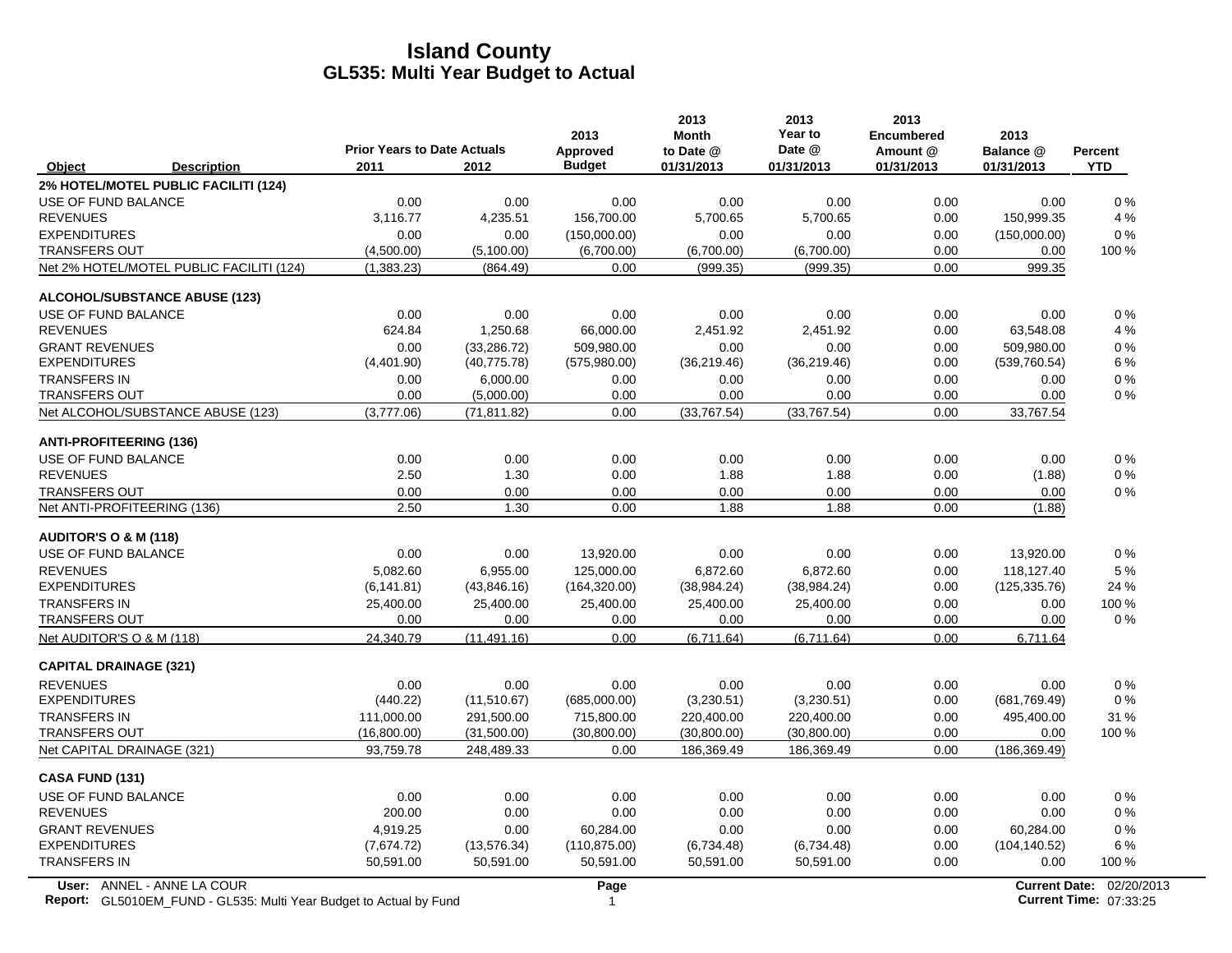|                                   |                                             | <b>Prior Years to Date Actuals</b> |             | 2013<br>Approved | 2013<br><b>Month</b><br>to Date @ | 2013<br>Year to<br>Date @ | 2013<br><b>Encumbered</b><br>Amount @ | 2013<br>Balance @ | <b>Percent</b> |
|-----------------------------------|---------------------------------------------|------------------------------------|-------------|------------------|-----------------------------------|---------------------------|---------------------------------------|-------------------|----------------|
| Object                            | <b>Description</b>                          | 2011                               | 2012        | <b>Budget</b>    | 01/31/2013                        | 01/31/2013                | 01/31/2013                            | 01/31/2013        | <b>YTD</b>     |
| <b>TRANSFERS OUT</b>              |                                             | 0.00                               | 0.00        | 0.00             | 0.00                              | 0.00                      | 0.00                                  | 0.00              | $0\%$          |
| Net CASA FUND (131)               |                                             | 48,035.53                          | 37,014.66   | 0.00             | 43,856.52                         | 43,856.52                 | 0.00                                  | (43, 856.52)      |                |
| <b>CLEAN WATER UTILITY (154)</b>  |                                             |                                    |             |                  |                                   |                           |                                       |                   |                |
| <b>REVENUES</b>                   |                                             | 0.00                               | 0.00        | 1,535,000.00     | 6.633.19                          | 6.633.19                  | 0.00                                  | 1.528.366.81      | $0\%$          |
| <b>GRANT REVENUES</b>             |                                             | 0.00                               | 0.00        | 0.00             | 0.00                              | 0.00                      | 0.00                                  | 0.00              | 0%             |
| <b>EXPENDITURES</b>               |                                             | 0.00                               | (20,029.43) | (1,535,000.00)   | (119.40)                          | (119.40)                  | 0.00                                  | (1,534,880.60)    | 0%             |
| <b>TRANSFERS OUT</b>              |                                             | 0.00                               | 0.00        | 0.00             | 0.00                              | 0.00                      | 0.00                                  | 0.00              | $0\%$          |
| Net CLEAN WATER UTILITY (154)     |                                             | 0.00                               | (20,029.43) | 0.00             | 6,513.79                          | 6,513.79                  | 0.00                                  | (6,513.79)        |                |
|                                   | <b>COMM MENTAL HEALTH FACILITY (148)</b>    |                                    |             |                  |                                   |                           |                                       |                   |                |
| <b>REVENUES</b>                   |                                             | 0.00                               | 482.26      | 5,790.00         | 964.52                            | 964.52                    | 0.00                                  | 4.825.48          | 17%            |
| <b>EXPENDITURES</b>               |                                             | (409.61)                           | 0.00        | (5,790.00)       | 0.00                              | 0.00                      | 0.00                                  | (5,790.00)        | $0\%$          |
| <b>TRANSFERS OUT</b>              |                                             | 0.00                               | 0.00        | 0.00             | 0.00                              | 0.00                      | 0.00                                  | 0.00              | $0\%$          |
|                                   | Net COMM MENTAL HEALTH FACILITY (148)       | (409.61)                           | 482.26      | 0.00             | 964.52                            | 964.52                    | 0.00                                  | (964.52)          |                |
| <b>CONSERVATION FUTURES (132)</b> |                                             |                                    |             |                  |                                   |                           |                                       |                   |                |
| USE OF FUND BALANCE               |                                             | 0.00                               | 0.00        | 0.00             | 0.00                              | 0.00                      | 0.00                                  | 0.00              | $0\%$          |
| <b>REVENUES</b>                   |                                             | 6.778.95                           | 2,663.65    | 780,100.00       | 3,023.42                          | 3.023.42                  | 0.00                                  | 777,076.58        | $0\%$          |
| <b>GRANT REVENUES</b>             |                                             | 0.00                               | 0.00        | 0.00             | 0.00                              | 0.00                      | 0.00                                  | 0.00              | 0%             |
| <b>EXPENDITURES</b>               |                                             | (457.96)                           | (470.37)    | (780, 100.00)    | (506.01)                          | (506.01)                  | 0.00                                  | (779.593.99)      | $0\%$          |
| <b>TRANSFERS OUT</b>              |                                             | 0.00                               | 0.00        | 0.00             | 0.00                              | 0.00                      | 0.00                                  | 0.00              | $0\%$          |
| Net CONSERVATION FUTURES (132)    |                                             | 6,320.99                           | 2,193.28    | 0.00             | 2,517.41                          | 2,517.41                  | 0.00                                  | (2,517.41)        |                |
|                                   | <b>CONSTRUCTION &amp; ACQUISITION (308)</b> |                                    |             |                  |                                   |                           |                                       |                   |                |
| USE OF FUND BALANCE               |                                             | 0.00                               | 0.00        | 0.00             | 0.00                              | 0.00                      | 0.00                                  | 0.00              | 0%             |
| <b>EXPENDITURES</b>               |                                             | 0.00                               | 0.00        | 0.00             | 0.00                              | 0.00                      | 0.00                                  | 0.00              | $0\%$          |
| <b>TRANSFERS IN</b>               |                                             | 0.00                               | 0.00        | 0.00             | 0.00                              | 0.00                      | 0.00                                  | 0.00              | $0\%$          |
|                                   | Net CONSTRUCTION & ACQUISITION (308)        | 0.00                               | 0.00        | 0.00             | 0.00                              | 0.00                      | 0.00                                  | 0.00              |                |
| <b>CORNET BAY DOCK (119)</b>      |                                             |                                    |             |                  |                                   |                           |                                       |                   |                |
| <b>REVENUES</b>                   |                                             | 1,410.00                           | 3,535.00    | 21,000.00        | 4,000.00                          | 4,000.00                  | 0.00                                  | 17,000.00         | 19%            |
| <b>EXPENDITURES</b>               |                                             | (478.82)                           | (482.45)    | (20, 100.00)     | (584.95)                          | (584.95)                  | 0.00                                  | (19,515.05)       | 3%             |
| <b>TRANSFERS OUT</b>              |                                             | (700.00)                           | (700.00)    | (900.00)         | (900.00)                          | (900.00)                  | 0.00                                  | 0.00              | 100 %          |
| Net CORNET BAY DOCK (119)         |                                             | 231.18                             | 2,352.55    | 0.00             | 2,515.05                          | 2,515.05                  | 0.00                                  | (2,515.05)        |                |
| <b>COUNTY FAIR (110)</b>          |                                             |                                    |             |                  |                                   |                           |                                       |                   |                |
| <b>REVENUES</b>                   |                                             | 3,537.60                           | 1,030.01    | 0.00             | 0.00                              | 0.00                      | 0.00                                  | 0.00              | 0%             |
| <b>GRANT REVENUES</b>             |                                             | 0.00                               | 0.00        | 0.00             | 0.00                              | 0.00                      | 0.00                                  | 0.00              | $0\%$          |
| <b>EXPENDITURES</b>               |                                             | (5,007.22)                         | (2,762.40)  | 0.00             | 0.00                              | 0.00                      | 0.00                                  | 0.00              | $0\%$          |
| <b>TRANSFERS IN</b>               |                                             | 0.00                               | 0.00        | 0.00             | 0.00                              | 0.00                      | 0.00                                  | 0.00              | 0%             |
| <b>TRANSFERS OUT</b>              |                                             | 0.00                               | 0.00        | 0.00             | 0.00                              | 0.00                      | 0.00                                  | 0.00              | 0%             |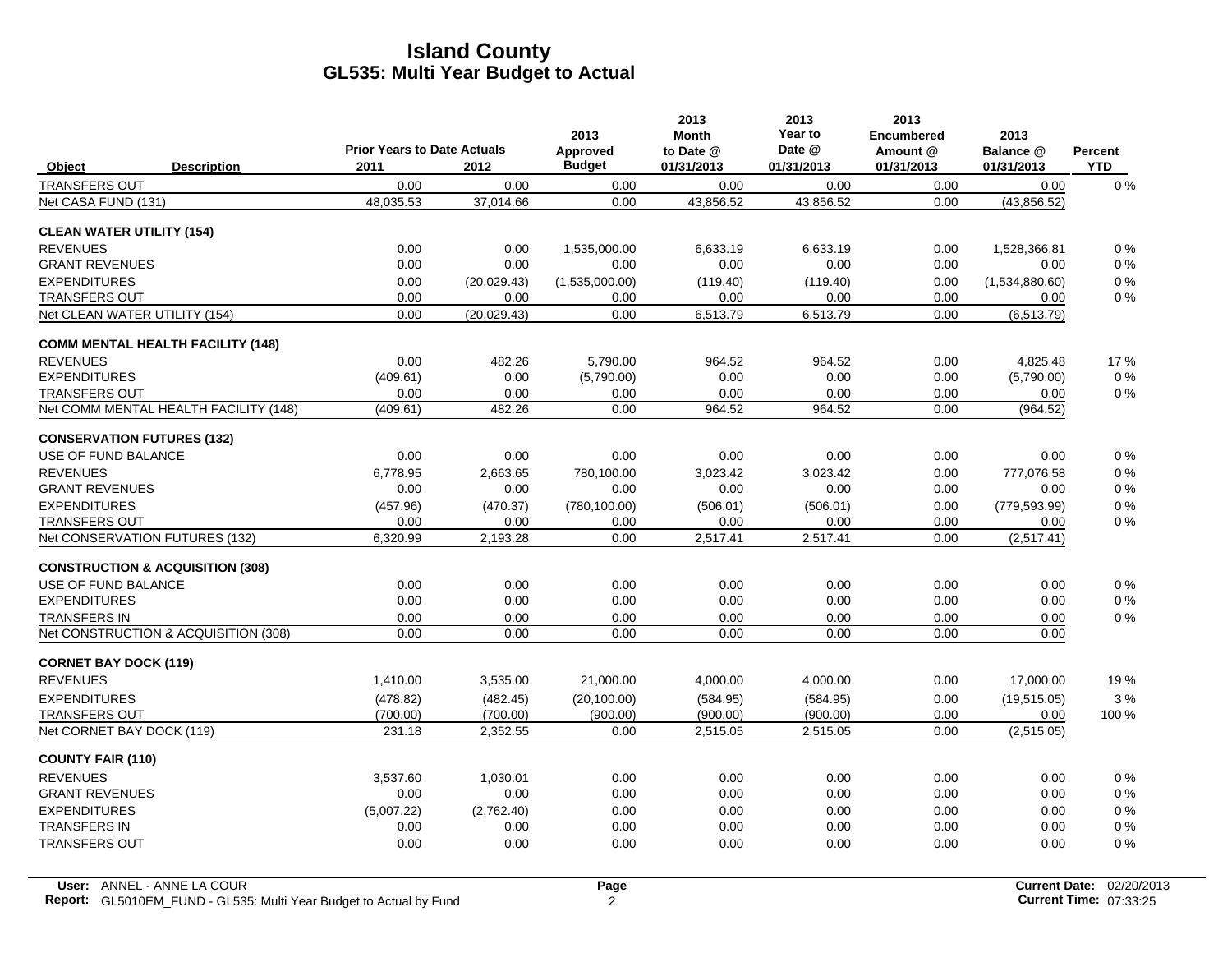|                                               |                                    |                                  | 2013                   | 2013<br><b>Month</b>             | 2013<br>Year to                  | 2013<br><b>Encumbered</b> | 2013                         |                |
|-----------------------------------------------|------------------------------------|----------------------------------|------------------------|----------------------------------|----------------------------------|---------------------------|------------------------------|----------------|
|                                               | <b>Prior Years to Date Actuals</b> |                                  | Approved               | to Date @                        | Date @                           | Amount @                  | Balance @                    | <b>Percent</b> |
| Object<br><b>Description</b>                  | 2011                               | 2012                             | <b>Budget</b>          | 01/31/2013                       | 01/31/2013                       | 01/31/2013                | 01/31/2013                   | <b>YTD</b>     |
| Net COUNTY FAIR (110)                         | (1,469.62)                         | (1,732.39)                       | 0.00                   | 0.00                             | 0.00                             | 0.00                      | 0.00                         |                |
| <b>COUNTY LAW LIBRARY (103)</b>               |                                    |                                  |                        |                                  |                                  |                           |                              |                |
| USE OF FUND BALANCE                           | 0.00                               | 0.00                             | 0.00                   | 0.00                             | 0.00                             | 0.00                      | 0.00                         | $0\%$          |
| <b>REVENUES</b>                               | 1,959.66                           | 1,812.46                         | 27,100.00              | 1,866.66                         | 1,866.66                         | 0.00                      | 25,233.34                    | 7%             |
| <b>EXPENDITURES</b>                           | (1,674.58)                         | (2,455.19)                       | (27, 100.00)           | (1,637.30)                       | (1,637.30)                       | 0.00                      | (25, 462.70)                 | 6 %            |
| <b>TRANSFERS OUT</b>                          | 0.00                               | 0.00                             | 0.00                   | 0.00                             | 0.00                             | 0.00                      | 0.00                         | 0%             |
| Net COUNTY LAW LIBRARY (103)                  | 285.08                             | (642.73)                         | 0.00                   | 229.36                           | 229.36                           | 0.00                      | (229.36)                     |                |
| <b>COUNTY ROAD (101)</b>                      |                                    |                                  |                        |                                  |                                  |                           |                              |                |
| USE OF FUND BALANCE                           | 0.00                               | 0.00                             | 0.00                   | 0.00                             | 0.00                             | 0.00                      | 0.00                         | $0\%$          |
| <b>REVENUES</b>                               | 538.016.84                         | 487,120.00                       | 14,282,800.00          | 466.400.10                       | 466,400.10                       | 0.00                      | 13,816,399.90                | 3%             |
| <b>GRANT REVENUES</b>                         | 362,535.59                         | 16,265.92                        | 2,579,017.00           | 18,031.10                        | 18,031.10                        | 0.00                      | 2,560,985.90                 | 1%             |
| <b>EXPENDITURES</b>                           | (418, 785.48)                      | (621, 917.10)                    | (14,358,150.00)        | (540, 194.88)                    | (540, 194.88)                    | 0.00                      | (13,817,955.12)              | 4 %            |
| <b>TRANSFERS IN</b>                           | 0.00                               | 134,000.00                       | 0.00                   | 0.00                             | 0.00                             | 0.00                      | 0.00                         | $0\%$          |
| <b>TRANSFERS OUT</b><br>Net COUNTY ROAD (101) | (1,514,967.00)<br>(1,033,200.05)   | (1,618,567.00)<br>(1,603,098.18) | (2,503,667.00)<br>0.00 | (1,693,967.00)<br>(1,749,730.68) | (1,693,967.00)<br>(1,749,730.68) | 0.00<br>0.00              | (809,700.00)<br>1,749,730.68 | 68%            |
|                                               |                                    |                                  |                        |                                  |                                  |                           |                              |                |
| <b>COURTHOUSE EXPANSION (309)</b>             |                                    |                                  |                        |                                  |                                  |                           |                              |                |
| <b>REVENUES</b>                               | 1.86                               | 0.97                             | 0.00                   | 1.40                             | 1.40                             | 0.00                      | (1.40)                       | $0\%$          |
| <b>TRANSFERS OUT</b>                          | 0.00                               | 0.00                             | 0.00                   | 0.00                             | 0.00                             | 0.00                      | 0.00                         | 0%             |
| Net COURTHOUSE EXPANSION (309)                | 1.86                               | 0.97                             | 0.00                   | 1.40                             | 1.40                             | 0.00                      | (1.40)                       |                |
| <b>DEVELOPMENTAL DISABILITIES (114)</b>       |                                    |                                  |                        |                                  |                                  |                           |                              |                |
| USE OF FUND BALANCE                           | 0.00                               | 0.00                             | 0.00                   | 0.00                             | 0.00                             | 0.00                      | 0.00                         | 0%             |
| <b>REVENUES</b>                               | 1.885.16                           | 656.04                           | 150,000.00             | 724.86                           | 724.86                           | 0.00                      | 149,275.14                   | $0\%$          |
| <b>GRANT REVENUES</b>                         | 0.00                               | 39,604.00                        | 524,470.00             | 0.00                             | 0.00                             | 0.00                      | 524,470.00                   | $0\%$          |
| <b>EXPENDITURES</b>                           | (8,014.10)                         | (2,302.01)                       | (599, 363.00)          | (1, 168.70)                      | (1, 168.70)                      | 0.00                      | (598, 194.30)                | 0%             |
| <b>TRANSFERS OUT</b>                          | 0.00                               | (58, 486.00)                     | (75, 107.00)           | (75, 107.00)                     | (75, 107.00)                     | 0.00                      | 0.00                         | 100 %          |
| Net DEVELOPMENTAL DISABILITIES (114)          | (6, 128.94)                        | (20,527.97)                      | 0.00                   | (75, 550.84)                     | (75, 550.84)                     | 0.00                      | 75,550.84                    |                |
| <b>DRUG SEIZURE (133)</b>                     |                                    |                                  |                        |                                  |                                  |                           |                              |                |
| USE OF FUND BALANCE                           | 0.00                               | 0.00                             | 0.00                   | 0.00                             | 0.00                             | 0.00                      | 0.00                         | $0\%$          |
| <b>REVENUES</b>                               | 675.97                             | 79.40                            | 10,000.00              | 473.80                           | 473.80                           | 0.00                      | 9,526.20                     | 5 %            |
| <b>EXPENDITURES</b>                           | 0.00                               | 0.00                             | (10,000.00)            | 0.00                             | 0.00                             | 0.00                      | (10,000.00)                  | $0\%$          |
| <b>TRANSFERS OUT</b>                          | 0.00                               | 0.00                             | 0.00                   | 0.00                             | 0.00                             | 0.00                      | 0.00                         | $0\%$          |
| Net DRUG SEIZURE (133)                        | 675.97                             | 79.40                            | 0.00                   | 473.80                           | 473.80                           | 0.00                      | (473.80)                     |                |
| <b>ELECTION RESERVE (111)</b>                 |                                    |                                  |                        |                                  |                                  |                           |                              |                |
| USE OF FUND BALANCE                           | 0.00                               | 0.00                             | 0.00                   | 0.00                             | 0.00                             | 0.00                      | 0.00                         | $0\%$          |
| <b>REVENUES</b>                               | 124.00                             | 23,182.49                        | 203,200.00             | 8,159.25                         | 8,159.25                         | 0.00                      | 195,040.75                   | 4 %            |
| <b>GRANT REVENUES</b>                         | 0.00                               | 0.00                             | 0.00                   | 0.00                             | 0.00                             | 0.00                      | 0.00                         | $0\%$          |
| <b>EXPENDITURES</b>                           | (34, 545.16)                       | (51, 574.89)                     | (303, 200.00)          | (63,869.18)                      | (63,869.18)                      | 0.00                      | (239, 330.82)                | 21 %           |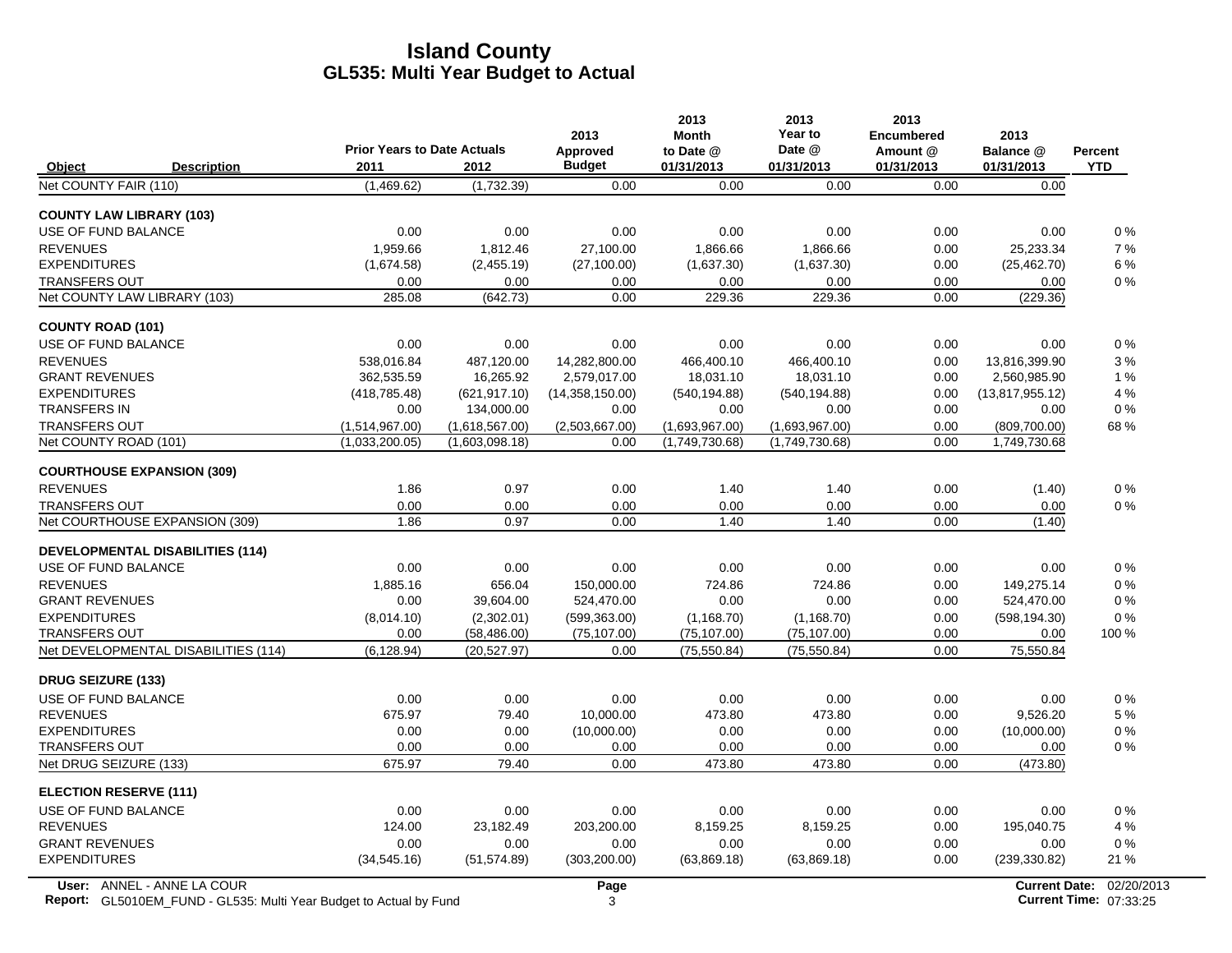|                                        |                                                                           | <b>Prior Years to Date Actuals</b> |              | 2013<br>Approved | 2013<br><b>Month</b><br>to Date @ | 2013<br>Year to<br>Date @ | 2013<br><b>Encumbered</b><br>Amount @ | 2013<br>Balance @    | <b>Percent</b>         |
|----------------------------------------|---------------------------------------------------------------------------|------------------------------------|--------------|------------------|-----------------------------------|---------------------------|---------------------------------------|----------------------|------------------------|
| Object                                 | <b>Description</b>                                                        | 2011                               | 2012         | <b>Budget</b>    | 01/31/2013                        | 01/31/2013                | 01/31/2013                            | 01/31/2013           | <b>YTD</b>             |
| <b>TRANSFERS IN</b>                    |                                                                           | 200,000.00                         | 200,000.00   | 100,000.00       | 100,000.00                        | 100,000.00                | 0.00                                  | 0.00                 | 100 %                  |
| <b>TRANSFERS OUT</b>                   |                                                                           | 0.00                               | 0.00         | 0.00             | 0.00                              | 0.00                      | 0.00                                  | 0.00                 | 0%                     |
| Net ELECTION RESERVE (111)             |                                                                           | 165.578.84                         | 171.607.60   | 0.00             | 44.290.07                         | 44.290.07                 | 0.00                                  | (44, 290.07)         |                        |
| <b>ENHANCED 911 (140)</b>              |                                                                           |                                    |              |                  |                                   |                           |                                       |                      |                        |
| <b>REVENUES</b>                        |                                                                           | 51,901.66                          | 63,901.96    | 767,000.00       | 63,713.62                         | 63,713.62                 | 0.00                                  | 703,286.38           | 8%                     |
| <b>GRANT REVENUES</b>                  |                                                                           | 0.00                               | 10,585.18    | 0.00             | 0.00                              | 0.00                      | 0.00                                  | 0.00                 | 0%                     |
| <b>EXPENDITURES</b>                    |                                                                           | 0.00                               | (72, 270.34) | (765, 500.00)    | (63,713.62)                       | (63,713.62)               | 0.00                                  | (701, 786.38)        | 8%                     |
| <b>TRANSFERS OUT</b>                   |                                                                           | (1,500.00)                         | (1,500.00)   | (1,500.00)       | (1,500.00)                        | (1,500.00)                | 0.00                                  | 0.00                 | 100 %                  |
| Net ENHANCED 911 (140)                 |                                                                           | 50,401.66                          | 716.80       | 0.00             | (1,500.00)                        | (1,500.00)                | 0.00                                  | 1,500.00             |                        |
| <b>EXTENSION SERVICES (160)</b>        |                                                                           |                                    |              |                  |                                   |                           |                                       |                      |                        |
| USE OF FUND BALANCE                    |                                                                           | 0.00                               | 0.00         | 0.00             | 0.00                              | 0.00                      | 0.00                                  | 0.00                 | 0%                     |
| <b>REVENUES</b>                        |                                                                           | 0.00                               | 0.00         | 140,787.00       | 3,929.31                          | 3,929.31                  | 0.00                                  | 136,857.69           | 3%                     |
| <b>GRANT REVENUES</b>                  |                                                                           | 0.00                               | 0.00         | 128,906.00       | 39,072.57                         | 39,072.57                 | 0.00                                  | 89,833.43            | 30 %                   |
| <b>EXPENDITURES</b>                    |                                                                           | (14, 755.41)                       | (24, 013.74) | (373, 213.00)    | (18, 778.32)                      | (18, 778.32)              | 0.00                                  | (354, 434.68)        | 5 %                    |
| <b>TRANSFERS IN</b>                    |                                                                           | 95,950.00                          | 100,133.00   | 103,520.00       | 103,520.00                        | 103,520.00                | 0.00                                  | 0.00                 | 100 %                  |
| <b>TRANSFERS OUT</b>                   |                                                                           | 0.00                               | 0.00         | 0.00             | 0.00                              | 0.00                      | 0.00                                  | 0.00                 | 0%                     |
| Net EXTENSION SERVICES (160)           |                                                                           | 81,194.59                          | 76,119.26    | 0.00             | 127,743.56                        | 127,743.56                | 0.00                                  | (127, 743.56)        |                        |
| <b>FAMILY RES CTR CAMANO (143)</b>     |                                                                           |                                    |              |                  |                                   |                           |                                       |                      |                        |
| USE OF FUND BALANCE                    |                                                                           | 0.00                               | 0.00         | 9,574.00         | 0.00                              | 0.00                      | 0.00                                  | 9,574.00             | 0%                     |
| <b>REVENUES</b>                        |                                                                           | 0.00                               | 3,248.01     | 40,572.00        | 2,722.42                          | 2,722.42                  | 0.00                                  | 37,849.58            | 7%                     |
| <b>EXPENDITURES</b>                    |                                                                           | (3, 154.76)                        | (47.60)      | (50, 146.00)     | (1,422.22)                        | (1,422.22)                | 0.00                                  | (48, 723.78)         | 3%                     |
| <b>TRANSFERS OUT</b>                   |                                                                           | 0.00                               | 0.00         | 0.00             | 0.00                              | 0.00                      | 0.00                                  | 0.00                 | $0\%$                  |
| Net FAMILY RES CTR CAMANO (143)        |                                                                           | (3, 154.76)                        | 3,200.41     | 0.00             | 1,300.20                          | 1,300.20                  | 0.00                                  | (1,300.20)           |                        |
| <b>FAMILY RES CTR OAK HARBOR (141)</b> |                                                                           |                                    |              |                  |                                   |                           |                                       |                      |                        |
| USE OF FUND BALANCE                    |                                                                           | 0.00                               | 0.00         | 0.00             | 0.00                              | 0.00                      | 0.00                                  | 0.00                 | $0\%$                  |
| <b>REVENUES</b>                        |                                                                           | 1,700.00                           | 4,313.10     | 55,937.00        | 1,751.48                          | 1,751.48                  | 0.00                                  | 54,185.52            | 3%                     |
| <b>EXPENDITURES</b>                    |                                                                           | (3,304.00)                         | (30.60)      | (55, 937.00)     | (31.53)                           | (31.53)                   | 0.00                                  | (55,905.47)          | $0\%$                  |
| <b>TRANSFERS OUT</b>                   |                                                                           | 0.00                               | 0.00         | 0.00             | 0.00                              | 0.00                      | 0.00                                  | 0.00                 | 0%                     |
|                                        | Net FAMILY RES CTR OAK HARBOR (141)                                       | (1,604.00)                         | 4,282.50     | 0.00             | 1,719.95                          | 1,719.95                  | 0.00                                  | (1,719.95)           |                        |
| <b>FAMILY RES CTR SO WHIDBEY (142)</b> |                                                                           |                                    |              |                  |                                   |                           |                                       |                      |                        |
| <b>REVENUES</b>                        |                                                                           | 0.00                               | 1,000.00     | 2,400.00         | 1,000.00                          | 1,000.00                  | 0.00                                  | 1,400.00             | 42 %                   |
| <b>EXPENDITURES</b>                    |                                                                           | 0.00                               | (18.00)      | (2,400.00)       | (18.00)                           | (18.00)                   | 0.00                                  | (2,382.00)           | 1%                     |
| <b>TRANSFERS OUT</b>                   |                                                                           | 0.00                               | 0.00         | 0.00             | 0.00                              | 0.00                      | 0.00                                  | 0.00                 | $0\%$                  |
| Net FAMILY RES CTR SO WHIDBEY (142)    |                                                                           | 0.00                               | 982.00       | 0.00             | 982.00                            | 982.00                    | 0.00                                  | (982.00)             |                        |
| <b>FEDERAL ASSET FORFEITURE (147)</b>  |                                                                           |                                    |              |                  |                                   |                           |                                       |                      |                        |
| USE OF FUND BALANCE                    |                                                                           | 0.00                               | 0.00         | 0.00             | 0.00                              | 0.00                      | 0.00                                  | 0.00                 | 0%                     |
| <b>REVENUES</b>                        |                                                                           | 0.04                               | 0.02         | 5,000.00         | 0.03                              | 0.03                      | 0.00                                  | 4,999.97             | $0\%$                  |
| User: ANNEL - ANNE LA COUR             |                                                                           |                                    |              | Page             |                                   |                           |                                       | <b>Current Date:</b> | 02/20/2013             |
|                                        | <b>Report:</b> GL5010EM_FUND - GL535: Multi Year Budget to Actual by Fund |                                    |              | 4                |                                   |                           |                                       |                      | Current Time: 07:33:25 |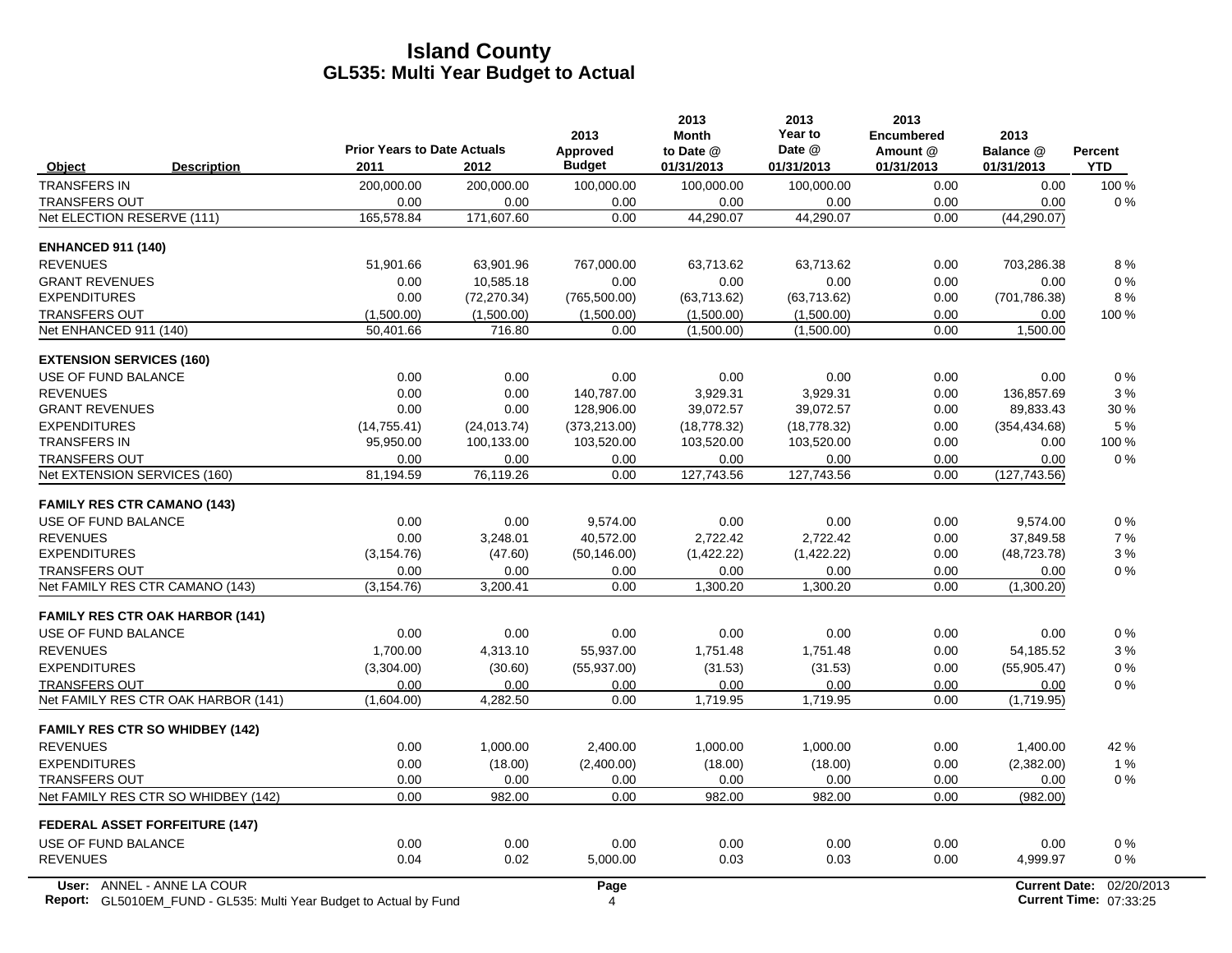|                                           | <b>Prior Years to Date Actuals</b> |              | 2013<br>Approved | 2013<br><b>Month</b><br>to Date @ | 2013<br>Year to<br>Date @ | 2013<br><b>Encumbered</b><br>Amount @ | 2013<br>Balance @    | Percent    |
|-------------------------------------------|------------------------------------|--------------|------------------|-----------------------------------|---------------------------|---------------------------------------|----------------------|------------|
| <b>Description</b><br>Object              | 2011                               | 2012         | <b>Budget</b>    | 01/31/2013                        | 01/31/2013                | 01/31/2013                            | 01/31/2013           | <b>YTD</b> |
| <b>EXPENDITURES</b>                       | (2, 148.00)                        | 0.00         | (5,000.00)       | 0.00                              | 0.00                      | 0.00                                  | (5,000.00)           | $0\%$      |
| <b>TRANSFERS OUT</b>                      | 0.00                               | 0.00         | 0.00             | 0.00                              | 0.00                      | 0.00                                  | 0.00                 | 0%         |
| Net FEDERAL ASSET FORFEITURE (147)        | (2, 147.96)                        | 0.02         | 0.00             | 0.03                              | 0.03                      | 0.00                                  | (0.03)               |            |
| FIRE PERMIT PROGRAM (115)                 |                                    |              |                  |                                   |                           |                                       |                      |            |
| <b>REVENUES</b>                           | 4,455.08                           | 3,870.85     | 30,200.00        | 20,042.15                         | 20,042.15                 | 0.00                                  | 10,157.85            | 66 %       |
| <b>GRANT REVENUES</b>                     | 0.00                               | 0.00         | 0.00             | 0.00                              | 0.00                      | 0.00                                  | 0.00                 | 0%         |
| <b>EXPENDITURES</b>                       | 0.00                               | 0.00         | (30, 200.00)     | 0.00                              | 0.00                      | 0.00                                  | (30, 200.00)         | 0%         |
| <b>TRANSFERS OUT</b>                      | 0.00                               | 0.00         | 0.00             | 0.00                              | 0.00                      | 0.00                                  | 0.00                 | 0%         |
| Net FIRE PERMIT PROGRAM (115)             | 4,455.08                           | 3,870.85     | 0.00             | 20,042.15                         | 20,042.15                 | 0.00                                  | (20,042,15)          |            |
| <b>HISTORICAL PRESERVATION FUND (180)</b> |                                    |              |                  |                                   |                           |                                       |                      |            |
| USE OF FUND BALANCE                       | 0.00                               | 0.00         | 0.00             | 0.00                              | 0.00                      | 0.00                                  | 0.00                 | 0%         |
| <b>REVENUES</b>                           | 1,791.00                           | 1,733.00     | 20,000.00        | 2,321.00                          | 2,321.00                  | 0.00                                  | 17,679.00            | 12%        |
| <b>EXPENDITURES</b>                       | 0.00                               | 0.00         | (8,000.00)       | 0.00                              | 0.00                      | 0.00                                  | (8,000.00)           | 0%         |
| <b>TRANSFERS IN</b>                       | 0.00                               | 0.00         | 0.00             | 0.00                              | 0.00                      | 0.00                                  | 0.00                 | 0%         |
| <b>TRANSFERS OUT</b>                      | (12,000.00)                        | (12,000.00)  | (12,000.00)      | (12,000.00)                       | (12,000.00)               | 0.00                                  | 0.00                 | 100 %      |
| Net HISTORICAL PRESERVATION FUND (180)    | (10, 209.00)                       | (10, 267.00) | 0.00             | (9,679.00)                        | (9,679.00)                | 0.00                                  | 9,679.00             |            |
| <b>HOMELESS HOUSING (106)</b>             |                                    |              |                  |                                   |                           |                                       |                      |            |
| USE OF FUND BALANCE                       | 0.00                               | 0.00         | 0.00             | 0.00                              | 0.00                      | 0.00                                  | 0.00                 | $0\%$      |
| <b>REVENUES</b>                           | 33,307.63                          | 32,748.49    | 434,600.00       | 51,332.10                         | 51,332.10                 | 0.00                                  | 383,267.90           | 12%        |
| <b>GRANT REVENUES</b>                     | 0.00                               | 1,955.19     | 433.876.00       | 7.063.38                          | 7.063.38                  | 0.00                                  | 426,812.62           | 2%         |
| <b>EXPENDITURES</b>                       | (7, 287.08)                        | 0.00         | (843, 876.00)    | (1, 272.89)                       | (1, 272.89)               | 0.00                                  | (842, 603.11)        | 0%         |
| <b>TRANSFERS OUT</b>                      | 0.00                               | (32, 230.00) | (24,600.00)      | (24,600.00)                       | (24,600.00)               | 0.00                                  | 0.00                 | 100 %      |
| Net HOMELESS HOUSING (106)                | 26,020.55                          | 2,473.68     | 0.00             | 32,522.59                         | 32,522.59                 | 0.00                                  | (32, 522.59)         |            |
| <b>HUMAN SERVICES FUND (129)</b>          |                                    |              |                  |                                   |                           |                                       |                      |            |
| <b>REVENUES</b>                           | 0.00                               | 0.00         | 0.00             | 0.00                              | 0.00                      | 0.00                                  | 0.00                 | 0%         |
| <b>GRANT REVENUES</b>                     | 0.00                               | 0.00         | 182,484.00       | 10,445.57                         | 10,445.57                 | 0.00                                  | 172,038.43           | 6 %        |
| <b>EXPENDITURES</b>                       | 0.00                               | (27, 265.35) | (389, 335.00)    | (26, 571.82)                      | (26, 571.82)              | 0.00                                  | (362, 763.18)        | 7%         |
| <b>TRANSFERS IN</b>                       | 0.00                               | 211,625.00   | 206,851.00       | 206.851.00                        | 206.851.00                | 0.00                                  | 0.00                 | 100 %      |
| Net HUMAN SERVICES FUND (129)             | 0.00                               | 184,359.65   | 0.00             | 190,724.75                        | 190,724.75                | 0.00                                  | (190, 724.75)        |            |
| <b>JOINT TOURISM PROMOTION (146)</b>      |                                    |              |                  |                                   |                           |                                       |                      |            |
| USE OF FUND BALANCE                       | 0.00                               | 0.00         | 0.00             | 0.00                              | 0.00                      | 0.00                                  | 0.00                 | 0%         |
| <b>REVENUES</b>                           | 11.441.48                          | 12.574.09    | 220,000.00       | 14,595.39                         | 14.595.39                 | 0.00                                  | 205,404.61           | 7%         |
| <b>EXPENDITURES</b>                       | (3,679.76)                         | (775.00)     | (220,000.00)     | (785.00)                          | (785.00)                  | 0.00                                  | (219, 215.00)        | 0%         |
| <b>TRANSFERS OUT</b>                      | 0.00                               | 0.00         | 0.00             | 0.00                              | 0.00                      | 0.00                                  | 0.00                 | 0%         |
| Net JOINT TOURISM PROMOTION (146)         | 7,761.72                           | 11,799.09    | 0.00             | 13,810.39                         | 13,810.39                 | 0.00                                  | (13,810.39)          |            |
| <b>JUVENILE DETENTION CENTER (145)</b>    |                                    |              |                  |                                   |                           |                                       |                      |            |
| USE OF FUND BALANCE                       | 0.00                               | 0.00         | 0.00             | 0.00                              | 0.00                      | 0.00                                  | 0.00                 | 0%         |
| User: ANNEL - ANNE LA COUR                |                                    |              | Page             |                                   |                           |                                       | <b>Current Date:</b> | 02/20/2013 |

Report: GL5010EM\_FUND - GL535: Multi Year Budget to Actual by Fund **Current Time: 5 Actual 2012 12: Actual 201** GL5010EM\_FUND - GL535: Multi Year Budget to Actual by Fund 07:33:25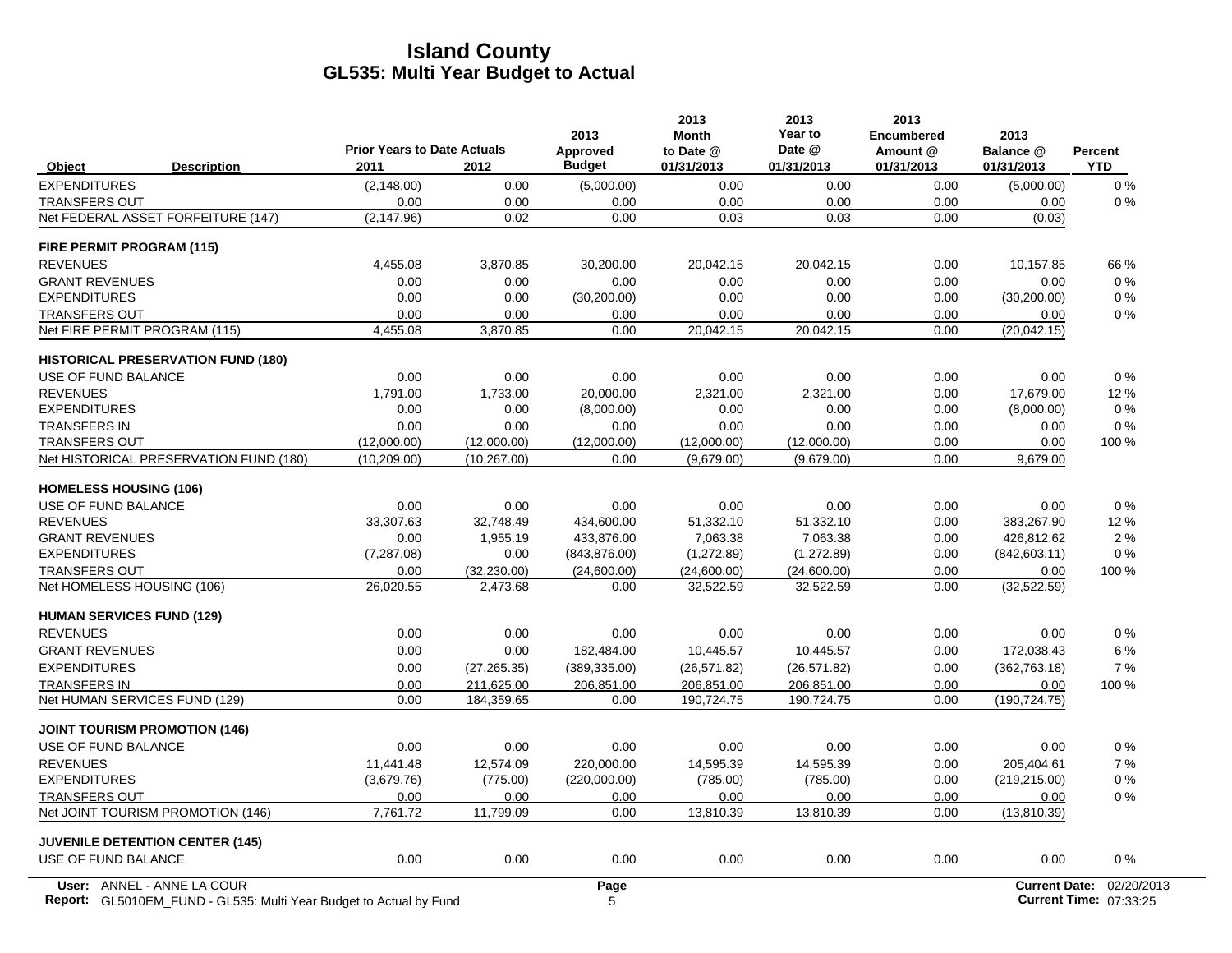| <b>Budget</b><br>01/31/2013<br>01/31/2013<br><b>Description</b><br>2011<br>2012<br>01/31/2013<br>01/31/2013<br>Object<br><b>REVENUES</b><br>58,056.79<br>55,393.07<br>719,000.00<br>57,827.54<br>57,827.54<br>661,172.46<br>0.00<br><b>GRANT REVENUES</b><br>8,000.00<br>644.91<br>0.00<br>1,018.30<br>0.00<br>644.91<br>7,355.09<br><b>EXPENDITURES</b><br>(65, 629.62)<br>(110, 556.84)<br>(1,030,400.00)<br>(74, 168.09)<br>(74, 168.09)<br>0.00<br>(956, 231.91)<br><b>TRANSFERS IN</b><br>403,000.00<br>350.000.00<br>350.000.00<br>350,000.00<br>350,000.00<br>0.00<br>0.00<br><b>TRANSFERS OUT</b><br>(45, 400.00)<br>(42,500.00)<br>(46,600.00)<br>(46,600.00)<br>(46,600.00)<br>0.00<br>0.00<br>Net JUVENILE DETENTION CENTER (145)<br>287,704.36<br>287,704.36<br>0.00<br>(287, 704.36)<br>351,045.47<br>252,336.23<br>0.00<br><b>LOW-INCOME HOUSING SURCHARGE (105)</b><br>USE OF FUND BALANCE<br>0.00<br>0.00<br>0.00<br>0.00<br>0.00<br>0.00<br>0.00<br><b>REVENUES</b><br>12,712.40<br>12,625.23<br>105,421.00<br>15,004.83<br>15,004.83<br>0.00<br>90,416.17<br><b>EXPENDITURES</b><br>(1,743.12)<br>0.00<br>(101,000.00)<br>0.00<br>0.00<br>(101,000.00)<br>0.00<br>(13,599.00)<br>(4,421.00)<br>(4,421.00)<br>0.00<br><b>TRANSFERS OUT</b><br>0.00<br>(4,421.00)<br>0.00<br>Net LOW-INCOME HOUSING SURCHARGE (105)<br>(973.77)<br>0.00<br>10,583.83<br>0.00<br>10,969.28<br>10,583.83<br>(10, 583.83)<br><b>MENTAL HEALTH (113)</b><br>USE OF FUND BALANCE<br>0.00<br>0.00<br>0.00<br>0.00<br>0.00<br>0.00<br>0.00<br><b>REVENUES</b><br>274,765.14<br>656.03<br>275,490.00<br>724.86<br>724.86<br>0.00<br>1,885.16<br><b>GRANT REVENUES</b><br>0.00<br>4,402.77<br>4,402.77<br>0.00<br>0.00<br>0.00<br>(4, 402.77)<br><b>EXPENDITURES</b><br>(19, 815.56)<br>(22, 488.91)<br>(253,710.00)<br>(17, 431.57)<br>(17, 431.57)<br>0.00<br>(236, 278.43)<br><b>TRANSFERS OUT</b><br>0.00<br>(26,058.00)<br>(21,780.00)<br>(21,780.00)<br>(21,780.00)<br>0.00<br>0.00<br>0.00<br>Net MENTAL HEALTH (113)<br>(17,930.40)<br>(47, 890.88)<br>0.00<br>(34,083.94)<br>(34,083.94)<br>34,083.94<br><b>MH THERAPEUTIC COURT SALES TAX (126)</b><br>333,623.00<br>333,623.00<br>USE OF FUND BALANCE<br>0.00<br>0.00<br>0.00<br>0.00<br>0.00<br><b>REVENUES</b><br>717,000.00<br>57,779.55<br>57,779.55<br>0.00<br>659,220.45<br>56,679.53<br>55,302.60<br>28,333.00<br><b>GRANT REVENUES</b><br>0.00<br>0.00<br>28,333.00<br>0.00<br>0.00<br>0.00<br><b>EXPENDITURES</b><br>(47, 429.01)<br>(883, 215.35)<br>(33,770.31)<br>(938, 220.00)<br>(55,004.65)<br>(55,004.65)<br>0.00<br><b>TRANSFERS IN</b><br>0.00<br>0.00<br>0.00<br>0.00<br>0.00<br>0.00<br>0.00<br><b>TRANSFERS OUT</b><br>(115, 390.00)<br>(140, 736.00)<br>(140, 736.00)<br>(140, 736.00)<br>0.00<br>(50, 100.00)<br>0.00<br>Net MH THERAPEUTIC COURT SALES TAX (126)<br>0.00<br>(107, 516.41)<br>0.00<br>(137, 961.10)<br>(137, 961.10)<br>137,961.10<br>(27, 190.78)<br><b>NATURAL RESOURCES FUND (165)</b><br>0.00<br><b>REVENUES</b><br>0.00<br>0.00<br>0.00<br>0.00<br>0.00<br>0.00<br><b>GRANT REVENUES</b><br>0.00<br>0.00<br>0.00<br>0.00<br>0.00<br>0.00<br>0.00<br>0.00<br><b>EXPENDITURES</b><br>0.00<br>0.00<br>(18, 746.25)<br>0.00<br>18,746.25<br>(18,746.25)<br>0.00<br>0.00<br>0.00<br>0.00<br><b>TRANSFERS IN</b><br>0.00<br>0.00<br>0.00<br>Net NATURAL RESOURCES FUND (165)<br>0.00<br>0.00<br>0.00<br>(18, 746.25)<br>0.00<br>(18, 746.25)<br>18,746.25<br>PATHS & TRAILS (137)<br><b>REVENUES</b><br>0.00<br>0.00<br>0.00<br>0.00<br>0.00<br>0.00<br>0.00<br><b>GRANT REVENUES</b><br>0.00<br>0.00<br>340,000.00<br>0.00<br>0.00<br>340,000.00<br>0.00<br><b>EXPENDITURES</b><br>0.00<br>(7,958.33)<br>(654, 300.00)<br>(359.09)<br>(359.09)<br>0.00<br>(653,940.91) | Percent                                     | 2013<br>Balance @ | 2013<br><b>Encumbered</b><br>Amount @ | 2013<br>Year to<br>Date @ | 2013<br><b>Month</b><br>to Date @ | 2013<br>Approved | <b>Prior Years to Date Actuals</b> |  |
|-----------------------------------------------------------------------------------------------------------------------------------------------------------------------------------------------------------------------------------------------------------------------------------------------------------------------------------------------------------------------------------------------------------------------------------------------------------------------------------------------------------------------------------------------------------------------------------------------------------------------------------------------------------------------------------------------------------------------------------------------------------------------------------------------------------------------------------------------------------------------------------------------------------------------------------------------------------------------------------------------------------------------------------------------------------------------------------------------------------------------------------------------------------------------------------------------------------------------------------------------------------------------------------------------------------------------------------------------------------------------------------------------------------------------------------------------------------------------------------------------------------------------------------------------------------------------------------------------------------------------------------------------------------------------------------------------------------------------------------------------------------------------------------------------------------------------------------------------------------------------------------------------------------------------------------------------------------------------------------------------------------------------------------------------------------------------------------------------------------------------------------------------------------------------------------------------------------------------------------------------------------------------------------------------------------------------------------------------------------------------------------------------------------------------------------------------------------------------------------------------------------------------------------------------------------------------------------------------------------------------------------------------------------------------------------------------------------------------------------------------------------------------------------------------------------------------------------------------------------------------------------------------------------------------------------------------------------------------------------------------------------------------------------------------------------------------------------------------------------------------------------------------------------------------------------------------------------------------------------------------------------------------------------------------------------------------------------------------------------------------------------------------------------------------------------------------------------------------------------------------------------------------------------------------------------------------------------------------------------------------------------------------------------------------------------------------------------------------------------------------------------------|---------------------------------------------|-------------------|---------------------------------------|---------------------------|-----------------------------------|------------------|------------------------------------|--|
|                                                                                                                                                                                                                                                                                                                                                                                                                                                                                                                                                                                                                                                                                                                                                                                                                                                                                                                                                                                                                                                                                                                                                                                                                                                                                                                                                                                                                                                                                                                                                                                                                                                                                                                                                                                                                                                                                                                                                                                                                                                                                                                                                                                                                                                                                                                                                                                                                                                                                                                                                                                                                                                                                                                                                                                                                                                                                                                                                                                                                                                                                                                                                                                                                                                                                                                                                                                                                                                                                                                                                                                                                                                                                                                                                                 | <b>YTD</b>                                  |                   |                                       |                           |                                   |                  |                                    |  |
|                                                                                                                                                                                                                                                                                                                                                                                                                                                                                                                                                                                                                                                                                                                                                                                                                                                                                                                                                                                                                                                                                                                                                                                                                                                                                                                                                                                                                                                                                                                                                                                                                                                                                                                                                                                                                                                                                                                                                                                                                                                                                                                                                                                                                                                                                                                                                                                                                                                                                                                                                                                                                                                                                                                                                                                                                                                                                                                                                                                                                                                                                                                                                                                                                                                                                                                                                                                                                                                                                                                                                                                                                                                                                                                                                                 | 8%                                          |                   |                                       |                           |                                   |                  |                                    |  |
|                                                                                                                                                                                                                                                                                                                                                                                                                                                                                                                                                                                                                                                                                                                                                                                                                                                                                                                                                                                                                                                                                                                                                                                                                                                                                                                                                                                                                                                                                                                                                                                                                                                                                                                                                                                                                                                                                                                                                                                                                                                                                                                                                                                                                                                                                                                                                                                                                                                                                                                                                                                                                                                                                                                                                                                                                                                                                                                                                                                                                                                                                                                                                                                                                                                                                                                                                                                                                                                                                                                                                                                                                                                                                                                                                                 | 8%                                          |                   |                                       |                           |                                   |                  |                                    |  |
|                                                                                                                                                                                                                                                                                                                                                                                                                                                                                                                                                                                                                                                                                                                                                                                                                                                                                                                                                                                                                                                                                                                                                                                                                                                                                                                                                                                                                                                                                                                                                                                                                                                                                                                                                                                                                                                                                                                                                                                                                                                                                                                                                                                                                                                                                                                                                                                                                                                                                                                                                                                                                                                                                                                                                                                                                                                                                                                                                                                                                                                                                                                                                                                                                                                                                                                                                                                                                                                                                                                                                                                                                                                                                                                                                                 | 7 %                                         |                   |                                       |                           |                                   |                  |                                    |  |
|                                                                                                                                                                                                                                                                                                                                                                                                                                                                                                                                                                                                                                                                                                                                                                                                                                                                                                                                                                                                                                                                                                                                                                                                                                                                                                                                                                                                                                                                                                                                                                                                                                                                                                                                                                                                                                                                                                                                                                                                                                                                                                                                                                                                                                                                                                                                                                                                                                                                                                                                                                                                                                                                                                                                                                                                                                                                                                                                                                                                                                                                                                                                                                                                                                                                                                                                                                                                                                                                                                                                                                                                                                                                                                                                                                 | 100 %                                       |                   |                                       |                           |                                   |                  |                                    |  |
|                                                                                                                                                                                                                                                                                                                                                                                                                                                                                                                                                                                                                                                                                                                                                                                                                                                                                                                                                                                                                                                                                                                                                                                                                                                                                                                                                                                                                                                                                                                                                                                                                                                                                                                                                                                                                                                                                                                                                                                                                                                                                                                                                                                                                                                                                                                                                                                                                                                                                                                                                                                                                                                                                                                                                                                                                                                                                                                                                                                                                                                                                                                                                                                                                                                                                                                                                                                                                                                                                                                                                                                                                                                                                                                                                                 | 100 %                                       |                   |                                       |                           |                                   |                  |                                    |  |
|                                                                                                                                                                                                                                                                                                                                                                                                                                                                                                                                                                                                                                                                                                                                                                                                                                                                                                                                                                                                                                                                                                                                                                                                                                                                                                                                                                                                                                                                                                                                                                                                                                                                                                                                                                                                                                                                                                                                                                                                                                                                                                                                                                                                                                                                                                                                                                                                                                                                                                                                                                                                                                                                                                                                                                                                                                                                                                                                                                                                                                                                                                                                                                                                                                                                                                                                                                                                                                                                                                                                                                                                                                                                                                                                                                 |                                             |                   |                                       |                           |                                   |                  |                                    |  |
|                                                                                                                                                                                                                                                                                                                                                                                                                                                                                                                                                                                                                                                                                                                                                                                                                                                                                                                                                                                                                                                                                                                                                                                                                                                                                                                                                                                                                                                                                                                                                                                                                                                                                                                                                                                                                                                                                                                                                                                                                                                                                                                                                                                                                                                                                                                                                                                                                                                                                                                                                                                                                                                                                                                                                                                                                                                                                                                                                                                                                                                                                                                                                                                                                                                                                                                                                                                                                                                                                                                                                                                                                                                                                                                                                                 |                                             |                   |                                       |                           |                                   |                  |                                    |  |
|                                                                                                                                                                                                                                                                                                                                                                                                                                                                                                                                                                                                                                                                                                                                                                                                                                                                                                                                                                                                                                                                                                                                                                                                                                                                                                                                                                                                                                                                                                                                                                                                                                                                                                                                                                                                                                                                                                                                                                                                                                                                                                                                                                                                                                                                                                                                                                                                                                                                                                                                                                                                                                                                                                                                                                                                                                                                                                                                                                                                                                                                                                                                                                                                                                                                                                                                                                                                                                                                                                                                                                                                                                                                                                                                                                 | 0%                                          |                   |                                       |                           |                                   |                  |                                    |  |
|                                                                                                                                                                                                                                                                                                                                                                                                                                                                                                                                                                                                                                                                                                                                                                                                                                                                                                                                                                                                                                                                                                                                                                                                                                                                                                                                                                                                                                                                                                                                                                                                                                                                                                                                                                                                                                                                                                                                                                                                                                                                                                                                                                                                                                                                                                                                                                                                                                                                                                                                                                                                                                                                                                                                                                                                                                                                                                                                                                                                                                                                                                                                                                                                                                                                                                                                                                                                                                                                                                                                                                                                                                                                                                                                                                 | 14 %                                        |                   |                                       |                           |                                   |                  |                                    |  |
|                                                                                                                                                                                                                                                                                                                                                                                                                                                                                                                                                                                                                                                                                                                                                                                                                                                                                                                                                                                                                                                                                                                                                                                                                                                                                                                                                                                                                                                                                                                                                                                                                                                                                                                                                                                                                                                                                                                                                                                                                                                                                                                                                                                                                                                                                                                                                                                                                                                                                                                                                                                                                                                                                                                                                                                                                                                                                                                                                                                                                                                                                                                                                                                                                                                                                                                                                                                                                                                                                                                                                                                                                                                                                                                                                                 | 0%                                          |                   |                                       |                           |                                   |                  |                                    |  |
|                                                                                                                                                                                                                                                                                                                                                                                                                                                                                                                                                                                                                                                                                                                                                                                                                                                                                                                                                                                                                                                                                                                                                                                                                                                                                                                                                                                                                                                                                                                                                                                                                                                                                                                                                                                                                                                                                                                                                                                                                                                                                                                                                                                                                                                                                                                                                                                                                                                                                                                                                                                                                                                                                                                                                                                                                                                                                                                                                                                                                                                                                                                                                                                                                                                                                                                                                                                                                                                                                                                                                                                                                                                                                                                                                                 | 100 %                                       |                   |                                       |                           |                                   |                  |                                    |  |
|                                                                                                                                                                                                                                                                                                                                                                                                                                                                                                                                                                                                                                                                                                                                                                                                                                                                                                                                                                                                                                                                                                                                                                                                                                                                                                                                                                                                                                                                                                                                                                                                                                                                                                                                                                                                                                                                                                                                                                                                                                                                                                                                                                                                                                                                                                                                                                                                                                                                                                                                                                                                                                                                                                                                                                                                                                                                                                                                                                                                                                                                                                                                                                                                                                                                                                                                                                                                                                                                                                                                                                                                                                                                                                                                                                 |                                             |                   |                                       |                           |                                   |                  |                                    |  |
|                                                                                                                                                                                                                                                                                                                                                                                                                                                                                                                                                                                                                                                                                                                                                                                                                                                                                                                                                                                                                                                                                                                                                                                                                                                                                                                                                                                                                                                                                                                                                                                                                                                                                                                                                                                                                                                                                                                                                                                                                                                                                                                                                                                                                                                                                                                                                                                                                                                                                                                                                                                                                                                                                                                                                                                                                                                                                                                                                                                                                                                                                                                                                                                                                                                                                                                                                                                                                                                                                                                                                                                                                                                                                                                                                                 |                                             |                   |                                       |                           |                                   |                  |                                    |  |
|                                                                                                                                                                                                                                                                                                                                                                                                                                                                                                                                                                                                                                                                                                                                                                                                                                                                                                                                                                                                                                                                                                                                                                                                                                                                                                                                                                                                                                                                                                                                                                                                                                                                                                                                                                                                                                                                                                                                                                                                                                                                                                                                                                                                                                                                                                                                                                                                                                                                                                                                                                                                                                                                                                                                                                                                                                                                                                                                                                                                                                                                                                                                                                                                                                                                                                                                                                                                                                                                                                                                                                                                                                                                                                                                                                 | $0\%$                                       |                   |                                       |                           |                                   |                  |                                    |  |
|                                                                                                                                                                                                                                                                                                                                                                                                                                                                                                                                                                                                                                                                                                                                                                                                                                                                                                                                                                                                                                                                                                                                                                                                                                                                                                                                                                                                                                                                                                                                                                                                                                                                                                                                                                                                                                                                                                                                                                                                                                                                                                                                                                                                                                                                                                                                                                                                                                                                                                                                                                                                                                                                                                                                                                                                                                                                                                                                                                                                                                                                                                                                                                                                                                                                                                                                                                                                                                                                                                                                                                                                                                                                                                                                                                 | $0\%$                                       |                   |                                       |                           |                                   |                  |                                    |  |
|                                                                                                                                                                                                                                                                                                                                                                                                                                                                                                                                                                                                                                                                                                                                                                                                                                                                                                                                                                                                                                                                                                                                                                                                                                                                                                                                                                                                                                                                                                                                                                                                                                                                                                                                                                                                                                                                                                                                                                                                                                                                                                                                                                                                                                                                                                                                                                                                                                                                                                                                                                                                                                                                                                                                                                                                                                                                                                                                                                                                                                                                                                                                                                                                                                                                                                                                                                                                                                                                                                                                                                                                                                                                                                                                                                 | 0%                                          |                   |                                       |                           |                                   |                  |                                    |  |
|                                                                                                                                                                                                                                                                                                                                                                                                                                                                                                                                                                                                                                                                                                                                                                                                                                                                                                                                                                                                                                                                                                                                                                                                                                                                                                                                                                                                                                                                                                                                                                                                                                                                                                                                                                                                                                                                                                                                                                                                                                                                                                                                                                                                                                                                                                                                                                                                                                                                                                                                                                                                                                                                                                                                                                                                                                                                                                                                                                                                                                                                                                                                                                                                                                                                                                                                                                                                                                                                                                                                                                                                                                                                                                                                                                 | 7%                                          |                   |                                       |                           |                                   |                  |                                    |  |
|                                                                                                                                                                                                                                                                                                                                                                                                                                                                                                                                                                                                                                                                                                                                                                                                                                                                                                                                                                                                                                                                                                                                                                                                                                                                                                                                                                                                                                                                                                                                                                                                                                                                                                                                                                                                                                                                                                                                                                                                                                                                                                                                                                                                                                                                                                                                                                                                                                                                                                                                                                                                                                                                                                                                                                                                                                                                                                                                                                                                                                                                                                                                                                                                                                                                                                                                                                                                                                                                                                                                                                                                                                                                                                                                                                 | 100 %                                       |                   |                                       |                           |                                   |                  |                                    |  |
|                                                                                                                                                                                                                                                                                                                                                                                                                                                                                                                                                                                                                                                                                                                                                                                                                                                                                                                                                                                                                                                                                                                                                                                                                                                                                                                                                                                                                                                                                                                                                                                                                                                                                                                                                                                                                                                                                                                                                                                                                                                                                                                                                                                                                                                                                                                                                                                                                                                                                                                                                                                                                                                                                                                                                                                                                                                                                                                                                                                                                                                                                                                                                                                                                                                                                                                                                                                                                                                                                                                                                                                                                                                                                                                                                                 |                                             |                   |                                       |                           |                                   |                  |                                    |  |
|                                                                                                                                                                                                                                                                                                                                                                                                                                                                                                                                                                                                                                                                                                                                                                                                                                                                                                                                                                                                                                                                                                                                                                                                                                                                                                                                                                                                                                                                                                                                                                                                                                                                                                                                                                                                                                                                                                                                                                                                                                                                                                                                                                                                                                                                                                                                                                                                                                                                                                                                                                                                                                                                                                                                                                                                                                                                                                                                                                                                                                                                                                                                                                                                                                                                                                                                                                                                                                                                                                                                                                                                                                                                                                                                                                 |                                             |                   |                                       |                           |                                   |                  |                                    |  |
|                                                                                                                                                                                                                                                                                                                                                                                                                                                                                                                                                                                                                                                                                                                                                                                                                                                                                                                                                                                                                                                                                                                                                                                                                                                                                                                                                                                                                                                                                                                                                                                                                                                                                                                                                                                                                                                                                                                                                                                                                                                                                                                                                                                                                                                                                                                                                                                                                                                                                                                                                                                                                                                                                                                                                                                                                                                                                                                                                                                                                                                                                                                                                                                                                                                                                                                                                                                                                                                                                                                                                                                                                                                                                                                                                                 | $0\%$                                       |                   |                                       |                           |                                   |                  |                                    |  |
|                                                                                                                                                                                                                                                                                                                                                                                                                                                                                                                                                                                                                                                                                                                                                                                                                                                                                                                                                                                                                                                                                                                                                                                                                                                                                                                                                                                                                                                                                                                                                                                                                                                                                                                                                                                                                                                                                                                                                                                                                                                                                                                                                                                                                                                                                                                                                                                                                                                                                                                                                                                                                                                                                                                                                                                                                                                                                                                                                                                                                                                                                                                                                                                                                                                                                                                                                                                                                                                                                                                                                                                                                                                                                                                                                                 | 8%                                          |                   |                                       |                           |                                   |                  |                                    |  |
|                                                                                                                                                                                                                                                                                                                                                                                                                                                                                                                                                                                                                                                                                                                                                                                                                                                                                                                                                                                                                                                                                                                                                                                                                                                                                                                                                                                                                                                                                                                                                                                                                                                                                                                                                                                                                                                                                                                                                                                                                                                                                                                                                                                                                                                                                                                                                                                                                                                                                                                                                                                                                                                                                                                                                                                                                                                                                                                                                                                                                                                                                                                                                                                                                                                                                                                                                                                                                                                                                                                                                                                                                                                                                                                                                                 | $0\%$                                       |                   |                                       |                           |                                   |                  |                                    |  |
|                                                                                                                                                                                                                                                                                                                                                                                                                                                                                                                                                                                                                                                                                                                                                                                                                                                                                                                                                                                                                                                                                                                                                                                                                                                                                                                                                                                                                                                                                                                                                                                                                                                                                                                                                                                                                                                                                                                                                                                                                                                                                                                                                                                                                                                                                                                                                                                                                                                                                                                                                                                                                                                                                                                                                                                                                                                                                                                                                                                                                                                                                                                                                                                                                                                                                                                                                                                                                                                                                                                                                                                                                                                                                                                                                                 | 6 %                                         |                   |                                       |                           |                                   |                  |                                    |  |
|                                                                                                                                                                                                                                                                                                                                                                                                                                                                                                                                                                                                                                                                                                                                                                                                                                                                                                                                                                                                                                                                                                                                                                                                                                                                                                                                                                                                                                                                                                                                                                                                                                                                                                                                                                                                                                                                                                                                                                                                                                                                                                                                                                                                                                                                                                                                                                                                                                                                                                                                                                                                                                                                                                                                                                                                                                                                                                                                                                                                                                                                                                                                                                                                                                                                                                                                                                                                                                                                                                                                                                                                                                                                                                                                                                 | $0\%$                                       |                   |                                       |                           |                                   |                  |                                    |  |
|                                                                                                                                                                                                                                                                                                                                                                                                                                                                                                                                                                                                                                                                                                                                                                                                                                                                                                                                                                                                                                                                                                                                                                                                                                                                                                                                                                                                                                                                                                                                                                                                                                                                                                                                                                                                                                                                                                                                                                                                                                                                                                                                                                                                                                                                                                                                                                                                                                                                                                                                                                                                                                                                                                                                                                                                                                                                                                                                                                                                                                                                                                                                                                                                                                                                                                                                                                                                                                                                                                                                                                                                                                                                                                                                                                 | 100 %                                       |                   |                                       |                           |                                   |                  |                                    |  |
|                                                                                                                                                                                                                                                                                                                                                                                                                                                                                                                                                                                                                                                                                                                                                                                                                                                                                                                                                                                                                                                                                                                                                                                                                                                                                                                                                                                                                                                                                                                                                                                                                                                                                                                                                                                                                                                                                                                                                                                                                                                                                                                                                                                                                                                                                                                                                                                                                                                                                                                                                                                                                                                                                                                                                                                                                                                                                                                                                                                                                                                                                                                                                                                                                                                                                                                                                                                                                                                                                                                                                                                                                                                                                                                                                                 |                                             |                   |                                       |                           |                                   |                  |                                    |  |
|                                                                                                                                                                                                                                                                                                                                                                                                                                                                                                                                                                                                                                                                                                                                                                                                                                                                                                                                                                                                                                                                                                                                                                                                                                                                                                                                                                                                                                                                                                                                                                                                                                                                                                                                                                                                                                                                                                                                                                                                                                                                                                                                                                                                                                                                                                                                                                                                                                                                                                                                                                                                                                                                                                                                                                                                                                                                                                                                                                                                                                                                                                                                                                                                                                                                                                                                                                                                                                                                                                                                                                                                                                                                                                                                                                 |                                             |                   |                                       |                           |                                   |                  |                                    |  |
|                                                                                                                                                                                                                                                                                                                                                                                                                                                                                                                                                                                                                                                                                                                                                                                                                                                                                                                                                                                                                                                                                                                                                                                                                                                                                                                                                                                                                                                                                                                                                                                                                                                                                                                                                                                                                                                                                                                                                                                                                                                                                                                                                                                                                                                                                                                                                                                                                                                                                                                                                                                                                                                                                                                                                                                                                                                                                                                                                                                                                                                                                                                                                                                                                                                                                                                                                                                                                                                                                                                                                                                                                                                                                                                                                                 | 0%                                          |                   |                                       |                           |                                   |                  |                                    |  |
|                                                                                                                                                                                                                                                                                                                                                                                                                                                                                                                                                                                                                                                                                                                                                                                                                                                                                                                                                                                                                                                                                                                                                                                                                                                                                                                                                                                                                                                                                                                                                                                                                                                                                                                                                                                                                                                                                                                                                                                                                                                                                                                                                                                                                                                                                                                                                                                                                                                                                                                                                                                                                                                                                                                                                                                                                                                                                                                                                                                                                                                                                                                                                                                                                                                                                                                                                                                                                                                                                                                                                                                                                                                                                                                                                                 | $0\%$                                       |                   |                                       |                           |                                   |                  |                                    |  |
|                                                                                                                                                                                                                                                                                                                                                                                                                                                                                                                                                                                                                                                                                                                                                                                                                                                                                                                                                                                                                                                                                                                                                                                                                                                                                                                                                                                                                                                                                                                                                                                                                                                                                                                                                                                                                                                                                                                                                                                                                                                                                                                                                                                                                                                                                                                                                                                                                                                                                                                                                                                                                                                                                                                                                                                                                                                                                                                                                                                                                                                                                                                                                                                                                                                                                                                                                                                                                                                                                                                                                                                                                                                                                                                                                                 | $0\%$                                       |                   |                                       |                           |                                   |                  |                                    |  |
|                                                                                                                                                                                                                                                                                                                                                                                                                                                                                                                                                                                                                                                                                                                                                                                                                                                                                                                                                                                                                                                                                                                                                                                                                                                                                                                                                                                                                                                                                                                                                                                                                                                                                                                                                                                                                                                                                                                                                                                                                                                                                                                                                                                                                                                                                                                                                                                                                                                                                                                                                                                                                                                                                                                                                                                                                                                                                                                                                                                                                                                                                                                                                                                                                                                                                                                                                                                                                                                                                                                                                                                                                                                                                                                                                                 | 0%                                          |                   |                                       |                           |                                   |                  |                                    |  |
|                                                                                                                                                                                                                                                                                                                                                                                                                                                                                                                                                                                                                                                                                                                                                                                                                                                                                                                                                                                                                                                                                                                                                                                                                                                                                                                                                                                                                                                                                                                                                                                                                                                                                                                                                                                                                                                                                                                                                                                                                                                                                                                                                                                                                                                                                                                                                                                                                                                                                                                                                                                                                                                                                                                                                                                                                                                                                                                                                                                                                                                                                                                                                                                                                                                                                                                                                                                                                                                                                                                                                                                                                                                                                                                                                                 |                                             |                   |                                       |                           |                                   |                  |                                    |  |
|                                                                                                                                                                                                                                                                                                                                                                                                                                                                                                                                                                                                                                                                                                                                                                                                                                                                                                                                                                                                                                                                                                                                                                                                                                                                                                                                                                                                                                                                                                                                                                                                                                                                                                                                                                                                                                                                                                                                                                                                                                                                                                                                                                                                                                                                                                                                                                                                                                                                                                                                                                                                                                                                                                                                                                                                                                                                                                                                                                                                                                                                                                                                                                                                                                                                                                                                                                                                                                                                                                                                                                                                                                                                                                                                                                 |                                             |                   |                                       |                           |                                   |                  |                                    |  |
|                                                                                                                                                                                                                                                                                                                                                                                                                                                                                                                                                                                                                                                                                                                                                                                                                                                                                                                                                                                                                                                                                                                                                                                                                                                                                                                                                                                                                                                                                                                                                                                                                                                                                                                                                                                                                                                                                                                                                                                                                                                                                                                                                                                                                                                                                                                                                                                                                                                                                                                                                                                                                                                                                                                                                                                                                                                                                                                                                                                                                                                                                                                                                                                                                                                                                                                                                                                                                                                                                                                                                                                                                                                                                                                                                                 | $0\%$                                       |                   |                                       |                           |                                   |                  |                                    |  |
|                                                                                                                                                                                                                                                                                                                                                                                                                                                                                                                                                                                                                                                                                                                                                                                                                                                                                                                                                                                                                                                                                                                                                                                                                                                                                                                                                                                                                                                                                                                                                                                                                                                                                                                                                                                                                                                                                                                                                                                                                                                                                                                                                                                                                                                                                                                                                                                                                                                                                                                                                                                                                                                                                                                                                                                                                                                                                                                                                                                                                                                                                                                                                                                                                                                                                                                                                                                                                                                                                                                                                                                                                                                                                                                                                                 | 0%                                          |                   |                                       |                           |                                   |                  |                                    |  |
|                                                                                                                                                                                                                                                                                                                                                                                                                                                                                                                                                                                                                                                                                                                                                                                                                                                                                                                                                                                                                                                                                                                                                                                                                                                                                                                                                                                                                                                                                                                                                                                                                                                                                                                                                                                                                                                                                                                                                                                                                                                                                                                                                                                                                                                                                                                                                                                                                                                                                                                                                                                                                                                                                                                                                                                                                                                                                                                                                                                                                                                                                                                                                                                                                                                                                                                                                                                                                                                                                                                                                                                                                                                                                                                                                                 | $0\%$                                       |                   |                                       |                           |                                   |                  |                                    |  |
| <b>TRANSFERS IN</b><br>0.00<br>0.00<br>314,300.00<br>0.00<br>0.00<br>0.00<br>314,300.00                                                                                                                                                                                                                                                                                                                                                                                                                                                                                                                                                                                                                                                                                                                                                                                                                                                                                                                                                                                                                                                                                                                                                                                                                                                                                                                                                                                                                                                                                                                                                                                                                                                                                                                                                                                                                                                                                                                                                                                                                                                                                                                                                                                                                                                                                                                                                                                                                                                                                                                                                                                                                                                                                                                                                                                                                                                                                                                                                                                                                                                                                                                                                                                                                                                                                                                                                                                                                                                                                                                                                                                                                                                                         | $0\%$                                       |                   |                                       |                           |                                   |                  |                                    |  |
| User: ANNEL - ANNE LA COUR<br>Page<br><b>Current Date:</b><br><b>Report:</b> GL5010EM_FUND - GL535: Multi Year Budget to Actual by Fund<br>6                                                                                                                                                                                                                                                                                                                                                                                                                                                                                                                                                                                                                                                                                                                                                                                                                                                                                                                                                                                                                                                                                                                                                                                                                                                                                                                                                                                                                                                                                                                                                                                                                                                                                                                                                                                                                                                                                                                                                                                                                                                                                                                                                                                                                                                                                                                                                                                                                                                                                                                                                                                                                                                                                                                                                                                                                                                                                                                                                                                                                                                                                                                                                                                                                                                                                                                                                                                                                                                                                                                                                                                                                    | 02/20/2013<br><b>Current Time: 07:33:25</b> |                   |                                       |                           |                                   |                  |                                    |  |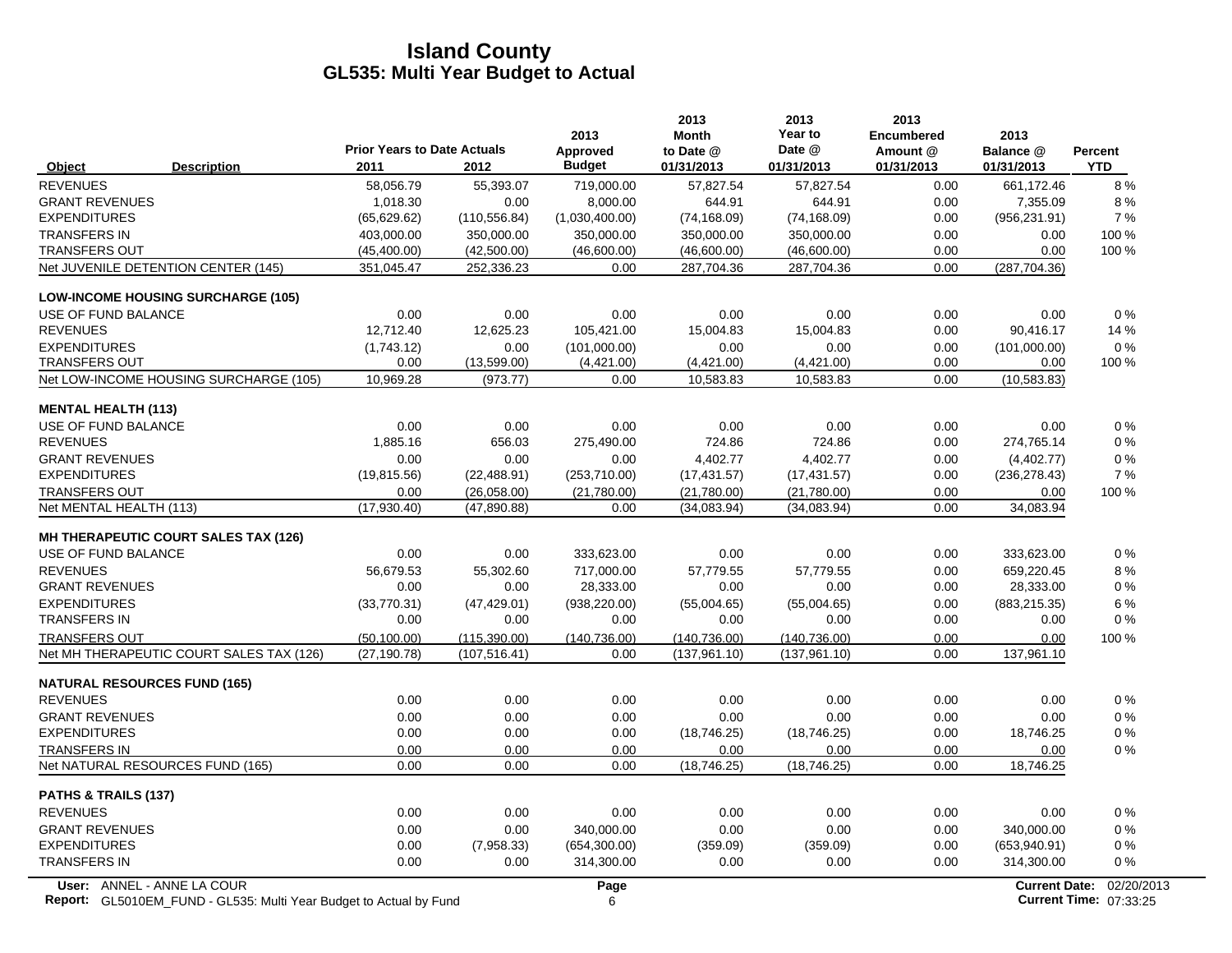|                                                                    | <b>Prior Years to Date Actuals</b> |               | 2013<br>Approved | 2013<br><b>Month</b><br>to Date @ | 2013<br>Year to<br>Date @ | 2013<br><b>Encumbered</b><br>Amount @ | 2013<br>Balance @    | Percent                |
|--------------------------------------------------------------------|------------------------------------|---------------|------------------|-----------------------------------|---------------------------|---------------------------------------|----------------------|------------------------|
| <b>Description</b><br>Object                                       | 2011                               | 2012          | <b>Budget</b>    | 01/31/2013                        | 01/31/2013                | 01/31/2013                            | 01/31/2013           | <b>YTD</b>             |
| <b>TRANSFERS OUT</b>                                               | 0.00                               | 0.00          | 0.00             | 0.00                              | 0.00                      | 0.00                                  | 0.00                 | $0\%$                  |
| Net PATHS & TRAILS (137)                                           | 0.00                               | (7,958.33)    | 0.00             | (359.09)                          | (359.09)                  | 0.00                                  | 359.09               |                        |
| <b>PUBLIC HEALTH POOLING (104)</b>                                 |                                    |               |                  |                                   |                           |                                       |                      |                        |
| USE OF FUND BALANCE                                                | 0.00                               | 0.00          | 0.00             | 0.00                              | 0.00                      | 0.00                                  | 0.00                 | $0\%$                  |
| <b>REVENUES</b>                                                    | 169,514.23                         | 111,376.42    | 1,277,931.00     | 226,560.79                        | 226,560.79                | 0.00                                  | 1,051,370.21         | 18%                    |
| <b>GRANT REVENUES</b>                                              | 138,718.00                         | 0.00          | 1,029,359.00     | 110,438.08                        | 110,438.08                | 0.00                                  | 918,920.92           | 11 %                   |
| <b>EXPENDITURES</b>                                                | (182, 779.39)                      | (227, 490.82) | (2,483,160.74)   | (170, 294.80)                     | (170, 294.80)             | 0.00                                  | (2,312,865.94)       | 7%                     |
| <b>TRANSFERS IN</b>                                                | 409,400.00                         | 293,237.00    | 293,237.00       | 293,237.00                        | 293,237.00                | 0.00                                  | 0.00                 | 100 %                  |
| <b>TRANSFERS OUT</b>                                               | (114, 267.00)                      | (101,067.00)  | (117, 367.00)    | (117, 367.00)                     | (117, 367.00)             | 0.00                                  | 0.00                 | 100 %                  |
| Net PUBLIC HEALTH POOLING (104)                                    | 420,585.84                         | 76,055.60     | (0.74)           | 342,574.07                        | 342,574.07                | 0.00                                  | (342, 574.81)        |                        |
| <b>PUBLIC WORKS (139)</b>                                          |                                    |               |                  |                                   |                           |                                       |                      |                        |
| USE OF FUND BALANCE                                                | 0.00                               | 0.00          | 11,275.00        | 0.00                              | 0.00                      | 0.00                                  | 11,275.00            | $0\%$                  |
| <b>REVENUES</b>                                                    | 0.00                               | 0.00          | 50,000.00        | 0.00                              | 0.00                      | 0.00                                  | 50,000.00            | $0\%$                  |
| <b>EXPENDITURES</b>                                                | (33, 465.63)                       | (42, 287.35)  | (465, 275.00)    | (35, 411.96)                      | (35, 411.96)              | 0.00                                  | (429, 863.04)        | 8%                     |
| <b>TRANSFERS IN</b>                                                | 431,600.00                         | 405,000.00    | 404,000.00       | 404,000.00                        | 404,000.00                | 0.00                                  | 0.00                 | 100 %                  |
| <b>TRANSFERS OUT</b>                                               | 0.00                               | 0.00          | 0.00             | 0.00                              | 0.00                      | 0.00                                  | 0.00                 | $0\%$                  |
| Net PUBLIC WORKS (139)                                             | 398,134.37                         | 362,712.65    | 0.00             | 368,588.04                        | 368,588.04                | 0.00                                  | (368, 588.04)        |                        |
| <b>REET 1 CAPITAL IMPROVEMENTS (134)</b>                           |                                    |               |                  |                                   |                           |                                       |                      |                        |
| USE OF FUND BALANCE                                                | 0.00                               | 0.00          | 304,500.00       | 0.00                              | 0.00                      | 0.00                                  | 304,500.00           | $0\%$                  |
| <b>REVENUES</b>                                                    | 45.654.16                          | 25,818.48     | 600,000.00       | 49.961.02                         | 49.961.02                 | 0.00                                  | 550.038.98           | 8%                     |
| <b>EXPENDITURES</b>                                                | 0.00                               | 0.00          | (806, 500.00)    | (30, 280.40)                      | (30, 280.40)              | 0.00                                  | (776, 219.60)        | 4 %                    |
| <b>TRANSFERS IN</b>                                                | 0.00                               | 0.00          | 0.00             | 0.00                              | 0.00                      | 0.00                                  | 0.00                 | $0\%$                  |
| <b>TRANSFERS OUT</b>                                               | (49,300.00)                        | (179,000.00)  | (98,000.00)      | (98,000.00)                       | (98,000.00)               | 0.00                                  | 0.00                 | 100 %                  |
| Net REET 1 CAPITAL IMPROVEMENTS (134)                              | (3,645.84)                         | (153, 181.52) | 0.00             | (78, 319.38)                      | (78, 319.38)              | 0.00                                  | 78,319.38            |                        |
| <b>REET 2 CAPITAL FACILITIES (135)</b>                             |                                    |               |                  |                                   |                           |                                       |                      |                        |
| USE OF FUND BALANCE                                                | 0.00                               | 0.00          | 493,655.00       | 0.00                              | 0.00                      | 0.00                                  | 493,655.00           | $0\%$                  |
| <b>REVENUES</b>                                                    | 45,654.16                          | 25,818.48     | 600,000.00       | 49,961.02                         | 49,961.02                 | 0.00                                  | 550,038.98           | 8%                     |
| <b>GRANT REVENUES</b>                                              | 0.00                               | 0.00          | 0.00             | 0.00                              | 0.00                      | 0.00                                  | 0.00                 | $0\%$                  |
| <b>EXPENDITURES</b>                                                | 0.00                               | 0.00          | (636,500.00)     | 0.00                              | 0.00                      | 0.00                                  | (636, 500.00)        | $0\%$                  |
| <b>TRANSFERS IN</b>                                                | 0.00                               | 0.00          | 0.00             | 0.00                              | 0.00                      | 0.00                                  | 0.00                 | $0\%$                  |
| <b>TRANSFERS OUT</b>                                               | (186, 230.00)                      | (530, 720.00) | (457, 155.00)    | (457, 155.00)                     | (457, 155.00)             | 0.00                                  | 0.00                 | 100 %                  |
| Net REET 2 CAPITAL FACILITIES (135)                                | (140, 575.84)                      | (504, 901.52) | 0.00             | (407, 193.98)                     | (407, 193.98)             | 0.00                                  | 407,193.98           |                        |
| <b>REET ELECTRONIC TECHNOLOGY (150)</b>                            |                                    |               |                  |                                   |                           |                                       |                      |                        |
| USE OF FUND BALANCE                                                | 0.00                               | 0.00          | 5,100.00         | 0.00                              | 0.00                      | 0.00                                  | 5,100.00             | $0\%$                  |
| <b>REVENUES</b>                                                    | 0.00                               | 0.00          | 0.00             | 0.00                              | 0.00                      | 0.00                                  | 0.00                 | $0\%$                  |
| <b>GRANT REVENUES</b>                                              | 0.00                               | 0.00          | 0.00             | 0.00                              | 0.00                      | 0.00                                  | 0.00                 | $0\%$                  |
| <b>EXPENDITURES</b>                                                | 0.00                               | 0.00          | (5,100.00)       | 0.00                              | 0.00                      | 0.00                                  | (5,100.00)           | 0 %                    |
| <b>TRANSFERS OUT</b>                                               | 0.00                               | 0.00          | 0.00             | 0.00                              | 0.00                      | 0.00                                  | 0.00                 | $0\%$                  |
| User: ANNEL - ANNE LA COUR                                         |                                    |               | Page             |                                   |                           |                                       | <b>Current Date:</b> | 02/20/2013             |
| Report: GL5010EM_FUND - GL535: Multi Year Budget to Actual by Fund |                                    |               | $\overline{7}$   |                                   |                           |                                       |                      | Current Time: 07:33:25 |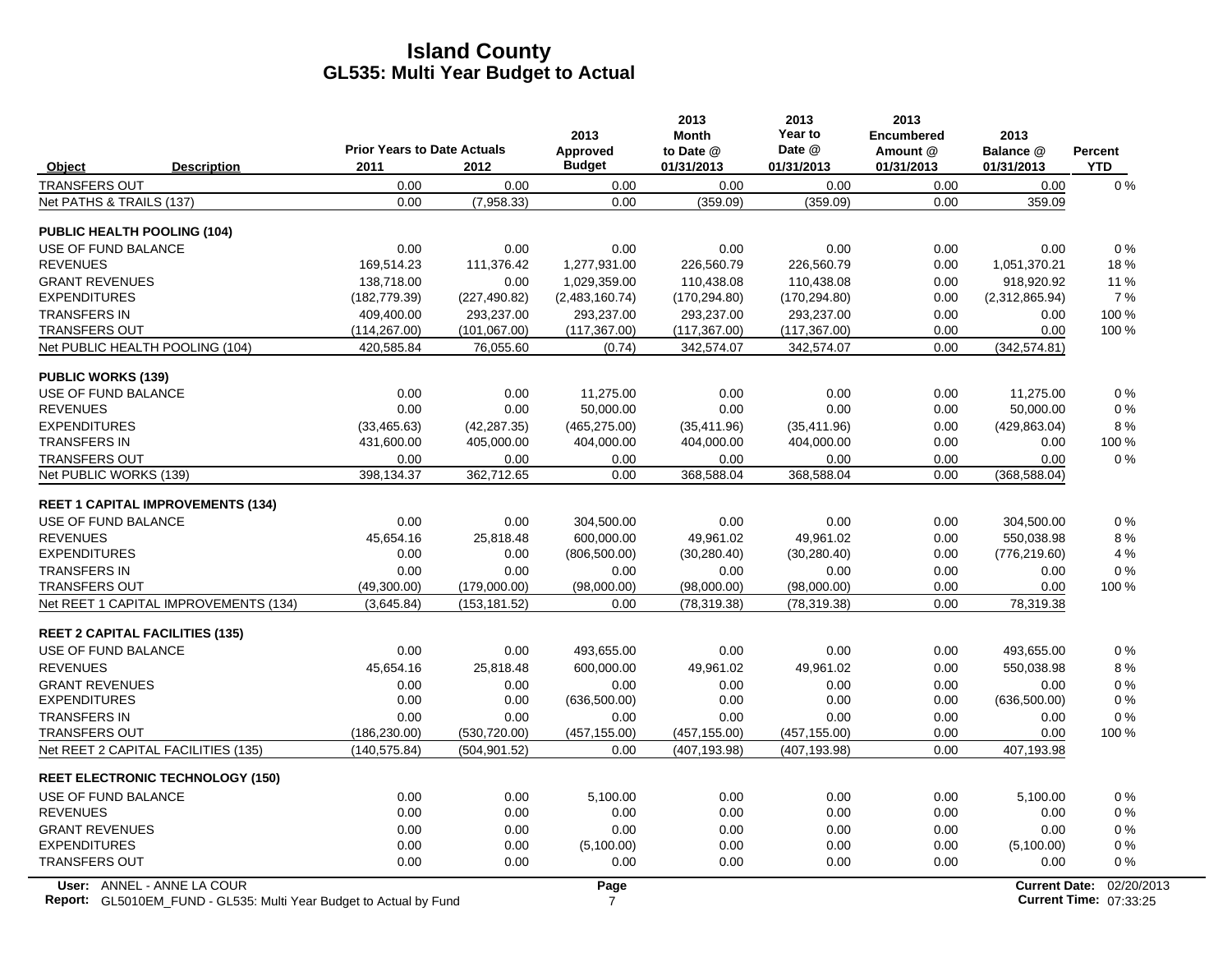|                                     |                                                |                                            |             | 2013                      | 2013<br><b>Month</b>    | 2013<br>Year to      | 2013<br><b>Encumbered</b> | 2013                    |                              |
|-------------------------------------|------------------------------------------------|--------------------------------------------|-------------|---------------------------|-------------------------|----------------------|---------------------------|-------------------------|------------------------------|
|                                     | <b>Description</b>                             | <b>Prior Years to Date Actuals</b><br>2011 | 2012        | Approved<br><b>Budget</b> | to Date @<br>01/31/2013 | Date @<br>01/31/2013 | Amount @<br>01/31/2013    | Balance @<br>01/31/2013 | <b>Percent</b><br><b>YTD</b> |
| Object                              | Net REET ELECTRONIC TECHNOLOGY (150)           | 0.00                                       | 0.00        | 0.00                      | 0.00                    | 0.00                 | 0.00                      | 0.00                    |                              |
|                                     |                                                |                                            |             |                           |                         |                      |                           |                         |                              |
| <b>RURAL COUNTY SALES TAX (121)</b> |                                                |                                            |             |                           |                         |                      |                           |                         |                              |
| USE OF FUND BALANCE                 |                                                | 0.00                                       | 0.00        | 1,200,000.00              | 0.00                    | 0.00                 | 0.00                      | 1,200,000.00            | 0%                           |
| <b>REVENUES</b>                     |                                                | 52.389.55                                  | 50.231.44   | 640.000.00                | 52.326.64               | 52.326.64            | 0.00                      | 587.673.36              | 8%                           |
| <b>EXPENDITURES</b>                 |                                                | 0.00                                       | 0.00        | (1,840,000.00)            | 0.00                    | 0.00                 | 0.00                      | (1,840,000.00)          | 0%                           |
| <b>TRANSFERS OUT</b>                |                                                | (2,700.00)                                 | 0.00        | 0.00                      | 0.00                    | 0.00                 | 0.00                      | 0.00                    | 0%                           |
|                                     | Net RURAL COUNTY SALES TAX (121)               | 49,689.55                                  | 50,231.44   | 0.00                      | 52,326.64               | 52,326.64            | 0.00                      | (52, 326.64)            |                              |
|                                     | <b>STORM &amp; SURFACE WATER UTILITY (144)</b> |                                            |             |                           |                         |                      |                           |                         |                              |
| USE OF FUND BALANCE                 |                                                | 0.00                                       | 0.00        | 0.00                      | 0.00                    | 0.00                 | 0.00                      | 0.00                    | 0%                           |
| <b>REVENUES</b>                     |                                                | 4.23                                       | 1.69        | 0.00                      | 2.71                    | 2.71                 | 0.00                      | (2.71)                  | 0%                           |
| <b>EXPENDITURES</b>                 |                                                | 0.00                                       | 0.00        | (26, 355.00)              | 0.00                    | 0.00                 | 0.00                      | (26, 355.00)            | 0%                           |
| <b>TRANSFERS IN</b>                 |                                                | 25,930.00                                  | 27,160.00   | 26,355.00                 | 26,355.00               | 26,355.00            | 0.00                      | 0.00                    | 100 %                        |
| <b>TRANSFERS OUT</b>                |                                                | 0.00                                       | 0.00        | 0.00                      | 0.00                    | 0.00                 | 0.00                      | 0.00                    | 0%                           |
|                                     | Net STORM & SURFACE WATER UTILITY (144)        | 25,934.23                                  | 27,161.69   | 0.00                      | 26,357.71               | 26,357.71            | 0.00                      | (26, 357.71)            |                              |
| TREASURER'S M & O (116)             |                                                |                                            |             |                           |                         |                      |                           |                         |                              |
| USE OF FUND BALANCE                 |                                                | 0.00                                       | 0.00        | 0.00                      | 0.00                    | 0.00                 | 0.00                      | 0.00                    | 0%                           |
| <b>REVENUES</b>                     |                                                | 12,551.01                                  | 43,061.62   | 150,975.00                | 4,300.70                | 4,300.70             | 0.00                      | 146,674.30              | 3%                           |
| <b>EXPENDITURES</b>                 |                                                | (2, 149.46)                                | (3,753.41)  | (150, 975.00)             | (4, 184.63)             | (4, 184.63)          | 0.00                      | (146, 790.37)           | 3%                           |
| <b>TRANSFERS OUT</b>                |                                                | 0.00                                       | 0.00        | 0.00                      | 0.00                    | 0.00                 | 0.00                      | 0.00                    | 0%                           |
| Net TREASURER'S M & O (116)         |                                                | 10,401.55                                  | 39,308.21   | 0.00                      | 116.07                  | 116.07               | 0.00                      | (116.07)                |                              |
|                                     | <b>TRIAL COURT IMPROVEMENT (157)</b>           |                                            |             |                           |                         |                      |                           |                         |                              |
| <b>REVENUES</b>                     |                                                | 14.09                                      | 9.51        | 5,000.00                  | 17.27                   | 17.27                | 0.00                      | 4.982.73                | 0%                           |
| <b>EXPENDITURES</b>                 |                                                | 0.00                                       | 0.00        | (5,000.00)                | 0.00                    | 0.00                 | 0.00                      | (5,000.00)              | 0%                           |
|                                     | Net TRIAL COURT IMPROVEMENT (157)              | 14.09                                      | 9.51        | 0.00                      | 17.27                   | 17.27                | 0.00                      | (17.27)                 |                              |
| <b>VETERANS ASSISTANCE (107)</b>    |                                                |                                            |             |                           |                         |                      |                           |                         |                              |
| USE OF FUND BALANCE                 |                                                | 0.00                                       | 0.00        | 0.00                      | 0.00                    | 0.00                 | 0.00                      | 0.00                    | 0%                           |
| <b>REVENUES</b>                     |                                                | 85.19                                      | 40.26       | 115,150.00                | 609.91                  | 609.91               | 0.00                      | 114,540.09              | 1 %                          |
| <b>EXPENDITURES</b>                 |                                                | (4, 198.73)                                | (2, 185.40) | (106, 753.00)             | (9, 291.27)             | (9, 291.27)          | 0.00                      | (97, 461.73)            | 9%                           |
| <b>TRANSFERS OUT</b>                |                                                | 0.00                                       | (7,952.00)  | (8,397.00)                | (8,397.00)              | (8,397.00)           | 0.00                      | 0.00                    | 100 %                        |
| Net VETERANS ASSISTANCE (107)       |                                                | (4, 113.54)                                | (10,097.14) | 0.00                      | (17,078.36)             | (17,078.36)          | 0.00                      | 17,078.36               |                              |
|                                     | <b>WATER QUALITY ASSISTANCE (149)</b>          |                                            |             |                           |                         |                      |                           |                         |                              |
| <b>REVENUES</b>                     |                                                | 1,207.38                                   | 1,050.46    | 285,752.00                | 77,465.34               | 77,465.34            | 0.00                      | 208,286.66              | 27 %                         |
| <b>GRANT REVENUES</b>               |                                                | 0.00                                       | 0.00        | 86,656.00                 | 0.00                    | 0.00                 | 0.00                      | 86,656.00               | 0%                           |
| <b>EXPENDITURES</b>                 |                                                | 0.00                                       | 0.00        | (372, 408.00)             | (170.00)                | (170.00)             | 0.00                      | (372, 238.00)           | 0%                           |
| <b>TRANSFERS IN</b>                 |                                                | 0.00                                       | 0.00        | 0.00                      | 0.00                    | 0.00                 | 0.00                      | 0.00                    | 0%                           |
| <b>TRANSFERS OUT</b>                |                                                | 0.00                                       | 0.00        | 0.00                      | 0.00                    | 0.00                 | 0.00                      | 0.00                    | 0%                           |
|                                     |                                                |                                            |             |                           |                         |                      |                           |                         |                              |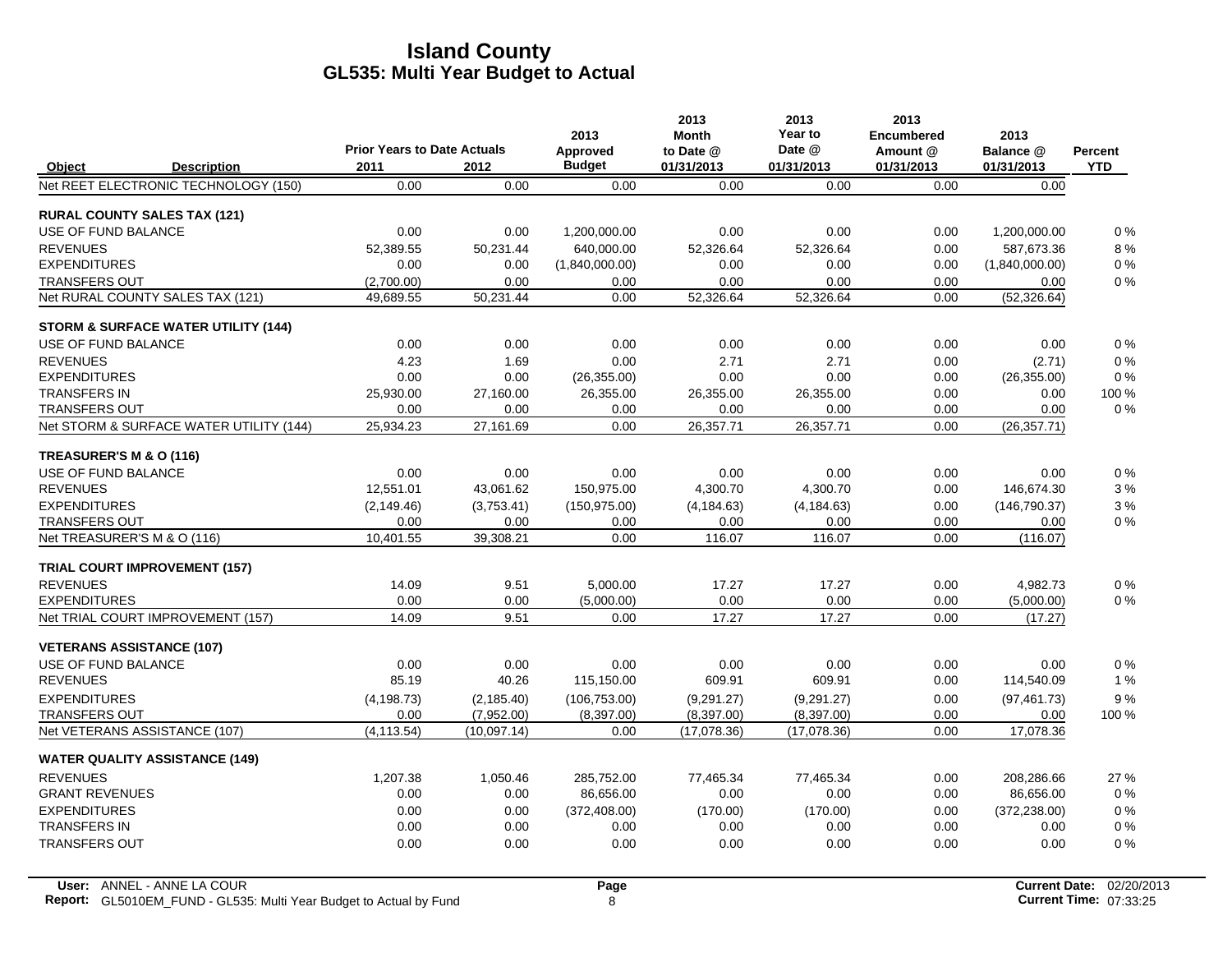|                              |                                    | <b>Prior Years to Date Actuals</b> |                | 2013<br>Approved | 2013<br>Month<br>to Date @ | 2013<br>Year to<br>Date @ | 2013<br>Encumbered<br>Amount @ | 2013<br><b>Balance @</b> | Percent    |
|------------------------------|------------------------------------|------------------------------------|----------------|------------------|----------------------------|---------------------------|--------------------------------|--------------------------|------------|
| <b>Object</b>                | <b>Description</b>                 | 2011                               | 2012           | <b>Budget</b>    | 01/31/2013                 | 01/31/2013                | 01/31/2013                     | 01/31/2013               | <b>YTD</b> |
|                              | Net WATER QUALITY ASSISTANCE (149) | .207.38                            | 1.050.46       | 0.00             | 77.295.34                  | 77.295.34                 | 0.00                           | (77, 295.34)             |            |
| <b>Grand Total All Funds</b> |                                    | 520,107.25                         | (1,014,093.34) | (0.74)           | (729, 538.91)              | (729,538.91)              | 0.00                           | 729,538.17               |            |